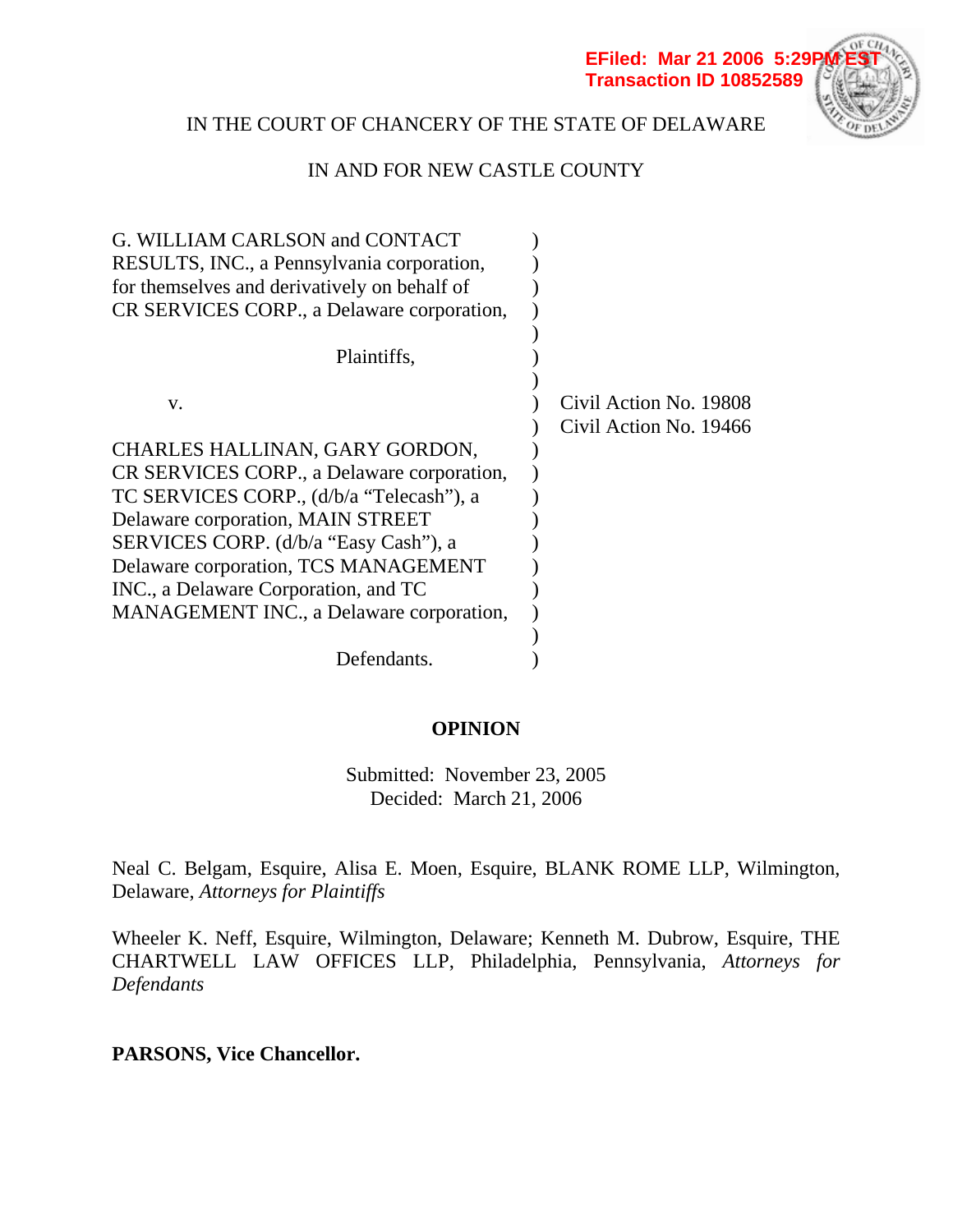This direct and derivative action arises out of a dispute between two men engaged in the business of making short term, unsecured loans. Plaintiffs have asserted against various defendants direct claims for breach of contract, derivative claims for breach of fiduciary duties and aiding and abetting said breach and claims for attorneys' fees for a prior, related action and for this action. Specifically, plaintiffs assert that defendant Charles Michael Hallinan breached an oral agreement with plaintiffs by firing plaintiff G. William Carlson, paying himself and defendant Gary Dave Gordon executive compensation and authorizing the payment of certain management fees. Plaintiffs also assert that the individual defendants breached fiduciary duties they owed nominal defendant CR Services Corp. ("CR") by paying themselves an excessive amount of executive compensation, by authorizing CR to pay certain management fees, by causing CR to bear the expenses of other entities, by abandoning and diverting CR's business and usurping a corporate opportunity of CR, by terminating Carlson to facilitate said breaches and by causing CR to pay for their defense of this action. Finally, plaintiffs assert that certain corporate defendants aided and abetted the aforementioned breaches of fiduciary duties. Plaintiffs seek damages, both for their direct and derivative claims, the dissolution of CR and the appointment of a custodian or receiver and attorneys' fees on their derivative claims.

These issues formed the basis for a seven day trial held from November 16 to 24, 2004. After post-trial briefing and argument, defendants moved to supplement the record, and plaintiffs opposed that motion. This Opinion embodies the Court's post-trial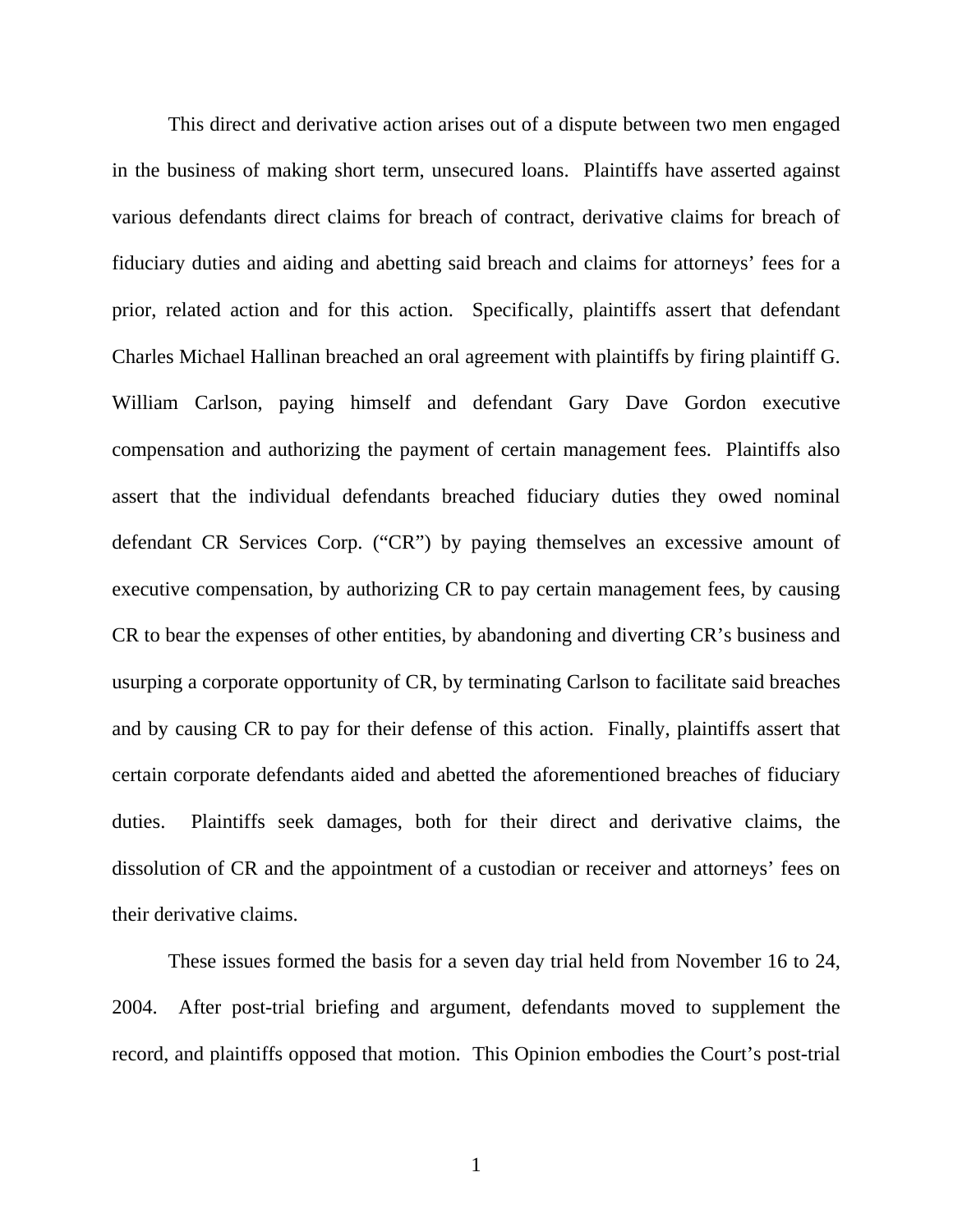findings of fact and conclusions of law, as well as its ruling on defendants' motion to supplement.

For the reasons stated, the Court denies the motion to supplement and concludes that Hallinan breached the oral contract with Plaintiffs, Hallinan and Gordon committed multiple breaches of their fiduciary duties to CR, certain corporate defendants aided and abetted certain of those breaches of fiduciary duty, Plaintiffs are entitled to their attorneys' fees for the Section 220 action and for the derivative claims on which they prevailed in this action. The Court further holds that CR should be dissolved and a receiver appointed to wind up its affairs.

### **I. BACKGROUND**

#### **A. The Parties**

Carlson is the majority shareholder, a director and President of plaintiff Contact Results, Inc. ("Contact," and collectively with Carlson, "Plaintiffs").<sup>1</sup> Contact is a Pennsylvania corporation in the business of providing communications and technical services to the payday loan industry.<sup>2</sup> Contact is the record owner of 30% of the

 $\overline{a}$ 

<sup>1</sup> Revised Pretrial Stip. ¶ II.2; Tr. at 7–8. Citations in this form are to the trial transcript ("Tr.") and indicate the page and, where it is not clear from the text, the witness testifying.

<sup>2</sup> Revised Pretrial Stip. ¶ II.1. Payday loans are short term, unsecured loans so named because their due date is the borrower's next pay date. Tr. at 26–27 (Carlson).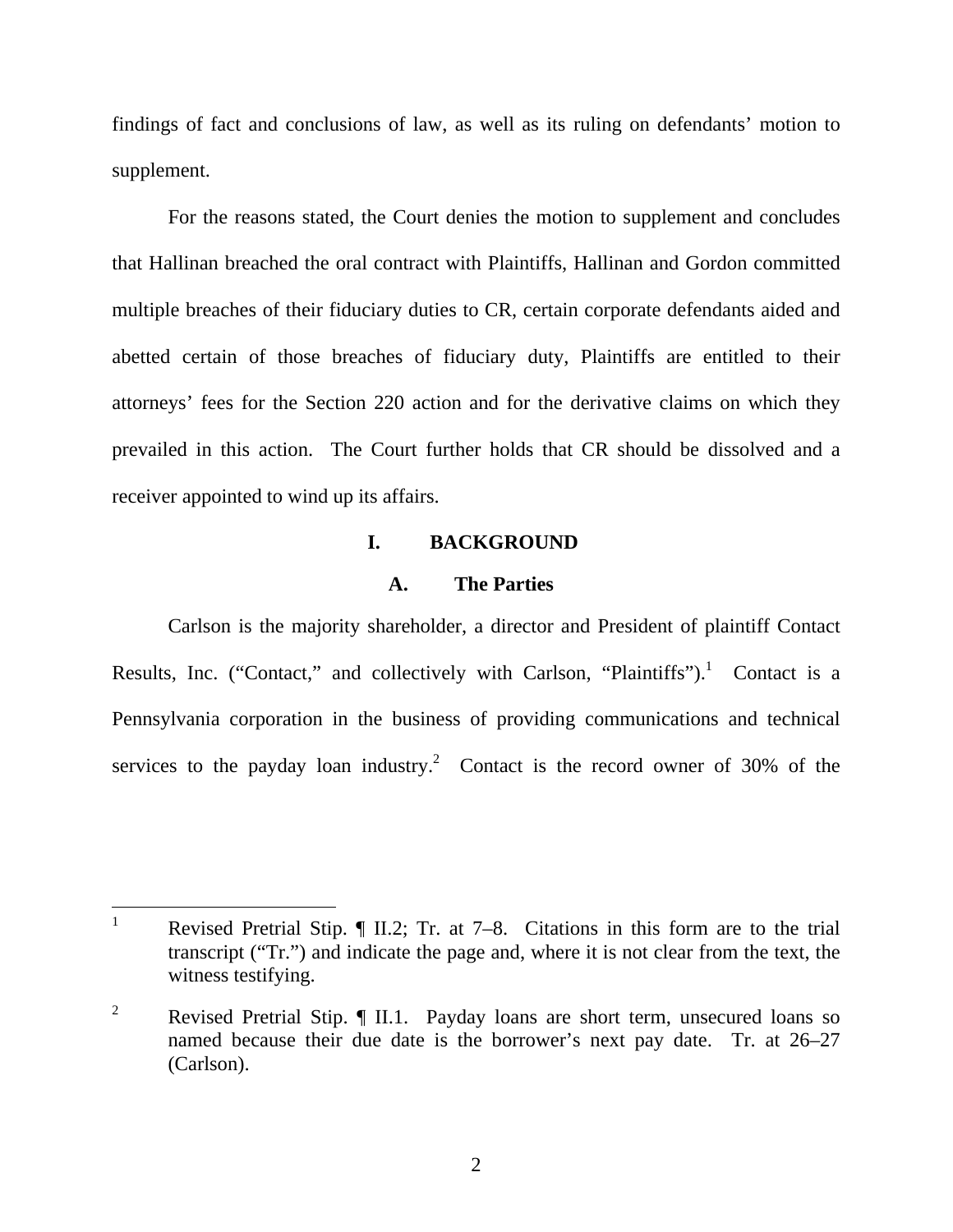authorized, issued and outstanding common stock of defendant  $CR<sup>3</sup>$  Carlson is a director and former President of CR.<sup>4</sup>

Defendant Hallinan is the Chairman of the Board of Directors of CR and, with 65% of its authorized, issued and outstanding stock, the controlling shareholder.<sup>5</sup> Hallinan, whether directly or through another wholly owned company, is the sole shareholder and Chairman of the Board of Directors of defendants TC Services Corp.  $d/b/a$  Telecash ("TC") and Main Street Services Corp.  $d/b/a$  Easy Cash ("Main Street").<sup>6</sup> CR, TC and Main Street are all Delaware corporations engaged in the payday loan business.<sup>7</sup> All three corporations operate from the same offices in Bala Cynwyd, Pennsylvania.<sup>8</sup> Hallinan also controls several other nonparty payday loan companies, including Tahoe Financial Advisors d/b/a Axcess Cash ("Axcess") and CRA Services  $d/b/a$  Cash Net ("CRA").<sup>9</sup>

 $\overline{a}$ 

<sup>3</sup> Revised Pretrial Stip. ¶ II.1.

<sup>4</sup> *Id.* ¶ II.2.

<sup>5</sup> *Id.* ¶ II.4; Tr. at 472.

<sup>6</sup> Revised Pretrial Stip. ¶ II.4; Tr. at 472–73.

<sup>7</sup> Revised Pretrial Stip. ¶¶ II.3, II.5. Plaintiffs dropped their claims against defendant TCS Management Inc. *Id.* ¶ II.5 n.1. The Court also assumes that Plaintiffs have dropped their claims against defendant TC Management Inc. because no mention was made of them at trial or in post-trial briefing.

<sup>8</sup> Tr. at 719 (Hallinan).

<sup>9</sup> Revised Pretrial Stip. ¶ II.5.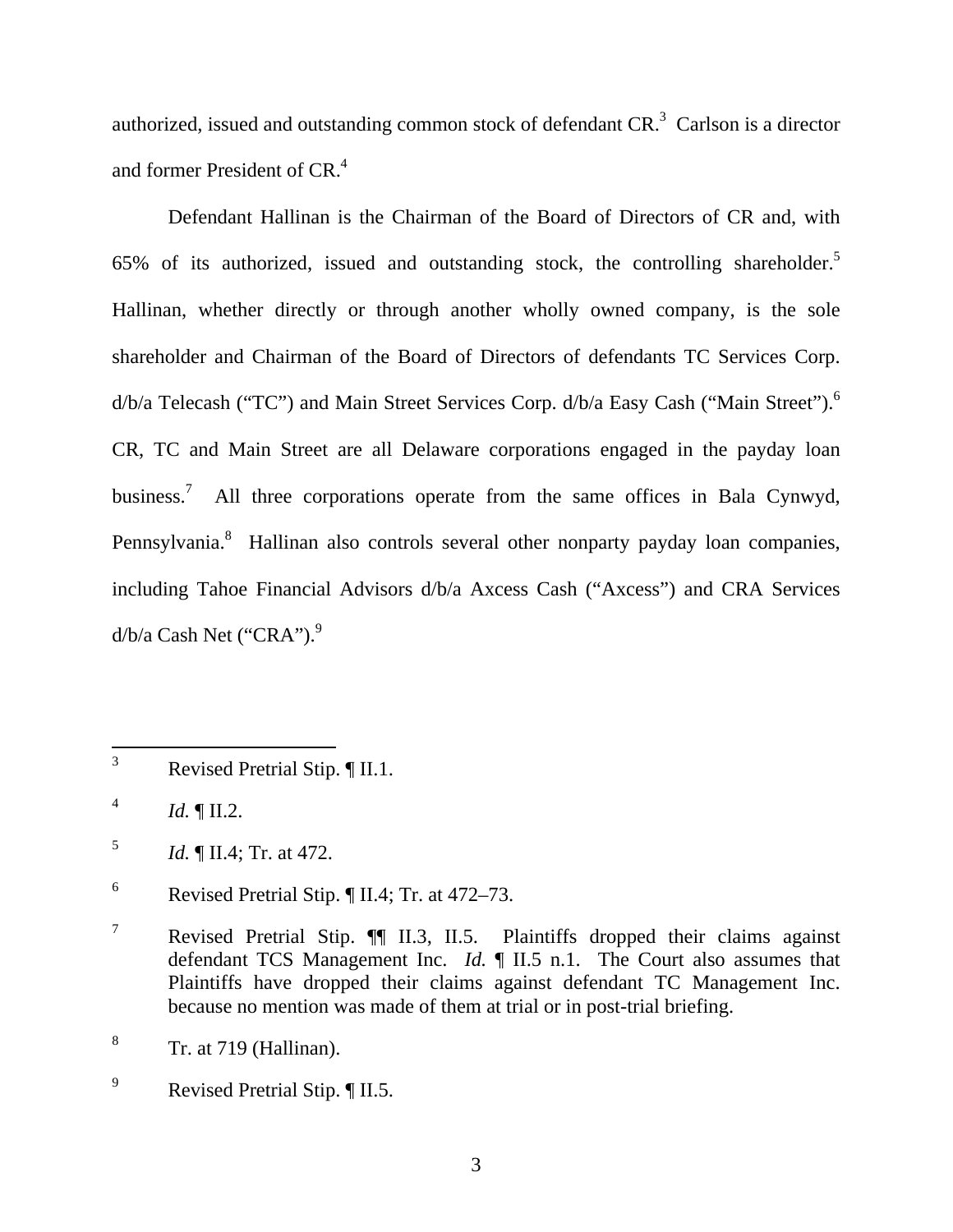Defendant Gordon is a director and the Vice President of CR.<sup>10</sup> He also holds the remaining 5% of the authorized, issued and outstanding stock of  $CR<sup>11</sup>$ . In addition, Gordon works for TC and serves as its Controller.<sup>12</sup>

#### **B. The Formation and Initial Operation of CR**

In the summer of 1998, Contact began providing services for  $TC<sup>13</sup>$ . At that time, Hallinan owned 60% of the shares of TC, while Rick Mickman owned 40%.<sup>14</sup> Hallinan and Mickman had been involved in the payday loan business together for several years.<sup>15</sup> Contact was to develop software and technology solutions to enhance the efficiency of TC's operations.<sup>16</sup> The contract with TC provided Contact with needed business as it had begun to fall on hard times. $17$ 

<sup>11</sup> Revised Pretrial Stip.  $\P$  II.6.

- $14$  Tr. at 148 (Mickman).
- $15$  Tr. at 131–32 (Mickman).
- <sup>16</sup> Tr. at 27–29 (Carlson); Tr. at 764 (Hallinan).
- <sup>17</sup> Tr. at  $277-78$  (Carlson).

<sup>10</sup> Tr. at 1169. The Court will refer to Hallinan and Gordon collectively as the "Director Defendants."

<sup>12</sup> *Id.* Tr. at 1168.

<sup>&</sup>lt;sup>13</sup> Tr. at 31 (Carlson). TC originally was known as RAC. The company then became Telecash and, finally, TC. Tr. at 147 (Mickman). Because the record is not clear as to when these changes occurred, the Court will simply refer to the entity as TC.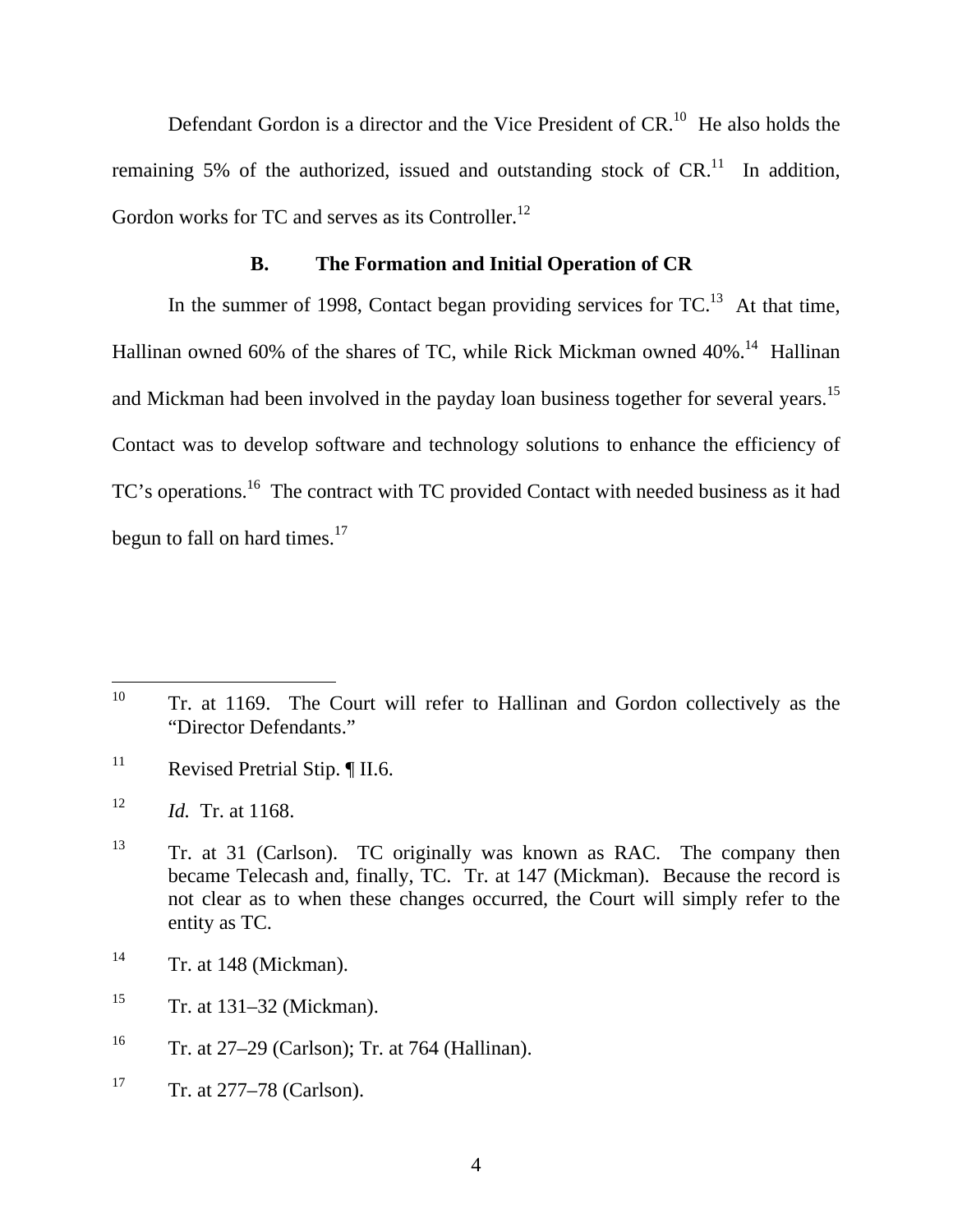Soon after Contact began providing services for TC, Carlson, Hallinan and Mickman began discussing the creation of another payday loan company.<sup>18</sup> These discussions culminated in the formation of CR in or about February  $1999$ <sup>19</sup> Hallinan loaned CR approximately  $$750,000^{20}$  and the company made its first loan in early May 1999.21

From its formation until August 2000, CR operated pursuant to an oral agreement between Carlson, Hallinan and Mickman and without any organic documents, *e.g.,* articles of incorporation or a stockholders' agreement.<sup>22</sup> Pursuant to this oral agreement, Hallinan owned 55% of the company, Contact owned 25% and Mickman owned the remaining  $20\%$ <sup>23</sup> Carlson, Hallinan and Mickman agreed to serve as directors of the company, $^{24}$  but the company neither held formal board meetings nor reduced its decisions or the deliberations of its directors to writing.<sup>25</sup> CR operated out of Contact's offices in

<sup>&</sup>lt;sup>18</sup> Tr. at  $31-32$  (Carlson).

<sup>&</sup>lt;sup>19</sup> Tr. at 503–04 (Hallinan); Revised Pretrial Stip.  $\P$  II.7.

<sup>20</sup> *See* Tr. at 43 (Carlson); PX 6 (Secured Promissory Note for \$750,000). CR eventually paid off this loan plus 24% interest per annum. Tr. at 90 (Carlson).

<sup>&</sup>lt;sup>21</sup> Tr. at 79 (Carlson).

<sup>&</sup>lt;sup>22</sup> Tr. at 53–54 (Carlson); Tr. at 137 (Mickman); Tr. at 506–08 (Hallinan).

<sup>&</sup>lt;sup>23</sup> Tr. at 37 (Carlson); Tr. at 138 (Mickman).

 $24$  Tr. at 33 (Carlson).

<sup>&</sup>lt;sup>25</sup> Tr. at 327–28 (Carlson); Tr. at 553 (Hallinan).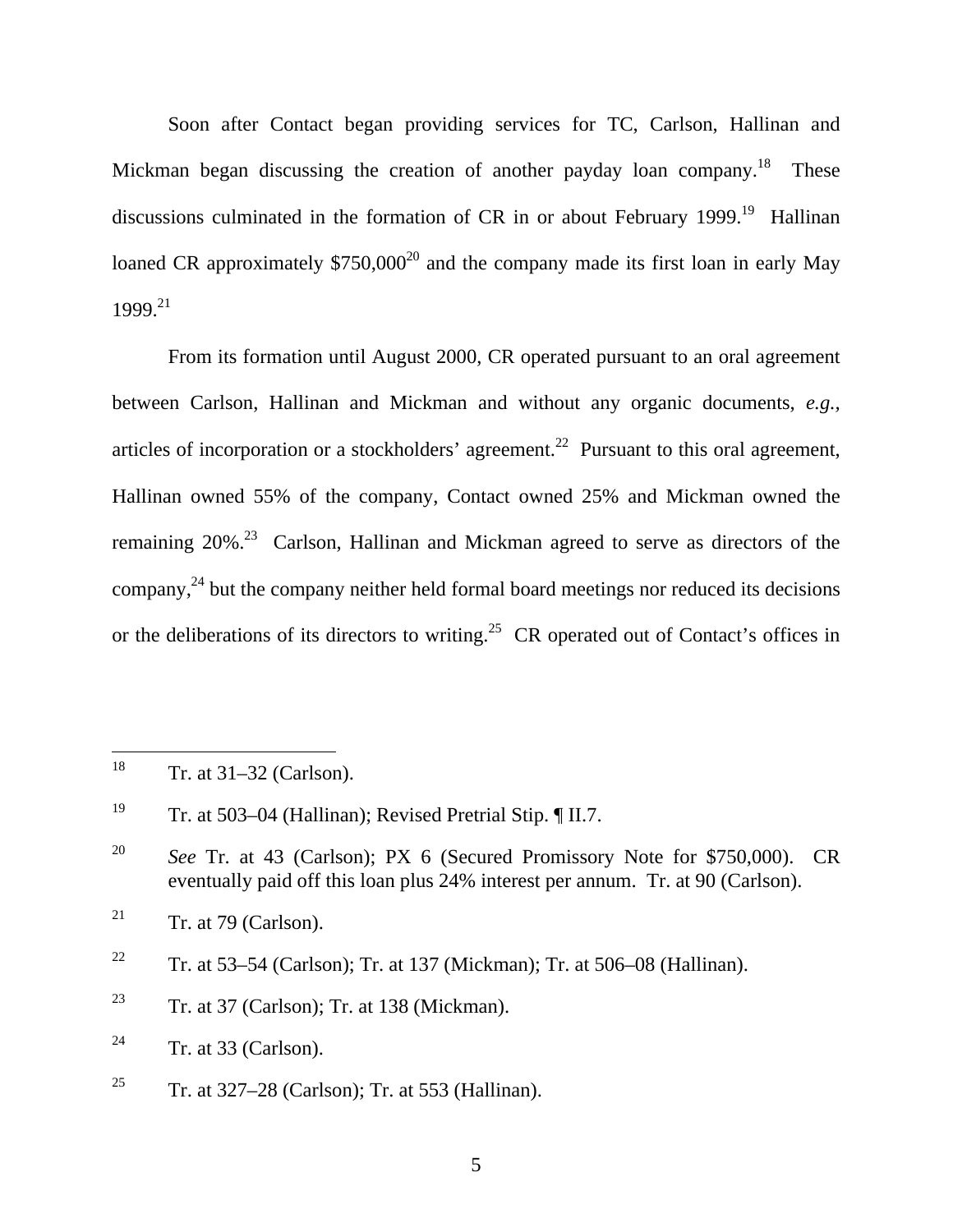West Chester, Pennsylvania with Carlson working as its day-to-day manager and holding the title of President.<sup>26</sup> Carlson was paid, through Contact, \$11,000 per month.<sup>27</sup>

In July 1999, Hallinan bought out Mickman's interest in CR and  $TC^{28}$  Carlson and Hallinan continued to operate CR pursuant to the oral agreement.

### **C. The CR Stockholders' Agreement**

In or around August 2000, Carlson, Gordon and Hallinan executed a Stockholders' Agreement (the "CRSA") "dated as of May 1, 1999."<sup>29</sup> The CRSA provided for the issuance of 65% of the shares of CR to Hallinan, 30% to Contact and 5% to Gordon.<sup>30</sup> Paragraph three of the CRSA made Carlson, Gordon and Hallinan directors, while paragraph four made Carlson the President, Gordon the Vice President and Hallinan the Chairman, Secretary and Treasurer.<sup>31</sup> The CRSA also prohibits Carlson from working in

 $26\,$ 26 Tr. at 38 (Carlson); Tr. at 508 (Hallinan).

<sup>&</sup>lt;sup>27</sup> Tr. at 39 (Carlson); Tr. at 508 (Hallinan).

<sup>&</sup>lt;sup>28</sup> Tr. at 142 (Mickman); PX 8. The Redemption Agreement pursuant to which Hallinan bought out Mickman's interests indicates that Mickman sold his interests in TC, RAC and CR, but Mickman testified that he also sold his interest in CRA. *See* Tr. at 142. These inconsistencies notwithstanding, Mickman's involvement with Hallinan controlled payday loan companies ceased in July 1999. Revised Pretrial Stip. ¶ II.9.

<sup>&</sup>lt;sup>29</sup> PX 4 at GR861; Tr. at 62 (Carlson); Tr. at 504 (Hallinan).

 $30$  PX 4 ¶ 2.

<sup>&</sup>lt;sup>31</sup> *Id.*  $\mathbb{I}$  3–4. The position of Chairman is assigned to Hallinan in the paragraph titled "Officers"; presumably, the parties intended for him to be Chairman of the CR Board of Directors.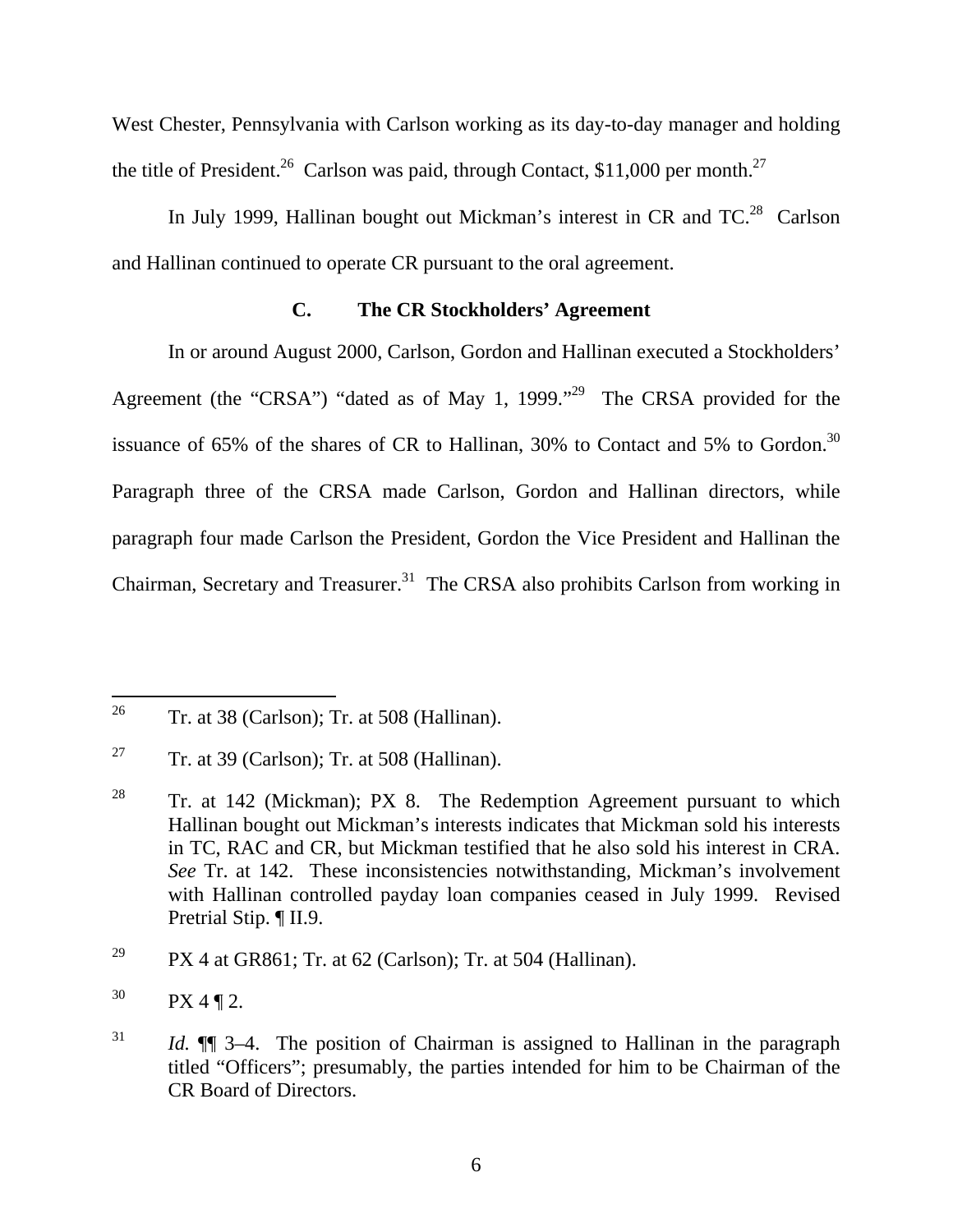the payday loan industry for a period of two years following the termination of his relationship with  $CR.^{32}$ 

The CRSA contains a voting agreement pursuant to which the signatories

agree[] to vote all Shares for the election of directors in a manner consistent with Section 3. Finally, to the extent any vote of Stockholders is required to effectuate the terms of this Agreement, the Stockholders agree to vote their Shares in accordance with the intention of this Agreement, but as to Stockholder matters not subject to the terms of this Agreement, each Stockholder retains his or her full discretion. To effectuate the intent of this Section 12, no vote contrary to the provisions hereof shall be recorded by the Corporation or any of its officers.<sup>33</sup>

The CSRA also contains an integration clause that provides that the CRSA

constitutes the entire understanding between the parties with respect to the subject matter hereof, no other representations or covenants having induced any party to enter into this Agreement. This Agreement may not be amended or modified in any matter except by a written agreement executed by all the parties hereto.<sup>34</sup>

The CSRA does not, however, address the compensation of directors or officers or the

distribution of profits.

 $32$ *Id.*  $\llbracket 5$ .

 $^{33}$  *Id.*  $\llbracket 12.$ 

 $34$  *Id.*  $\sqrt{22}$ .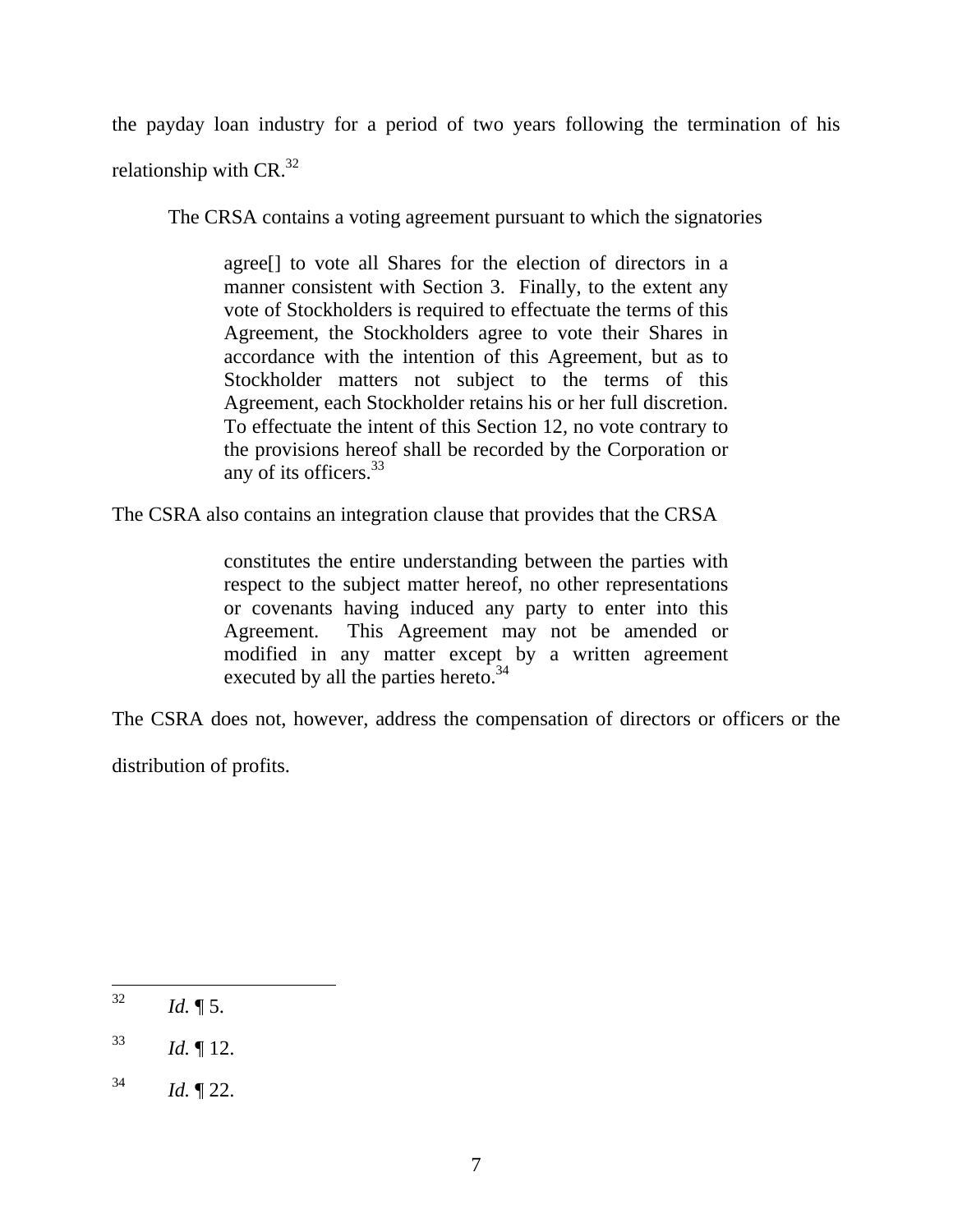### **D. The Termination of Carlson**

Sometime in 2000, Hallinan began expressing dissatisfaction with Carlson's performance as the day-to-day manager of CR.<sup>35</sup> Specifically, Hallinan was concerned that the bad debt ratio at CR was higher than at  $TC<sup>36</sup>$ . In an apparent attempt to solve the bad debt problem by allowing others to manage CR day to day,  $37$  Hallinan requested, and Carlson agreed, that Carlson move to TC's offices in Bala Cynwyd one day a week.<sup>38</sup> Several months later, at the end of the summer of 2000, Hallinan requested that Carlson move to TC's offices full time; Carlson assented to that request.<sup>39</sup>

Although Carlson continued to hold the title of President of CR and receive his salary via Contact,  $40$  he had no involvement in CR's day-to-day operations while he was working in the Bala Cynwyd offices.<sup>41</sup> In fact, Carlson worked on projects that were

 $35$ 35 Tr. at 535–36 (Hallinan) (testifying that he complained to Gordon); Tr. at 64 (Carlson) (testifying that Hallinan complained to him).

<sup>&</sup>lt;sup>36</sup> Tr. at 64. "Bad debt" or the "bad debt ratio" is the percentage of loan principal not repaid. Tr. at 96 (Carlson).

<sup>37</sup> *See* Tr. at 275 (Carlson) (confirming that he testified in his deposition that "when [] Hallinan suggested that somebody else come in and run the operation on a dayto-day basis, with the idea [of] improving principally the bad debt expense, reducing the bad debt expense, I agreed to that."). Hallinan experimented with two managers at CR after Carlson and before Gordon, but neither was able to solve the bad debt problem. Tr. at 105–10 (Carlson). Gordon took over as manager of CR in early 2001. Tr. at 112 (Carlson); Tr. at 555 (Hallinan).

<sup>38</sup> Tr. at 536–37 (Hallinan); Tr. at 103 (Carlson).

 $39$  Tr. at 104 (Carlson); Tr. at 537–38 (Hallinan).

 $^{40}$  Tr. at 557 (Hallinan).

<sup>&</sup>lt;sup>41</sup> Tr. at 555–56 (Hallinan).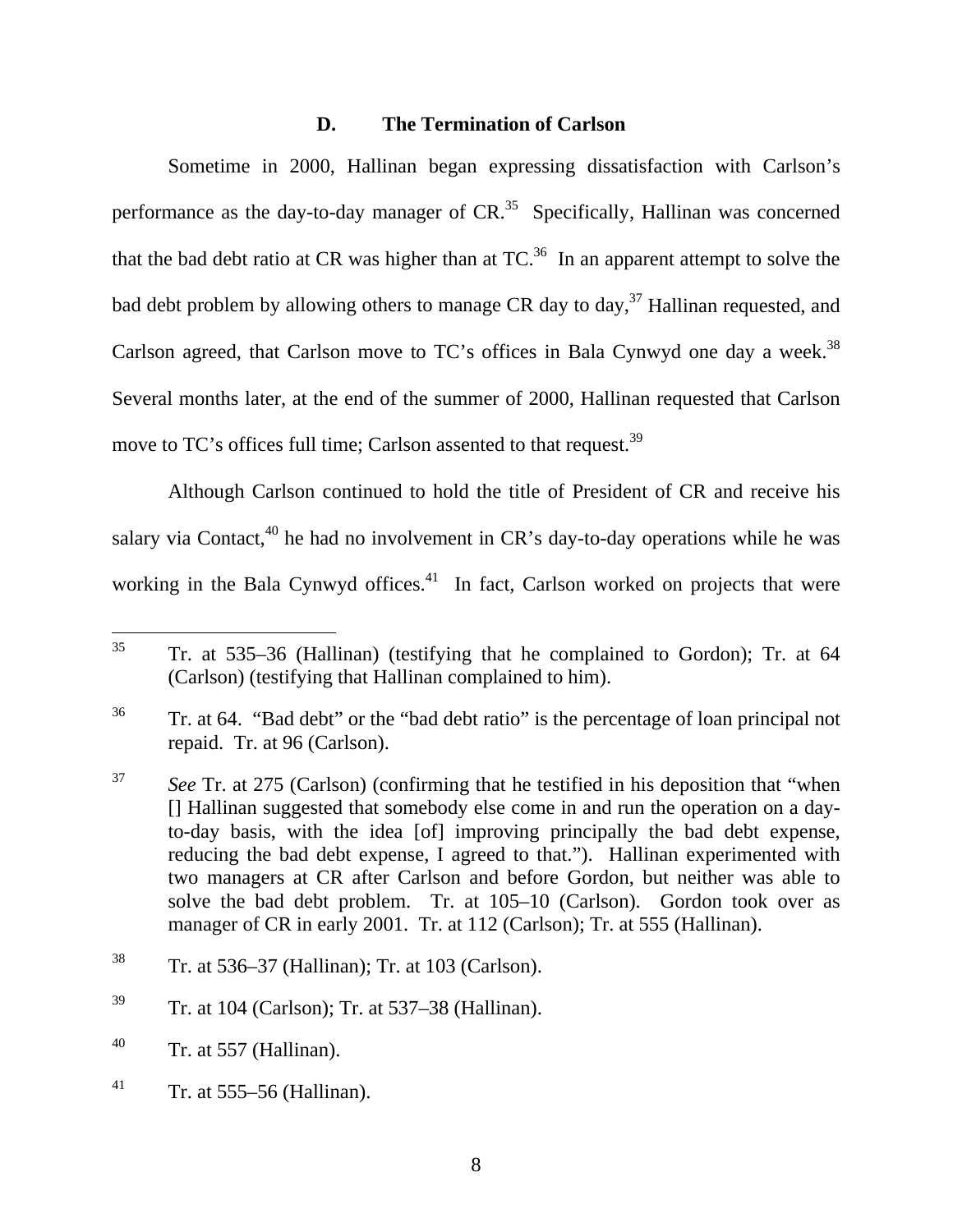supposed to benefit not just CR, but TC and Main Street, as well.<sup>42</sup> Over time, Gordon and Hallinan became dissatisfied with Carlson's performance and "lack of contribution" at the Bala Cynwyd offices<sup>43</sup> and, in October 2001, Hallinan fired Carlson as President of CR.44 Nevertheless, Carlson remained a director of CR and Contact continued to hold 30% of the stock of CR.

#### **E. The Books and Records Action and Carlson's Removal as a Director**

On February 25, 2002, Carlson and Contact, as a director and shareholder, respectively, served on CR a demand to inspect CR's books and records pursuant to 8 *Del. C.* § 220.<sup>45</sup> Two days later, Hallinan, acting as Chairman of the CR Board of Directors, sent Carlson both an "Action by Partial Consent of Stockholders" and an "Unanimous Consent of Directors" (collectively, the "Consents"). The Consents purported to remove Carlson as a director of CR.<sup>46</sup>

On March 6, 2002, Carlson and Contact, as a director and shareholder, respectively, filed an action to inspect CR's books and records pursuant to 8 *Del C.*  $\S 220<sup>47</sup>$  Still, CR continued to refuse to provide the requested documents because Hallinan did not trust Carlson. Hallinan claimed to believe that Carlson intended to start

- 44 Tr. at 557–58 (Hallinan).
- 45 Revised Pretrial Stip. ¶ II.16.
- $^{46}$  *Id.* 17.

 $42$ 42 Tr. at 104–05 (Carlson); Tr. at 545 (Hallinan).

<sup>43</sup> Tr. at 556 (Hallinan); *see also* Tr. at 1179–81 (Gordon).

 $^{47}$  *Id.* 18.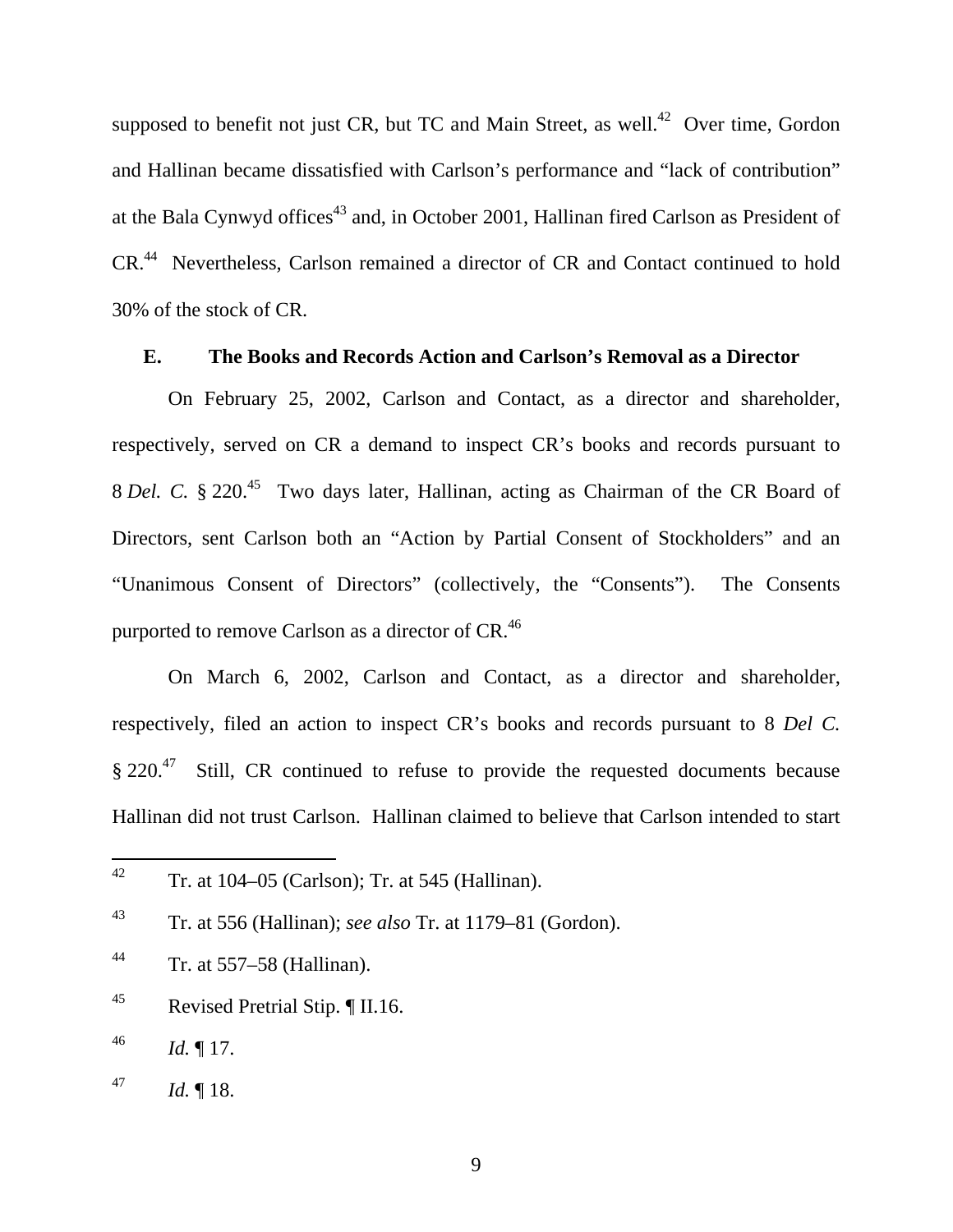a competing payday loan company.48 Eventually, however, CR did provide Carlson with the requested documents, thus averting a trial. Carlson and Contact subsequently sought payment of their attorneys' fees for the Section 220 action and then, on August 1, 2002, commenced this direct and derivative action. The Court decided to coordinate consideration of the request for attorneys' fees with the resolution of the direct and derivative action. Thus, the Court will address Plaintiffs' claim for attorneys' fees for the Section 220 action in this Opinion.

### **F. The Reinstatement of Carlson as a Director and the Continued Operation of CR**

On November 6, 2002, Hallinan and Gordon, acting as a majority of the CR Board of Directors, reinstated Carlson as a director.<sup>49</sup> In March of 2003, CR held its first formal board meeting; it continued to hold such meetings into  $2004$ <sup>50</sup> Carlson participated in these meetings telephonically, but frequently voted against proposals made by Hallinan or Gordon.<sup>51</sup>

By late 2000, Hallinan had begun to pay himself a salary: \$14,000 for the period October 1, 2000 through December 31,  $2000^{52}$  and then \$34,000 for the fiscal year ended

<sup>48</sup> 48 Tr. at 1114 (Hallinan).

<sup>&</sup>lt;sup>49</sup> PX 40; Revised Pretrial Stip.  $\P$  II.19.

<sup>50</sup> *See* DX 1–3 (minutes of CR Board meetings).

<sup>51</sup> *See, e.g.,* DX 1 at 2 (voting against payment of year-end bonuses to Hallinan and Gordon for their service as officers of CR); DX 2 at 2 (voting against creation of a defined benefit pension plan for the employees of CR).

 $52$  Tr. at 173 (Stip. of the parties).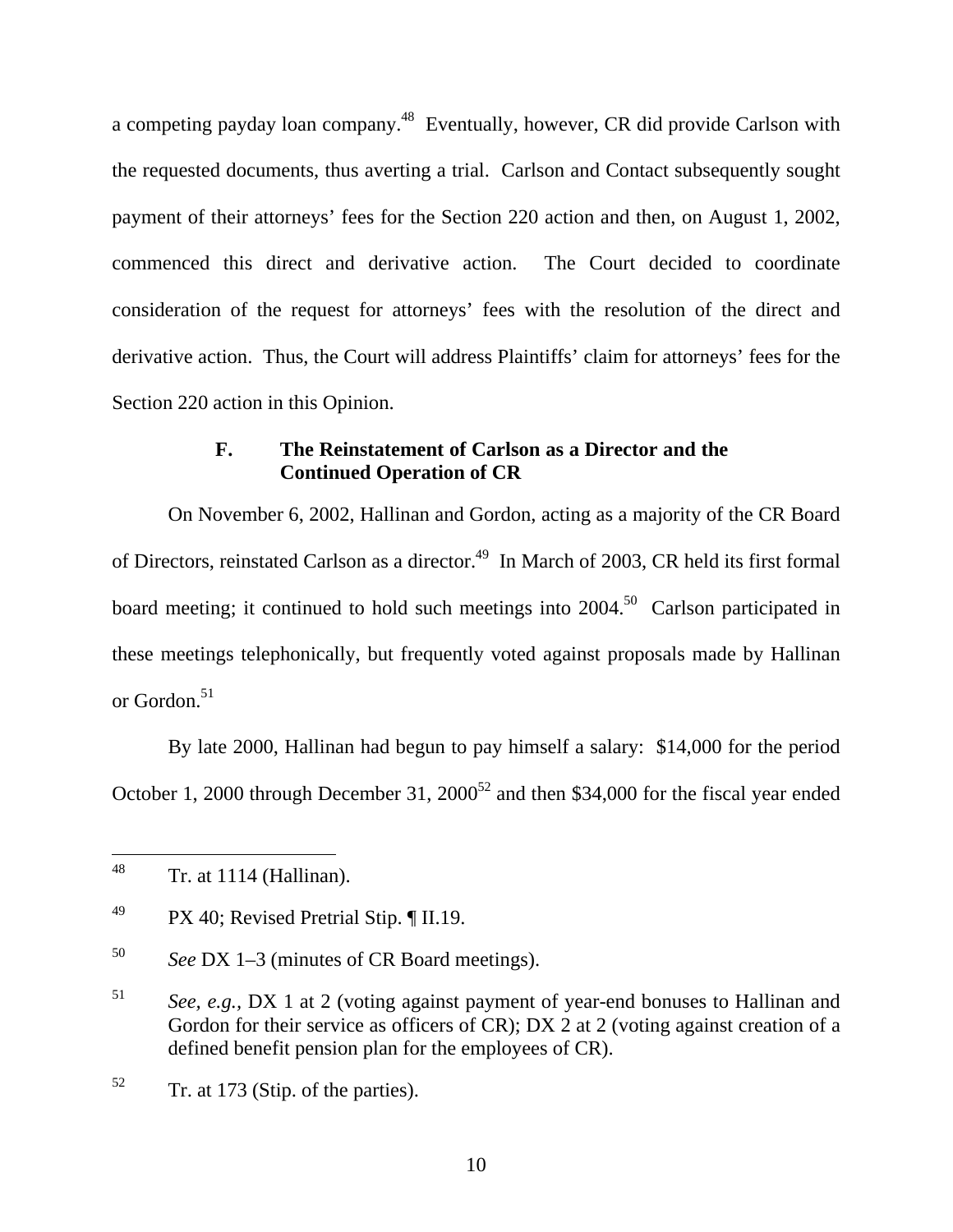March 31, 2001.<sup>53</sup> After Carlson's termination as President, Hallinan began to pay himself a significantly higher salary. For the fiscal years ended March 31, 2002, 2003 and 2004, Hallinan paid himself \$429,539, \$565,385 and \$540,001 respectively. Gordon also drew a salary from CR of \$55,846 for the fiscal year ended March 31, 2002, \$80,300 for the fiscal year ended March 31, 2003 and \$84,000 for the fiscal year ended March 31, 2004.<sup>54</sup> In addition, CR leased a vehicle for Gordon's use for a period of two years that cost \$1099.52 per month.<sup>55</sup>

In early 2001, while it was still operating from Contact's West Chester offices, CR began paying TC a management fee of 5% of its gross revenues.<sup>56</sup> This fee compensated TC for services it provided to CR such as collections.<sup>57</sup> When CR's operations moved to TC's offices in 2002 the management fee remained 5% even though TC began providing CR with office space, office supplies and marketing services. From 2001 through 2004, CR paid  $$783,924$  in management fees to TC.<sup>58</sup>

 $55$  PX 122.

56 Tr. at 1103, 1105 (Hallinan); Revised Pretrial Stip. ¶ II.22.

 $57$  Tr. at 1102 (Hallinan).

<sup>53</sup> 53 Revised Pretrial Stip. ¶ II.21.

<sup>54</sup> *Id.* Gordon also receives a salary of \$96,000 per year from TC. Tr. at 1172 (Gordon).

<sup>58</sup> PX 80 at CR DEMAND 30 (\$139,450 for the fiscal year ended March 31, 2001 ("FY01")); PX 83 at D 40 (\$250,820 for FY02); PX 91 at D 1404 (\$227,892 for FY03); PX 93 at CRServ 10 (\$165,762 for FY04).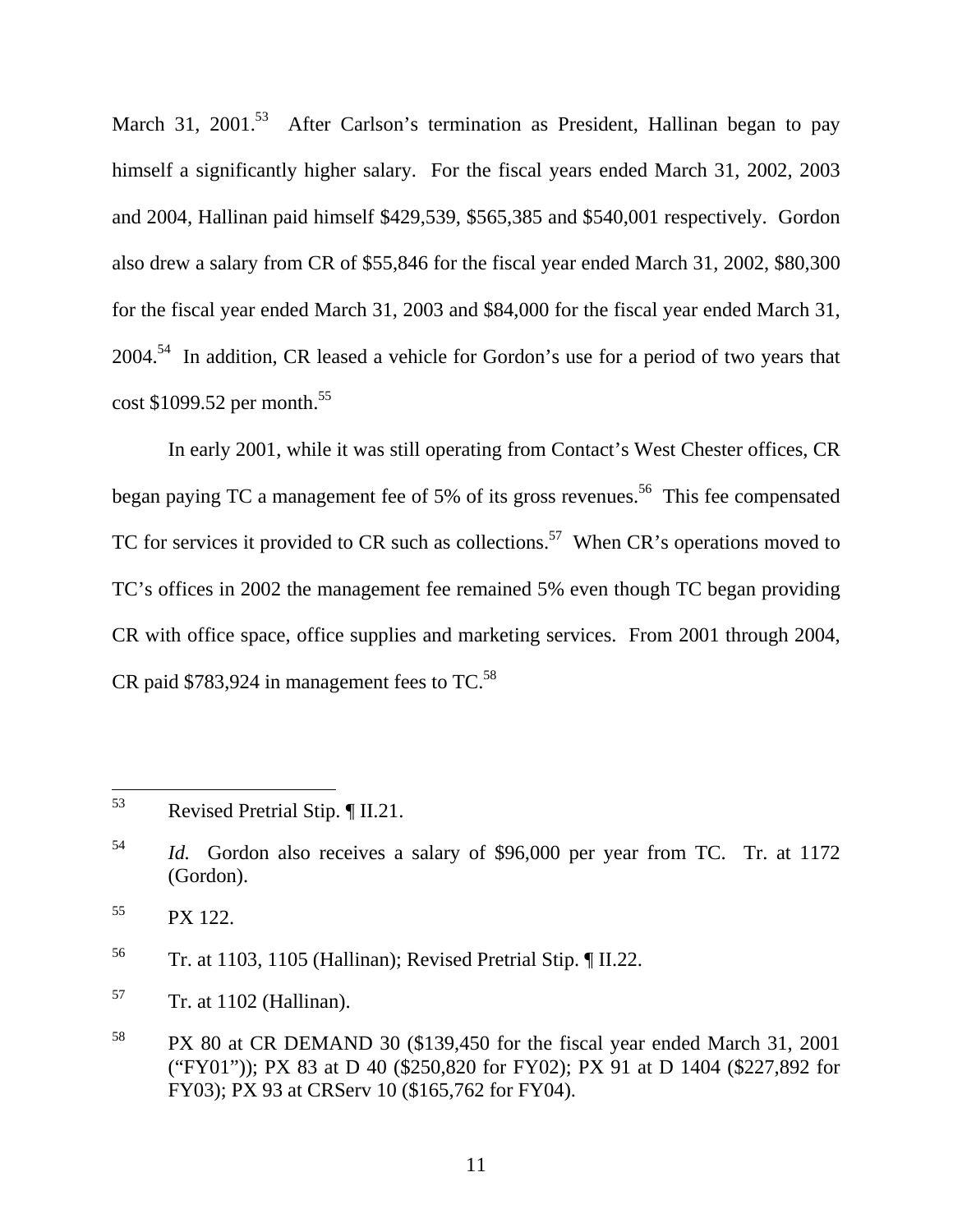### **G. CR Remains in the County Bank Program**

From its creation, CR's payday loan business operated in what the parties refer to as the "Bank Model."59 Pursuant to this model, CR markets, services, processes and collects payday loans, but is not the lender.<sup>60</sup> County Bank, a Rehoboth Beach, Delaware bank, actually extends the loans; CR then purchases a 95% interest in the loans from County Bank.<sup>61</sup> The parties believe that operating pursuant to this model allows County Bank and CR to export interest rates permissible under Delaware law but not necessarily under the laws of other states to customers in other states. The parties also believe that CR is subject only to the laws of Delaware and the United States, not the laws of the states where its customers reside.<sup>62</sup>

In contrast to the Bank Model, payday loan companies that operate under what the parties refer to as the "Licensed Lender Model" actually lend directly to customers.<sup>63</sup> Licensed lenders export the interest rate of a particular state to customers in other states just like the bank and payday loan companies that operate pursuant to the Bank Model

<sup>59</sup> 59 *See, e.g.,* Defs.' Opening Post-Trial Br. ("DOB") at 4–5, 19–20; Opening Post-Trial Br. of Pls. [Carlson & Contact] ("POB") at 45.

 $60$  Tr. at 30 (Carlson).

 $61$  Tr. at 831–33 (Gillan). David Gillan is a Vice President of County Bank and is in charge of its payday loan operations. Tr. at 828–30.

 $62$  Tr. at 30–31 (Carlson); Tr. at 1123–24 (Hallinan).

 $63$  Tr. at 1126–27 (Hallinan).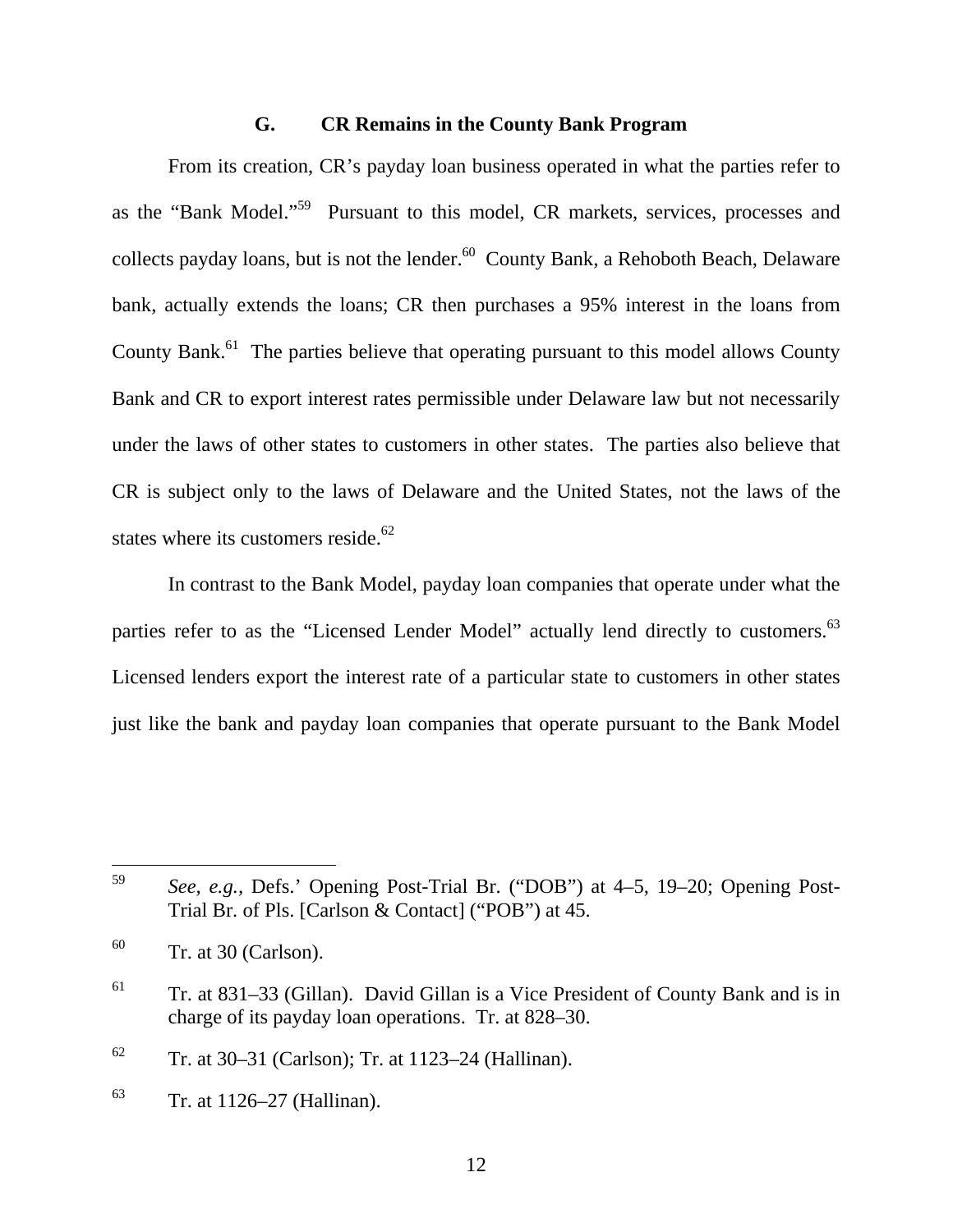do, but, the parties believe, without the legal protections enjoyed by companies operating pursuant to the Bank Model.<sup>64</sup>

In January 2004, Hallinan decided to move TC and Main Street from the Bank Model to the Licensed Lender Model.<sup>65</sup> CR, however, remained in the Bank Model.<sup>66</sup> In May 2002, County Bank had made it difficult for TC and Main Street to grow because County Bank promulgated rules limiting internet advertising and limiting the number of loans a customer could have to one.<sup>67</sup> Although these rules limited CR's growth potential, too, Hallinan testified that he decided to keep CR in the Bank Model because Carlson would not have agreed to leave the Bank Model and because he only deemed it a reasonable risk to leave the Bank Model for the companies where he owned 100% of the shares.<sup>68</sup>

<sup>64</sup> Compare Tr. at 1123 (Hallinan) ("The legality of the bank model had been tested many times, had gone as far as the Supreme Court of the United States of America, and the ability of banks to export interest rates had always been upheld.") *with* Tr. at 1127 (Hallinan) (testifying that the Licensed Lender Model is "[m]uch riskier" than the Bank Model "[b]ecause you don't have the case law. You don't have all of the legal decisions that have been made at, for instance, the Court of Appeals or the Supreme Court level, to protect you. It is significantly riskier.").

 $65$  Tr. at 1130.

<sup>66</sup> Tr. at 1128 (Hallinan) ("I decided to stay with the County Bank model for CR Services.").

 $67$  Tr. at 1120–21; DX 31.

<sup>68</sup> Tr. at 1128. *But see* Tr. at 1128–29 (Hallinan) (testifying that several other payday loan companies in which he did not own 100% of the shares also abandoned the Bank Model for the Licensed Lender Model).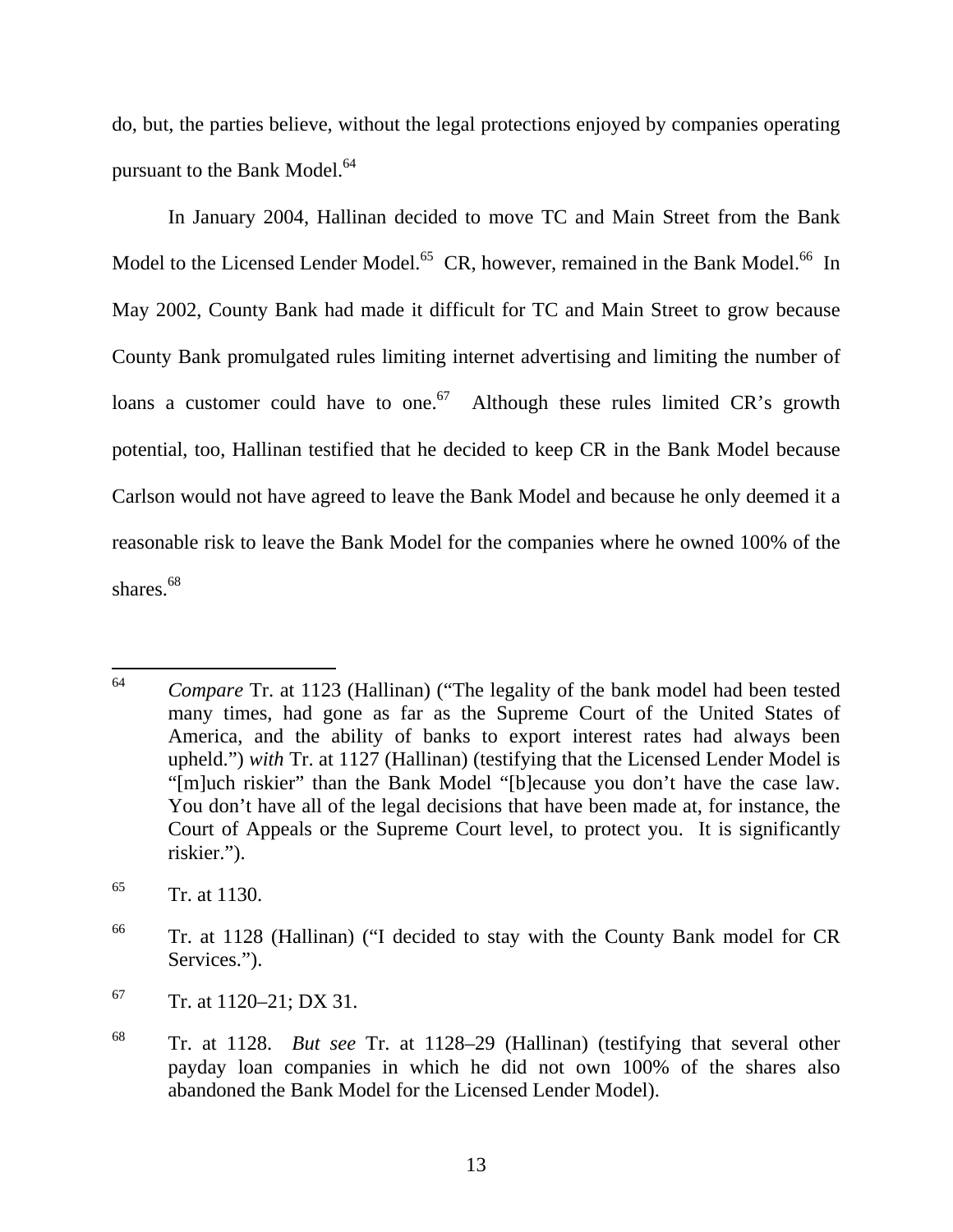#### **H. Factual Disputes**

The foregoing facts in Sections I.A through I.G are essentially undisputed. To the extent they are in dispute, the facts as recited constitute the Court's findings.

The parties do dispute, among others, facts relating to the oral agreement to form CR and the decision to maintain CR in the Bank Model. Where necessary, the Court will resolve these and other factual disputes in connection with the resolution of the accompanying legal issues.<sup>69</sup>

#### **II. DEFENDANTS' POST-TRIAL MOTION TO SUPPLEMENT THE RECORD**

On September 20, 2005, nearly ten months after the conclusion of the trial and eleven days after post-trial argument, Defendants moved to supplement the record. They sought to introduce Axcess's 2003 and 2004 federal tax returns, an affidavit of a CPA who reviewed the 2003 return and prepared the 2004 return and an affidavit from Gordon purporting to explain the information embodied in the tax returns and offering further testimony concerning Axcess. Defendants maintain that the documents show that Axcess was not a corporate opportunity of CR because CR was not capable of pursuing the

<sup>69</sup> The parties briefed a number of evidentiary disputes. Ultimately, only two disputes are relevant to the disposition of the case. The first is whether the parol evidence rule applies. The Court resolves this dispute *infra* at Section III.A.1. The second is whether Defendants' offers to settle the 220 Action are admissible to explain Defendants' actions. The Court concludes that the letters are inadmissible under DRE 408, but, even if the Court were to consider them, they would not change the Court's conclusion with respect to payment of Plaintiffs' attorneys fees incurred in prosecuting the 220 Action. The Court has not resolved any of the other evidentiary disputes because this Opinion does not rely on any of the contested.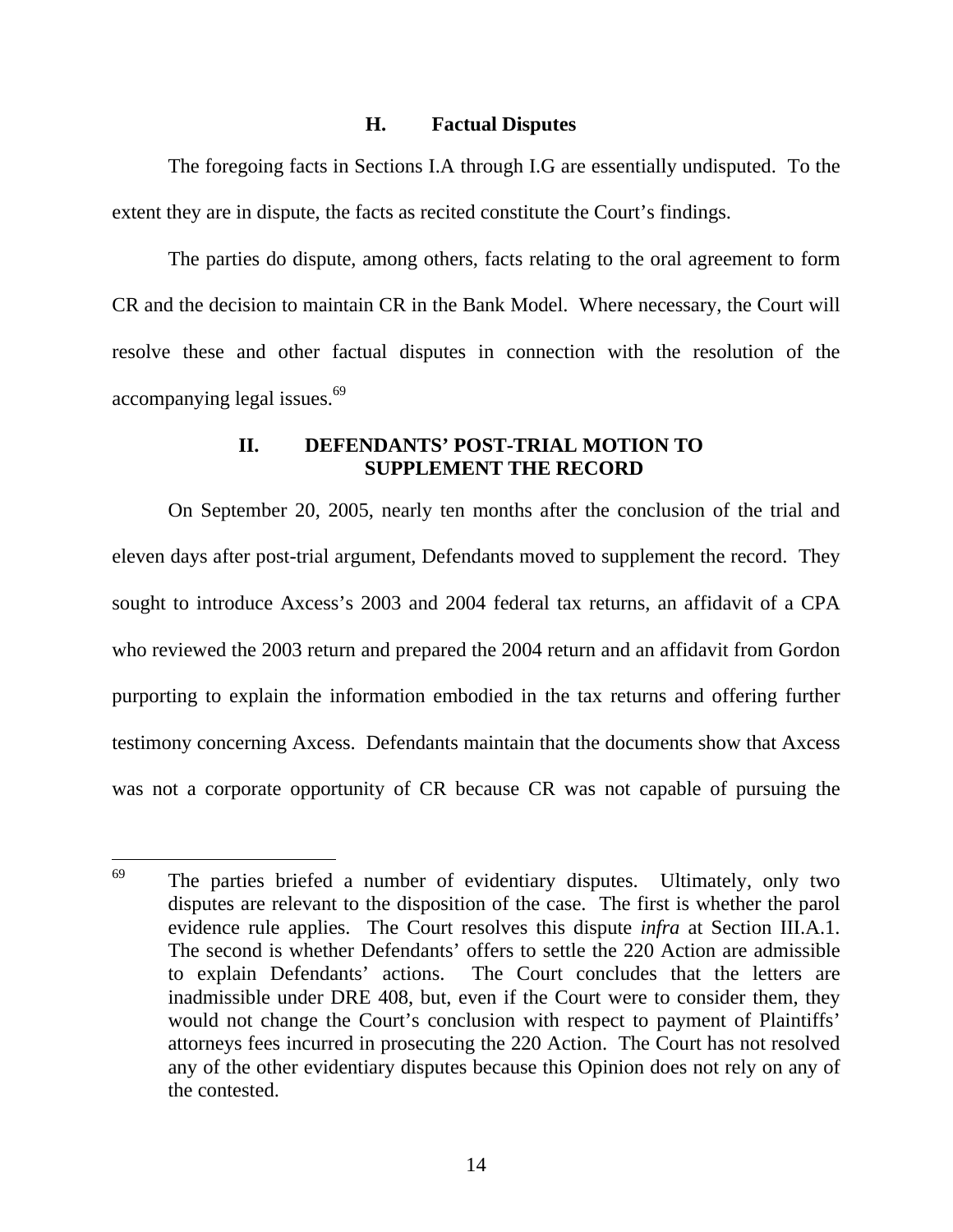opportunity and because Axcess's foray into the payday loan business as a licensed lender ultimately proved to be unprofitable.<sup>70</sup> Plaintiffs opposed the motion and briefing ensued.

Two days after Defendants filed their reply in support of their Motion to Supplement, Plaintiffs sought leave to take discovery to determine whether CR, TC, Main Street and Axcess were still going concerns.<sup>71</sup> Plaintiffs expressed concern that Defendants were shifting assets to frustrate a potential adverse judgment by this Court.<sup>72</sup> Defendants opposed Plaintiffs' motion.73

The Court heard argument on both motions and denied Plaintiffs' request to take discovery on the record while reserving judgment on Defendants' motion. Having considered the Motion to Supplement, it is hereby DENIED.

A motion to supplement the record is addressed to the discretion of the trial court.74 Among the factors the Delaware courts have considered in deciding this and similar types of motions are 1) whether the evidence has come to the moving party's

<sup>70</sup> Defs.' Post-Trial Mot. to Supplement the R. ("Motion to Supplement")  $\P$  8, 10.

<sup>&</sup>lt;sup>71</sup> Letter from Neal C. Belgam, Esq., to the Court (Oct. 26, 2005).

 $\frac{72}{10}$  *Id.* 

<sup>73</sup> Letter from Wheeler K. Neff, Esq., to the Court (Oct. 28, 2005).

<sup>74</sup> *Fitzgerald v. Cantor*, 2000 WL 128851, at \*1 (Del. Ch. Jan. 10, 2000); *Daniel D. Rappa, Inc. v. Hanson*, 209 A.2d 163, 166 (Del. 1965); *see also New Castle County v. Klair*, 687 A.2d 196, at \*1 (Table) (Del. 1996) (reviewing Superior Court's denial of a motion to supplement the record for abuse of discretion).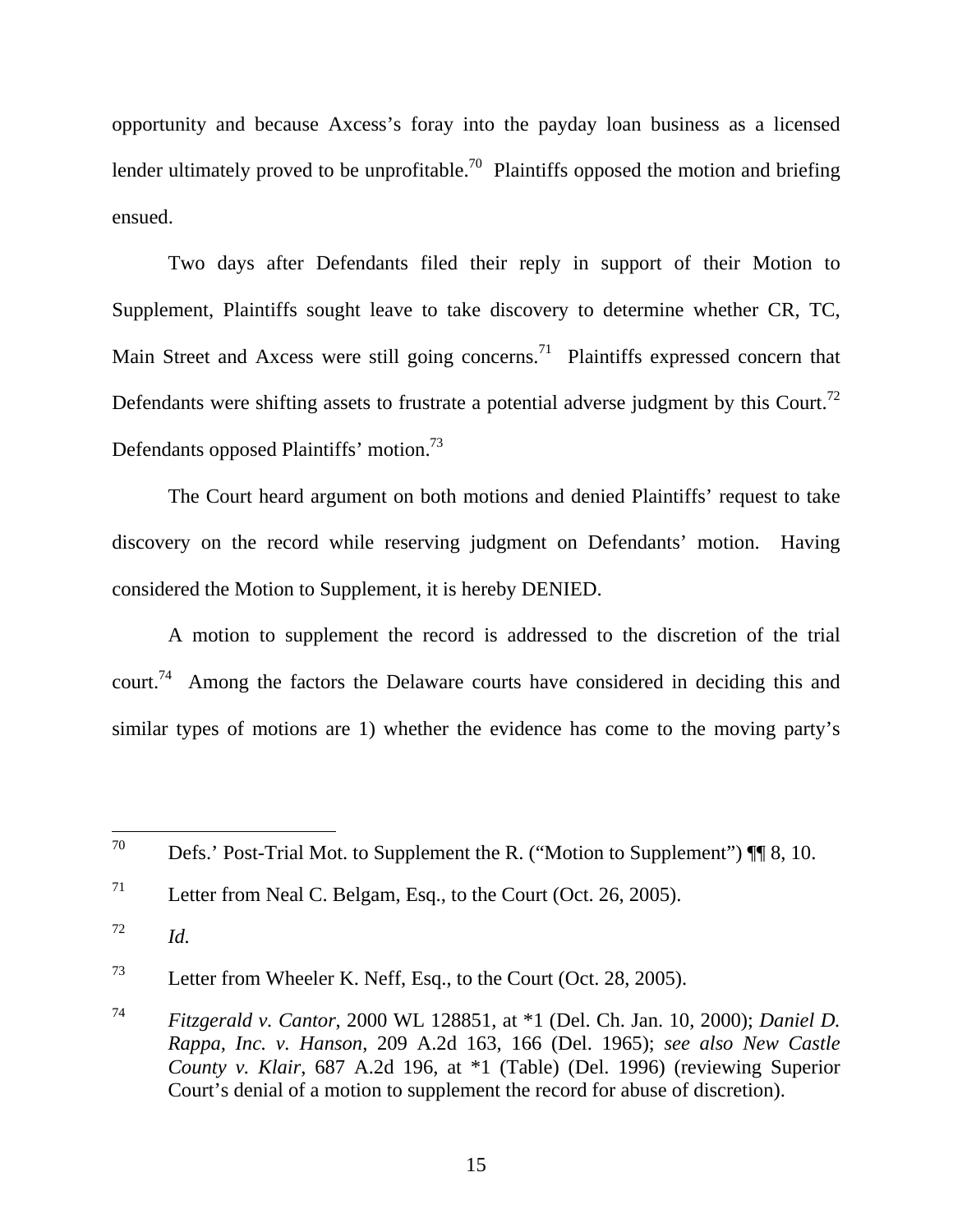knowledge since the trial,<sup>75</sup> 2) whether the exercise of reasonable diligence would have caused the moving party to discover the evidence for use at trial,  $^{76}$  3) whether the evidence is so material and relevant that it will likely change the outcome,  $\frac{7}{7}$  4) whether the evidence is material and not merely cumulative,<sup>78</sup> 5) whether the moving party has made a timely motion,<sup>79</sup> 6) whether undue prejudice will inure to the nonmoving party<sup>80</sup> and 7) considerations of judicial economy.<sup>81</sup> Ultimately, a motion to reopen turns on the interests of fairness and justice.<sup>82</sup>

In this case, the limited probative value of the evidence proffered by Defendants is far outweighed by the fact that much of the underlying information is not or should not be new to Defendants and by the undue prejudice that would inure to Plaintiffs if the Court were to consider this selective snippet of Axcess's financial information. In addition, the

<sup>75</sup> 75 *Poole v. N.V. Deli Maatschappij*, 257 A.2d 241, 243 (Del. Ch. 1969) (motion to reopen record to conform to appellate court's ruling).

<sup>76</sup> *Id.* 

<sup>77</sup> *Id.* 

<sup>78</sup> *Id. See also Proctor & Gamble Co. v. Paragon Trade Brands, Inc.*, 15 F. Supp. 2d 406, 409 (D. Del. 1998) (motion for a new trial or, alternatively, to alter or amend the judgment).

<sup>79</sup> *Fitzgerald*, 2000 WL 128851, at \*2.

<sup>80</sup> *Id.*; *Kahn v. Tremont Corp.*, 1997 WL 689488, at \*5 (Del. Ch. Oct. 28, 1997) (motion to reopen record on remand after appellate court shifted burden of proof).

<sup>81</sup> *Fitzgerald*, 2000 WL 128851, at \*2; *Tremont Corp.*, 1997 WL 689488, at \*5.

<sup>82</sup> *Tremont Corp.*, 1997 WL 689488, at \*5.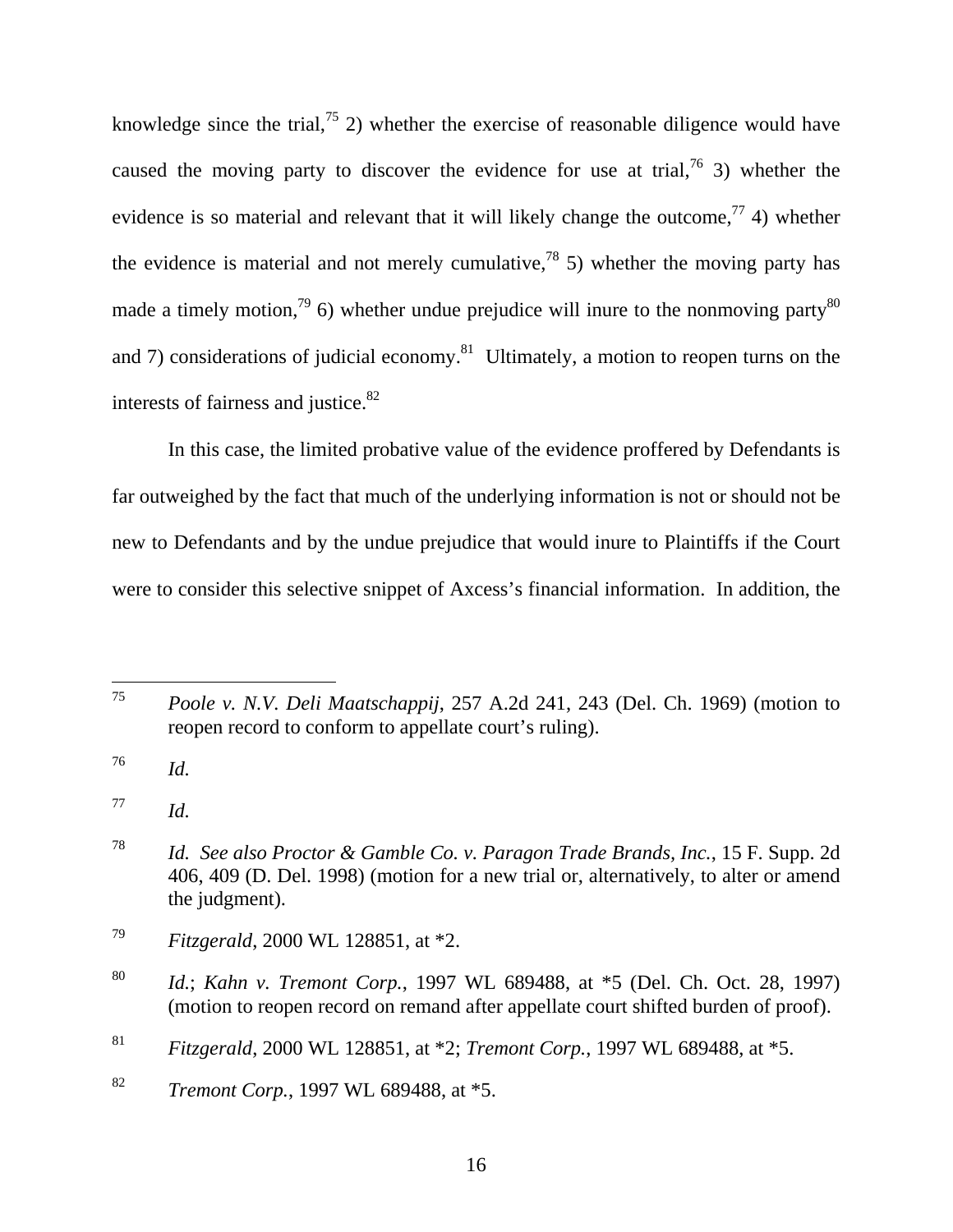motion is not timely and considerations of judicial economy weigh against admission of the proffered evidence.

The disputed evidence is not without some probative value. An element of the claim of usurpation of a corporate opportunity is that the corporation be financially able to exploit the opportunity. $83$  Further, such a claim will not lie if the alleged opportunity ultimately proved unsuccessful.<sup>84</sup> Thus, the amount of expenses incurred by Axcess in exploiting the alleged opportunity and whether Axcess successfully exploited the opportunity may be relevant in determining whether CR could have exploited it or if there even was an opportunity to exploit.

The 2003 Axcess tax return apparently was filed by September 15, 2004.<sup>85</sup> This document thus existed in its final form two months before trial commenced. Since the 2003 calendar year ended more than ten months before trial, the information underlying the 2003 tax return existed long before trial began.<sup>86</sup> Likewise, it appears that the 2004 Axcess tax return was filed by September 15, 2005.<sup>87</sup> Defendants presumably also knew much of the information underlying this document at the time of trial or shortly

 $\frac{84}{10}$  *Id.* 

85 *See* Mot. to Supp. Ex. A at 2.

<sup>83</sup> 83 *McGowan v. Ferro*, 859 A.2d 1012, 1038 (Del. Ch. 2004) (citing *Broz v. Cellular Info. Sys., Inc.*, 673 A.2d 148, 154–55 (Del. 1996)), *aff'd*, 2005 WL 1123388 (Del. May 9, 2005).

<sup>86</sup> *See* Mot. to Supp. ¶ 6 ("Financial information about Axcess from its inception in September, 2003 through June 30, 2004 was compiled in response to Plaintiffs' discovery requests and provided to Plaintiffs prior to trial.").

<sup>87</sup> *See* Mot. to Supp. Ex. A at 10.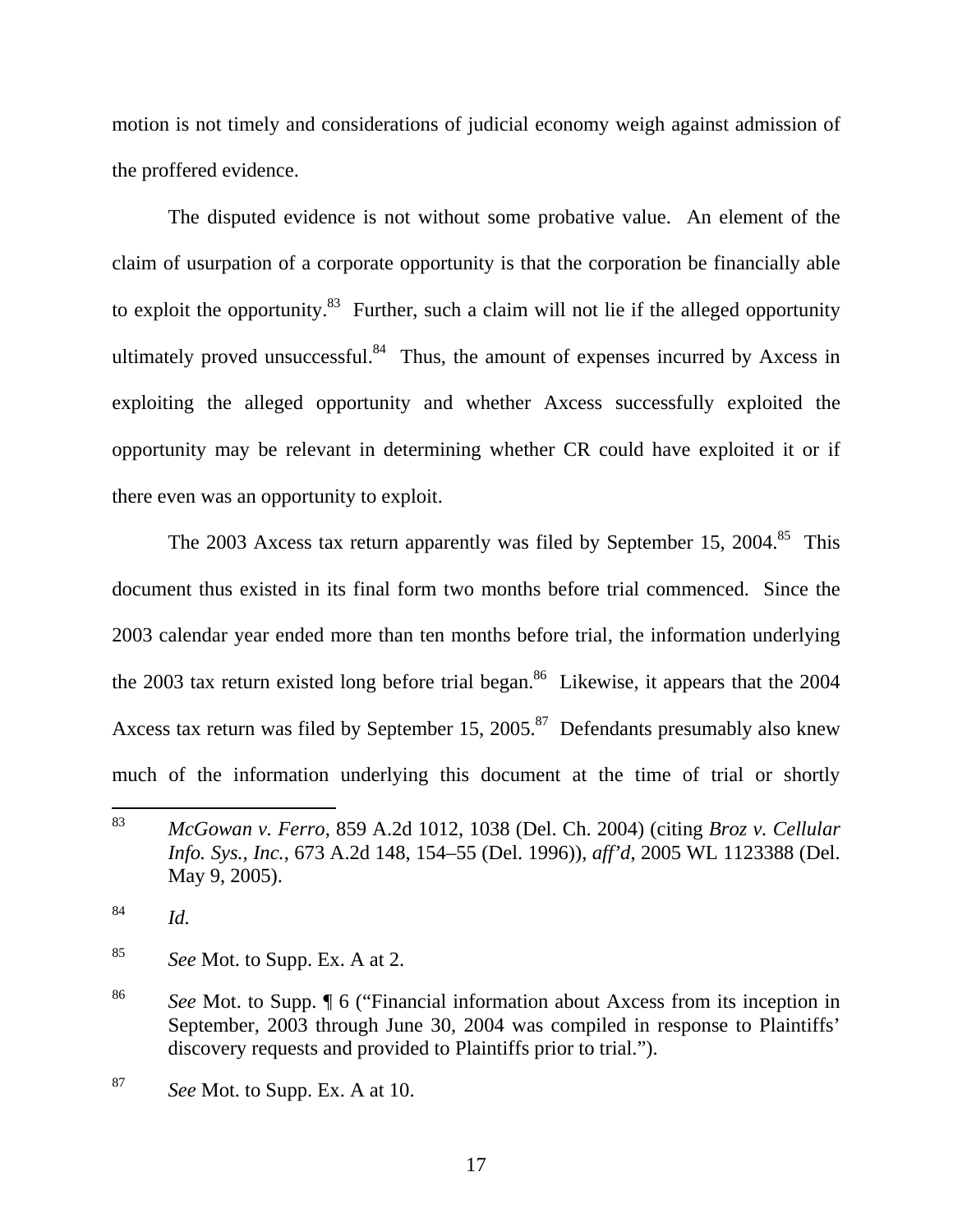thereafter.88 Although final numbers for 2004 were not available to Defendants until after trial, they could have compiled interim numbers for use at trial. Thus, Defendants bear the responsibility for failing to make use of that information.

The information in Gordon's affidavit also was either known to Defendants before trial or shortly thereafter. Further,

> [t]he general rule is that witnesses must be examined fully and specifically as to their knowledge of all material matters in controversy; and where a witness has in fact testified at the trial, a rehearing based on evidence which could have been elicited by a proper examination will be refused except in a very strong case. $89$

Gordon testified for Defendants at length at trial. And, Defendants, despite protestations

to the contrary,  $90$  knew or should have known that a claim for usurpation of a corporate

opportunity was part of this dispute.<sup>91</sup> Most of the facts in Gordon's affidavit, or a

<sup>88</sup> See Mot. to Supp. **[6** ("No other financial information about Axcess was subsequently *compiled* thereafter by Defendants until the Axcess 2004 tax year corporate income tax return was prepared in 2005.") (emphasis added).

<sup>89</sup> *Fitzgerald*, 2000 WL 128851, at \*2 (quoting *Kennedy v. Emerald Coal & Coke Co.*, 42 A.2d 398 (Del. 1944)).

<sup>&</sup>lt;sup>90</sup> *See* Defs.' Reply Mem. in Support of Defs.' Post-Trial Mot. to Supplement the R. at 2 ("The new evidence . . . is . . . relevant to Plaintiffs' corporate opportunity claim which was not specifically articulated until many months after the trial.").

<sup>91</sup> *See* Revised Pretrial Stip. ¶¶ 4 (Defendants listing "[w]hether the business judgment rule or the entire fairness standard of judicial review applies to . . . the retention of CR in the bank lender model as a servicer to County Bank" as an issue remaining to be litigated), 6 (Defendants listing "[w]hether any actions engaged in by Hallinan, Gordon or CR . . . would constitute . . . diversion of business . . . with respect to CR's operations" as an issue remaining to be litigated).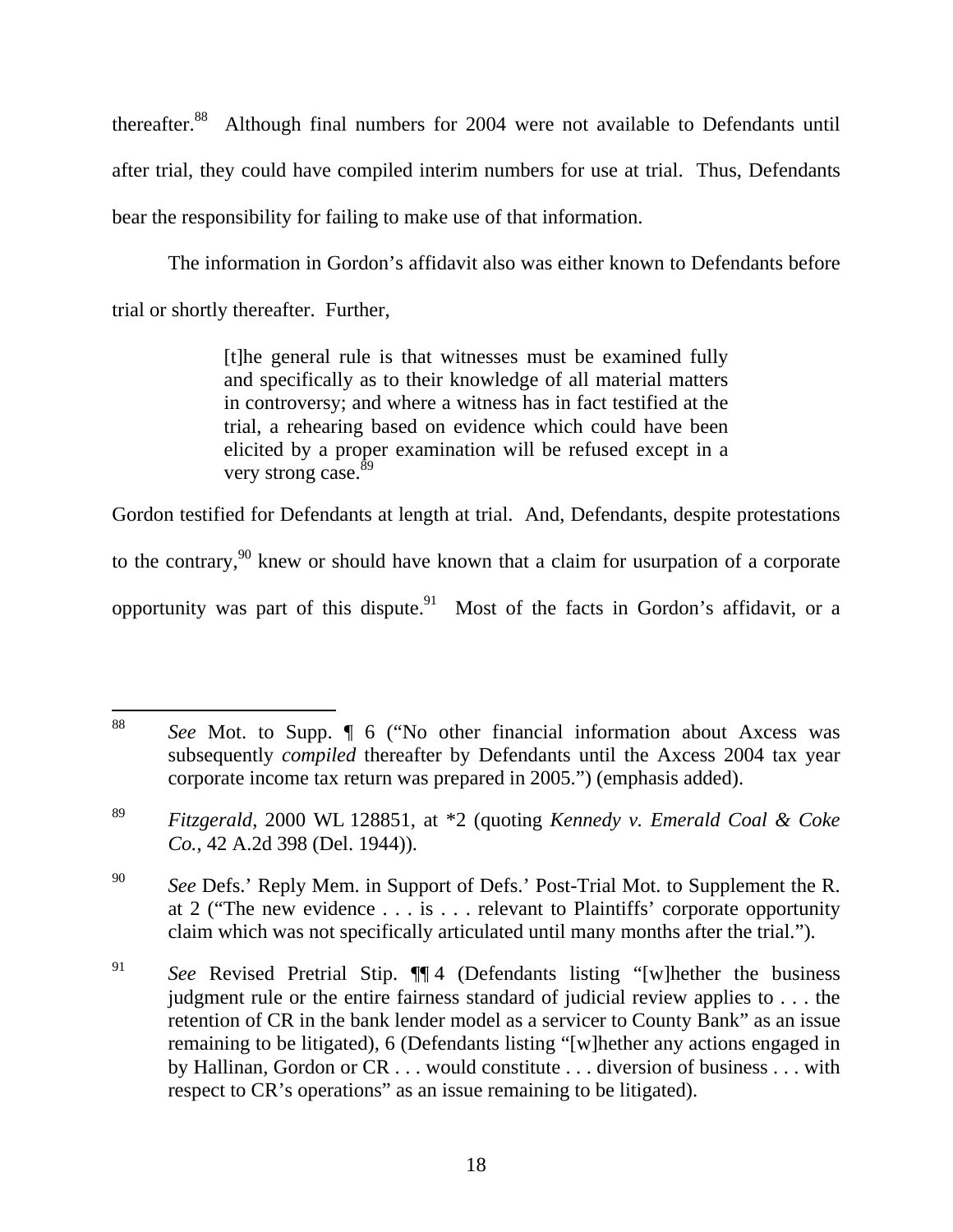suitable substitute, could have been elicited at trial by a proper examination. Thus, the Court will not allow their introduction after the fact.

Of even greater significance to the Court's decision to deny Defendants' motion is the unfair prejudice that would inure to Plaintiffs if this Court were to consider this fragment of information concerning Axcess. A corporation's tax return represents just one view among myriad others of its financial performance. Similarly, a corporation may cease doing business for any number of reasons unrelated to its profitability. Here, Defendants, who have an obvious incentive to cherry pick information favorable to them, offer two years worth of tax returns and the testimony of Gordon while leaving Plaintiffs no realistic opportunity to counter the information contained therein with other financial information or to cross-examine the witness on these topics. Such a situation is unfairly prejudicial to Plaintiffs.  $92$ 

The timing of the motion and considerations of judicial economy also weigh against admission. Defendants represent that Axcess ceased operations in February  $2005<sup>93</sup>$  Defendants could have moved to supplement the record with evidence of that fact and Axcess's 2004 financial information at that time. If Defendants had, Plaintiffs could have responded to the evidence in post-trial briefing and even sought some limited

<sup>92</sup> *Fitzgerald*, 2000 WL 128851, at \*2 (concluding that allowing supplementation of the record would be "unfairly prejudicial to [the non-movants] in that they would now be forced to galvanize yet another major effort to gather evidence to explain their view of the inferences to be drawn from the [proffered evidence] if it were admitted").

 $^{93}$  Mot. to Supp. Ex. B.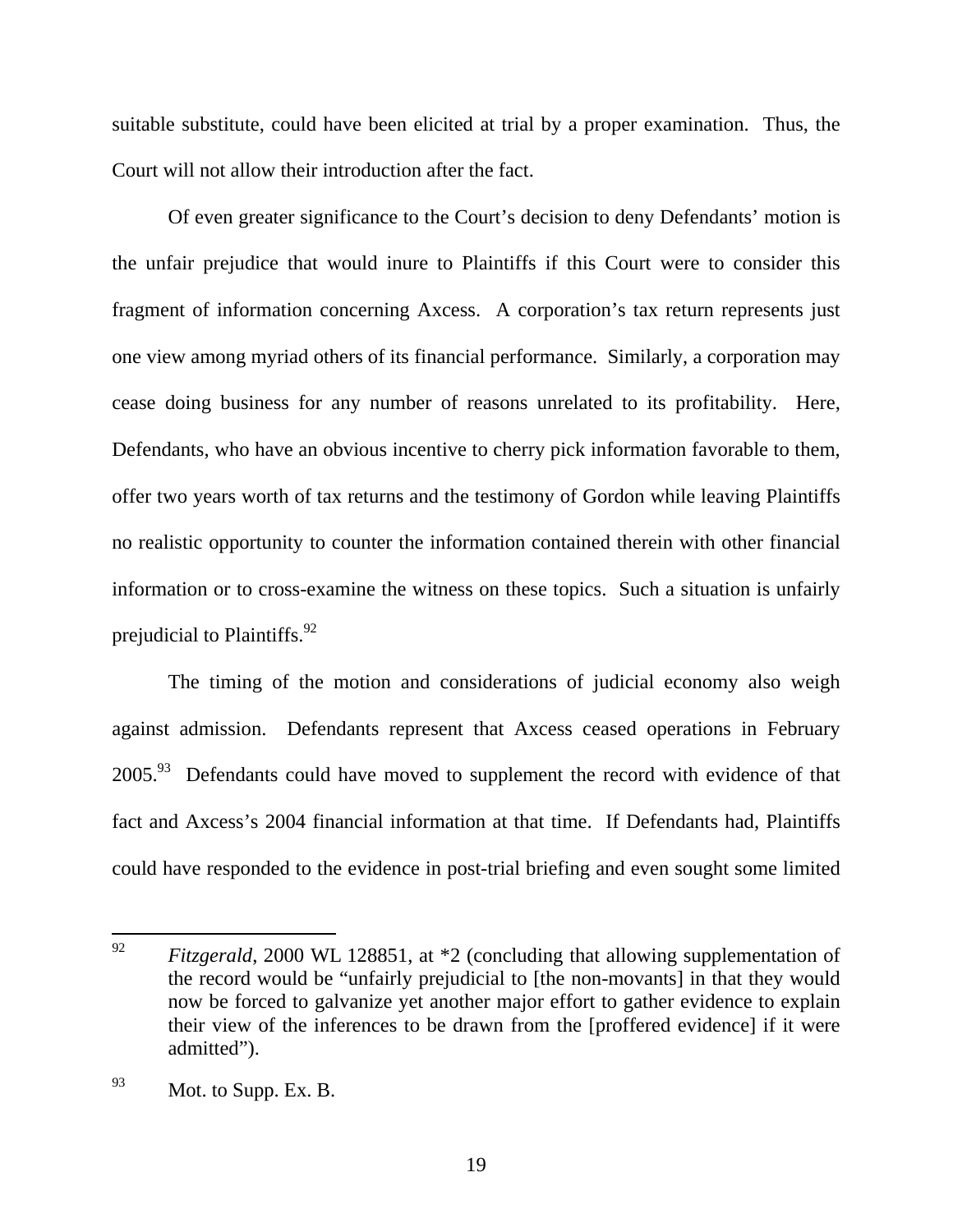discovery into the matters raised by the new evidence. Instead, Defendants brought their motion after post-trial briefing and argument. Thus, Defendants' motion creates possibility of a mini-trial over the meaning of their proffered facts over a year after the trial ended.<sup>94</sup> Such a proceeding would waste judicial resources. The Court already has presided over a lengthy trial of this case and reviewed extensive pre and post-trial briefing. The case is ready for decision. As such, the Court will not countenance such late, improper supplementation of the record.

For all of these reasons, the Court, in an exercise of its discretion, denies Defendants' Motion to Supplement.

## **III. ANALYSIS**

## **A. Plaintiffs' Contract Claims**<sup>95</sup>

Plaintiffs argue that Carlson, Hallinan and Mickman entered into an oral agreement concerning executive compensation, the distribution of CR's profits and the right of Carlson to serve as a director and an officer of CR that survived the execution of

<sup>94</sup> See Fitzgerald, 2000 WL 128851, at \*2 (noting the possibility of a "mini-trial' to reconcile disputed evidence with limited probative value" where such evidence was offered over five months after trial).

<sup>&</sup>lt;sup>95</sup> The CRSA contains a choice of law clause that provides for the application of Pennsylvania law to questions of "validity, construction, interpretation and effect" of the CRSA. PX 4 ¶ 16. Pennsylvania law therefore governs Plaintiffs' contract claims. *See J.S. Alberici Constr. Co. v. Mid-West Conveyer Co.*, 750 A.2d 518, 520 (Del. 2000) ("Delaware courts will generally honor a contractually-designated choice of law provision so long as the jurisdiction selected bears some material relationship to the transaction.") (internal citation omitted); *Hills Stores Co. v. Bozic*, 769 A.2d 88, 112 (Del. Ch. 2000) (respecting choice of law clause in a contract where corporate party to the contract was headquartered in chosen state and employee parties to the contract performed the bulk of their services in the chosen state).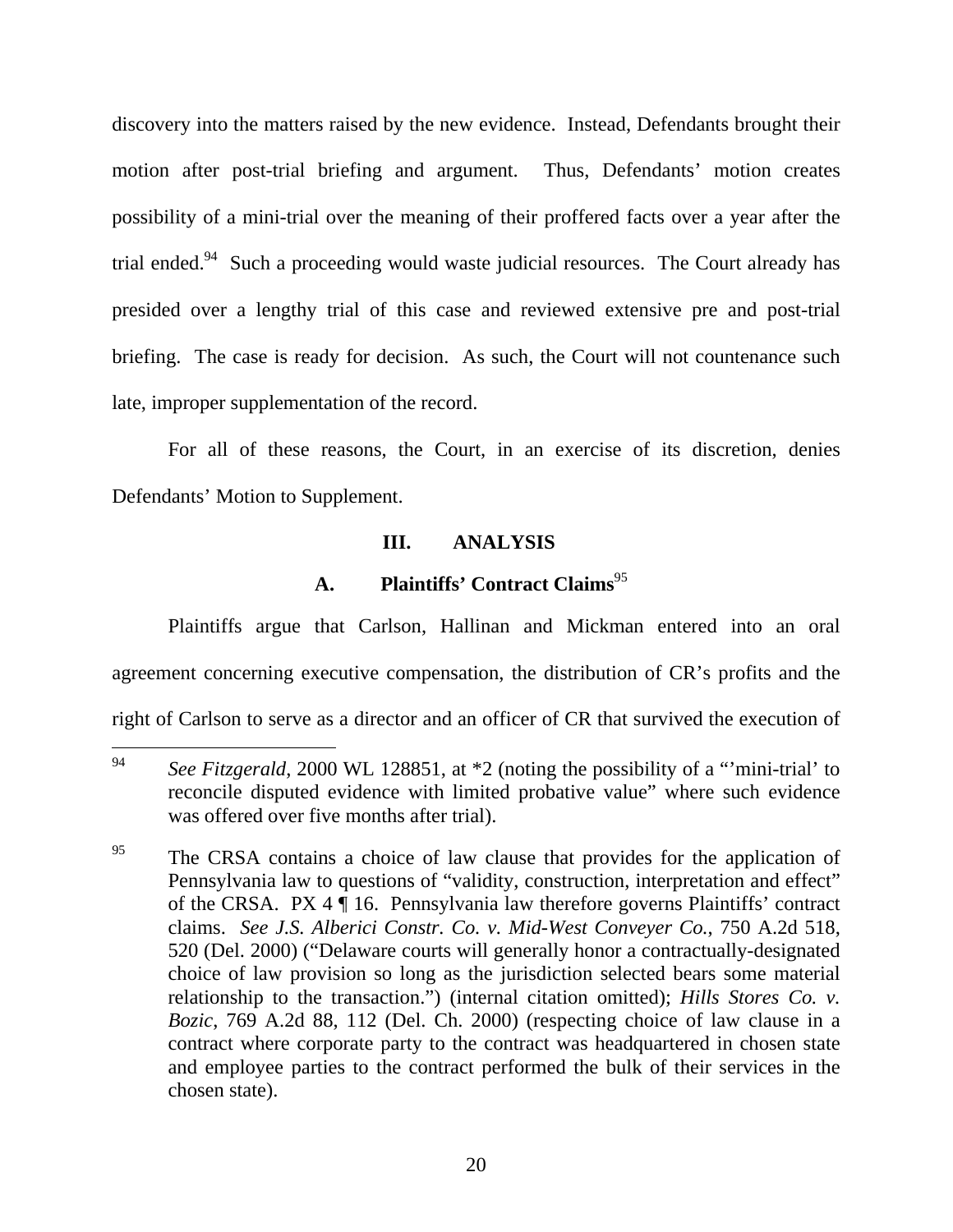the CRSA. Plaintiffs then contend that Hallinan and Gordon's payment of executive compensation to themselves and a management fee to TC breached this oral contract. Plaintiffs also allege that the firing of Carlson as President of CR and his removal as a director of CR breached both the oral contract and the CRSA. Defendants respond by arguing that the parol evidence rule bars the admission or consideration of extrinsic evidence to modify or amend the CRSA. There can be no breach, according to Defendants, because there is no surviving oral contract.

## **1. The parol evidence rule does not bar the admission of evidence of prior agreements when the contract is not completely integrated**

The parol evidence rule bars the admission of "preliminary negotiations, conversations and verbal agreements" when the parties' written contract represents "the entire contract between the parties."<sup>96</sup> If a written contract represents the entire agreement of the parties it is said to be "integrated."<sup>97</sup> To determine whether a writing is integrated, it

> must be looked at and if it appears to be a contract complete within itself, couched in such terms as import a complete legal obligation without any uncertainty as to the object or extent of the [parties'] agreement, it is conclusively presumed that [the writing represents] the whole agreement of the parties.<sup>98</sup>

<sup>96</sup> 96 *Yocca v. Pittsburgh Steelers Sports, Inc.*, 854 A.2d 425, 436 (Pa. 2004) (internal citations and quotations omitted).

<sup>97</sup> II E. Allan Farnsworth, *Farnsworth on Contracts* § 7.3 at 225 (3d ed. 2004) [hereinafter *Farnsworth on Contracts*].

<sup>98</sup> *Yocca*, 854 A.2d at 436 (internal citations and quotations omitted).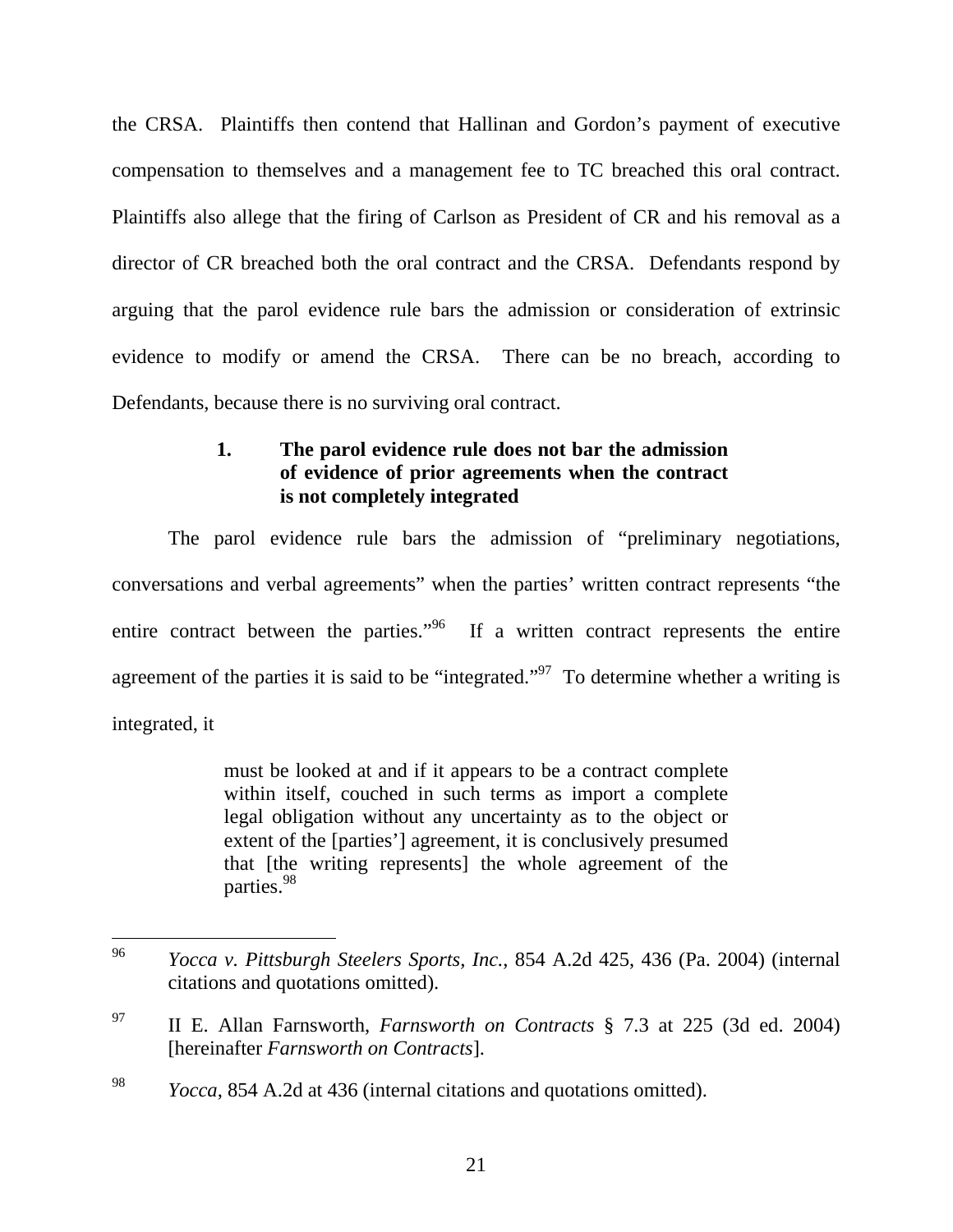In other words, "[a] contract is integrated if it represents a final and complete expression of the parties' agreement."<sup>99</sup> The presence of an integration clause in a contract is "a clear sign that the writing is meant to be [the parties' entire agreement] $1^{100}$  and "make[s] the parol evidence rule particularly applicable."<sup>101</sup> The presence of an integration clause is not conclusive, however, because the intent of the parties always controls.<sup>102</sup>

Here, the intent of the parties was to create a partially integrated agreement. A partially integrated agreement is a "final expression of the terms it contains," but is not "a complete and exclusive statement of all terms on which agreement was reached."<sup>103</sup> The integration clause makes clear that the CRSA is a final expression of the terms contained therein and thus an integrated contract, while the surrounding circumstances<sup>104</sup> make

 $\overline{a}$ 99 *Lenzi v. Hahnemann Univ.*, 664 A.2d 1375, 1379 (Pa. Super. 1995).

101 *McGuire v. Schneider, Inc.*, 534 A.2d 115, 117 (Pa. Super. 1987).

102 *See Lenzi*, 664 A.2d at 1379 (affirming trial court's decision to allow testimony concerning the intent of the parties even though the contract at issue contained an integration clause); *Greenberg v. Tomlin*, 816 F. Supp. 1039, 1053 (E.D. Pa. 1993) ("the mere presence or absence of an integration clause is not necessarily dispositive" on the question of integration under Pennsylvania law).

 $100$  *Id.* 

<sup>103</sup> II *Farnsworth on Contracts* § 7.3 at 226.

 $104$  The Court may consider extrinsic evidence to determine if the contract is completely or partially integrated. *See* II *Farnsworth on Contracts* § 7.3 at 231 ("According to Corbin, account should always be taken of all circumstances, including evidence of prior negotiations, since the completeness and exclusivity of the writing cannot be determined except in the light of those circumstances. The writing cannot prove its own completeness and accuracy. The trend clearly favors Corbin. The Restatement Second commentary agrees that a writing cannot of itself prove its own completeness, and wide latitude must be allowed for inquiry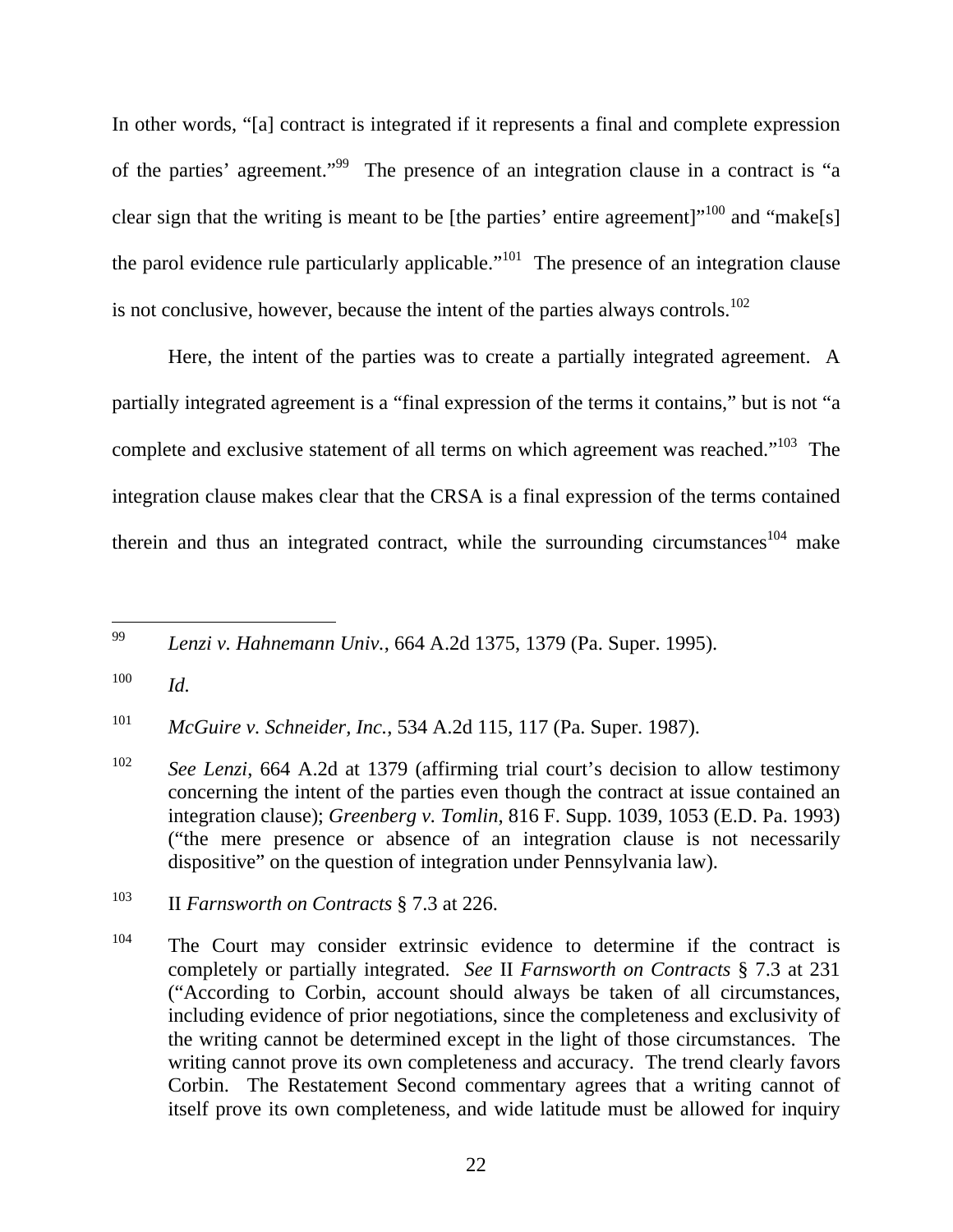clear that the CRSA is not completely integrated. Hallinan admitted that he, Carlson and Mickman entered into an agreement concerning Carlson's compensation as President of  $CR<sup>105</sup>$  The CRSA does not address Carlson's executive compensation; in fact, it does not address executive compensation at all. Further, Hallinan admitted that the agreement on Carlson's compensation survived the execution of the CRSA.<sup>106</sup> The CRSA is thus only partially integrated.<sup>107</sup>

When there is a partially integrated writing, the parol evidence rule applies with respect to the terms contained in the writing, but does not apply to terms not contained therein.<sup>108</sup> Thus, the question for the Court is what are the terms of the surviving oral agreement.

into circumstances bearing on the intention of the parties.") (internal citations and quotations omitted).

 $105$  Tr. at 508.

 $106$  Tr. at 509.

<sup>107</sup> *See Greenberg*, 816 F. Supp. at 1052 ("[A]n exception to the rule exists [under Pennsylvania law] when the party seeking to enforce the agreement as written has made admissions that the agreement does not, in fact, constitute the entire agreement between the parties even when it contains an integration clause.") (internal citations omitted).

<sup>108</sup> *See id.*; *see also McGuire*, 534 A.2d at 117 (observing that "[a]lleged prior or contemporaneous oral representations or agreements concerning subjects that are *specifically dealt with* in the written contract are merged in or superseded by that contract"); *Blumenstock v. Gibson*, 811 A.2d 1029, 1035 (Pa. Super. 2002) (same); *DiPalma v. LaLiberte*, 1996 WL 480729, at \*2 (E.D. Pa. Aug. 16, 1996) ("A court may also receive parol evidence [under Pennsylvania law] . . . if the written agreement was not intended to constitute the parties' entire understanding.") (internal citation omitted).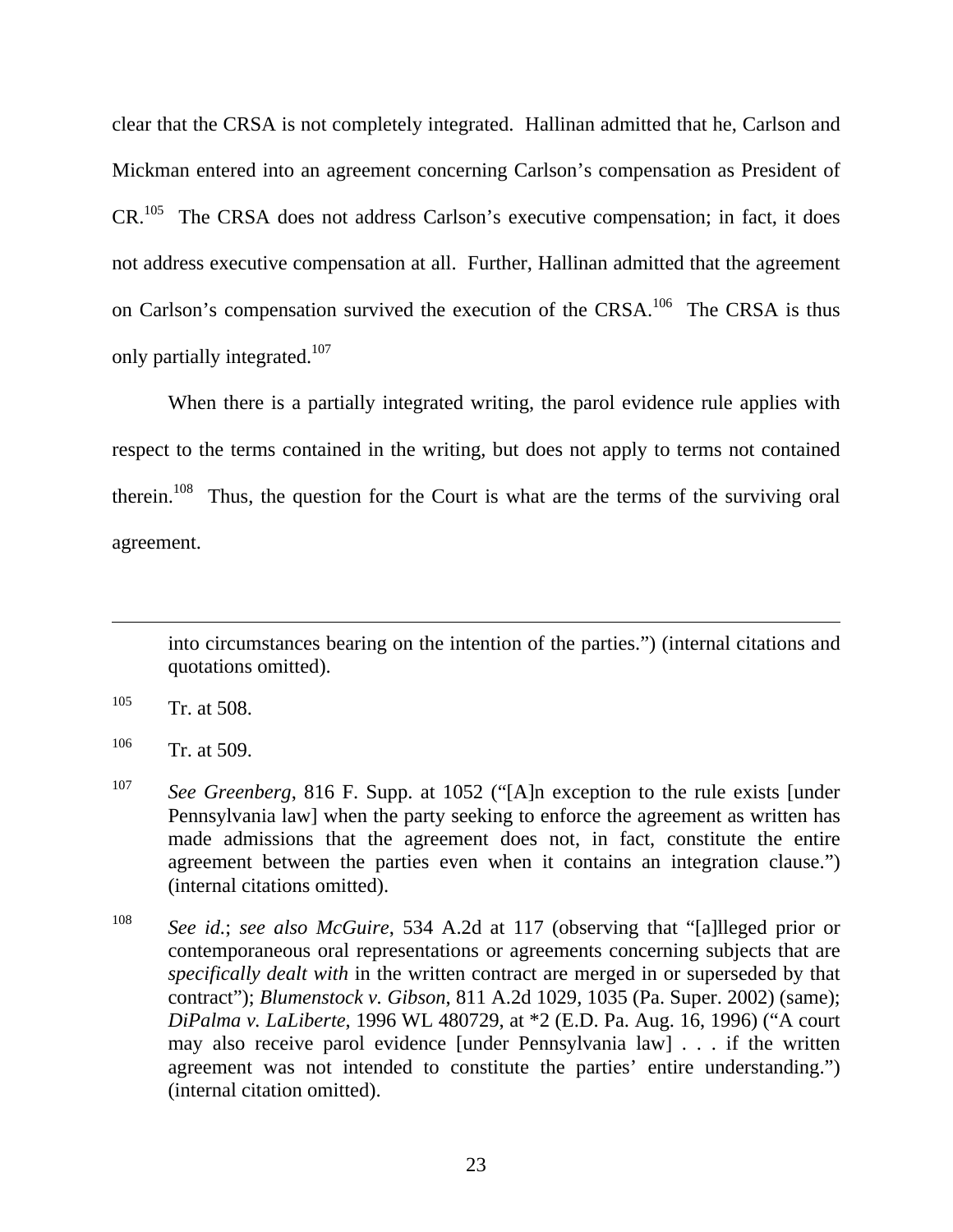## **2. The surviving oral agreement**<sup> $109$ </sup>

"'The burden is on the plaintiff to prove by a preponderance of the evidence the existence of the contract to which the defendant is a party."<sup>110</sup> Three elements are necessary to prove the existence of an enforceable contract: 1) the intent of the parties to be bound by it, 2) sufficiently definite terms and 3) consideration.<sup>111</sup> Where, as here, Plaintiffs seek to prove the existence of an oral contract, they "must prove that the contract was clear and precise."<sup>112</sup> "[W]hen construing an oral contract the words constituting the agreement are merely parts of and imbedded in a general conversation, and the meaning must be interpreted with reference to the circumstances under which the

<sup>109</sup> Pennsylvania law also governs the construction of the oral contract. In the absence of a choice of law provision, the contacts relevant to determining which states' law applies to issues sounding in contract are 1) the place of contracting, 2) the place of negotiation of the contract, 3) the place of performance, 4) the location of the subject matter of the contract, and 5) the domicile, residence, nationality, place of incorporation and place of business of the parties. *Shook & Fletcher Asbestos Settlement Trust v. Safety Nat'l Cas. Corp.*, 2005 WL 2436193, at \*3 (Del. Super. Sept. 29, 2005). With the lone exception of the place of incorporation of CR, all of these factors favor the application of Pennsylvania law. *See Candlewood Timber Group LLC v. Pan Am. Energy LLC*, 2003 WL 22417235, at \*4 n.30 (Del. Ch. Oct. 22, 2003) (applying Argentine law to contract claims where place of contracting, negotiation, performance and subject matter of contract were in Argentina), *rev'd on other grounds*, 859 A.2d 989 (Del. 2004).

<sup>110</sup> *Johnston the Florist, Inc. v. TEDCO Constr. Co.*, 657 A.2d 511, 516 (Pa. Super. 1995) (quoting *Viso v. Werner*, 369 A.2d 1185, 1187 (Pa. 1977)).

<sup>111</sup> *Id.* 

<sup>112</sup> *Edmondson v. Zetusky*, 674 A.2d 760, 764 (Pa. Commw. Ct. 1996) (citing *Suravitz v. Prudential Ins. Co.*, 104 A. 754 (Pa. 1918)).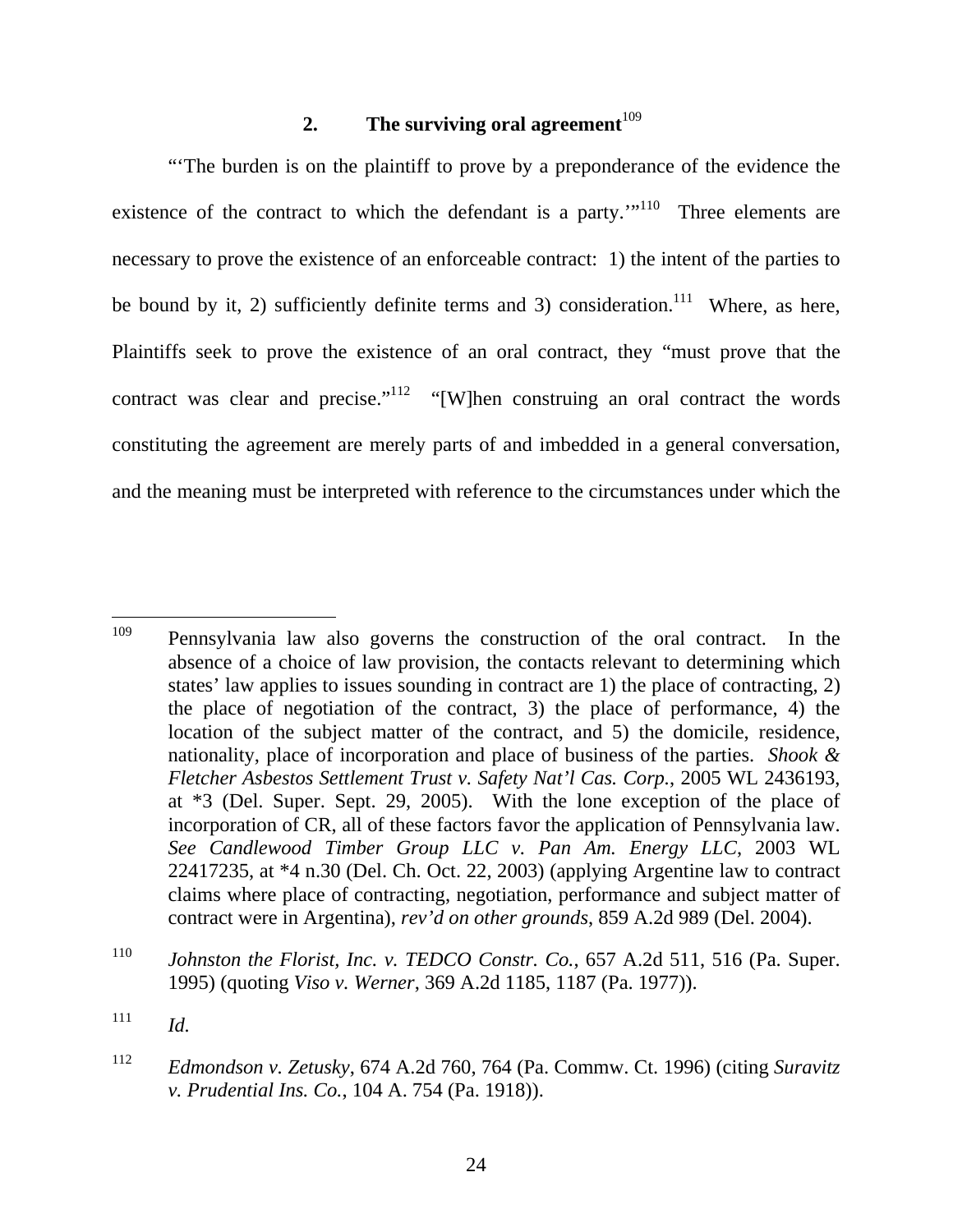parties contracted in light of the objectives to be accomplished."<sup>113</sup> Further, "courts must look to surrounding circumstances and course of dealing between the parties in order to ascertain their intent."<sup>114</sup>

#### **a. Executive compensation and the distribution of CR's profits**

Plaintiffs argue that in addition to agreeing on Carlson's salary, Carlson, Hallinan and Mickman agreed that there would be no other officer compensation and that distributions from CR would be made on a *pro rata* basis only. Defendants deny the occurrence of any such discussions, and thus the existence of any agreement, between Carlson, Hallinan and Mickman concerning the salaries of anyone besides Carlson or the distribution of CR's profits. The Court finds that Plaintiffs have met their burden of proving the existence of an oral agreement providing that the directors and officers of CR would receive no compensation other than Carlson's monthly salary and that CR's stockholders would receive only *pro rata* distributions.<sup>115</sup> The evidence is as follows.

<sup>113</sup> 113 *Boyle v. Steiman*, 631 A.2d 1025, 1033 (Pa. Super. 1993) (internal citation omitted).

<sup>114</sup> *Id.* (internal citations omitted). *See also Greene v. Oliver Realty, Inc.*, 526 A.2d 1192, 1194 (Pa. Super. 1987) ("in cases involving oral contracts the complete agreement is not recorded. Therefore, in that situation, courts must always examine the surrounding circumstances to determine the parties['] intent.").

<sup>&</sup>lt;sup>115</sup> Plaintiffs argue that the payment of management fees to TC somehow breached this agreement, but presented scant evidence that Carlson, Mickman and Hallinan ever even discussed the issue of management fees. Plaintiffs half-heartedly argue that the management fees were just disguised compensation to Hallinan, but the Court finds that the plain meaning of the words compensation and distributions does not encompass payment for necessary services provided to CR, even if they were provided by a Hallinan owned entity. As such, the Court concludes that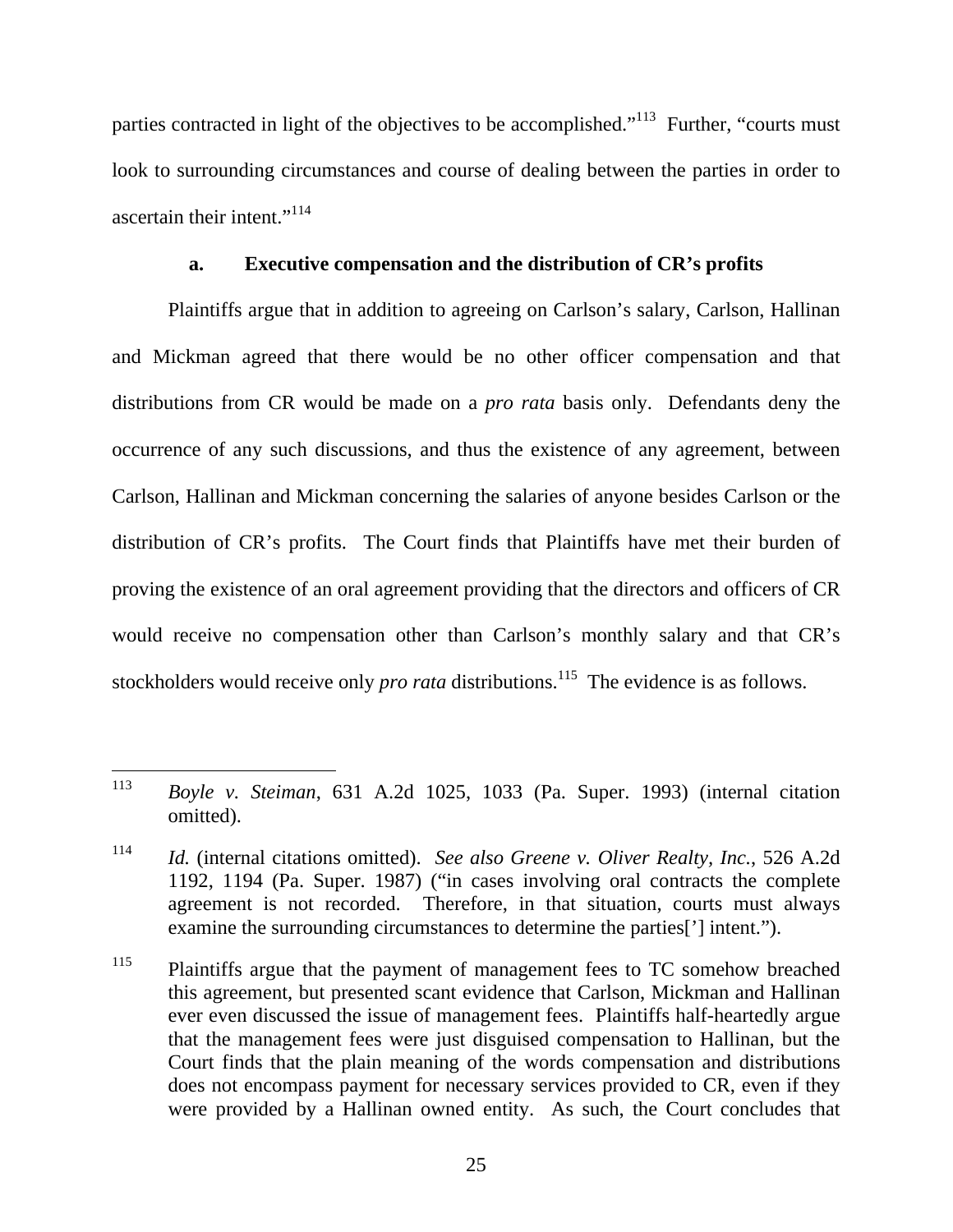Carlson testified that "[i]t was specifically understood and agreed that no other compensation would be received by any of the other shareholders, whether in the form of salary, bonuses, or any other matter; that, in fact, the profits were to be distributed to the individuals according to their ownership in the company."<sup>116</sup> Mickman, a disinterested witness, corroborated Carlson's testimony. According to Mickman, he entered into an agreement with Carlson and Hallinan exactly as Carlson described.<sup>117</sup> Plaintiffs thus proved sufficiently definite terms of the agreement as to executive compensation and distributions.

Plaintiffs also proved intent to be bound by the agreement by providing credible evidence that the parties acted in accordance with its terms. Carlson testified that during the first year of CR's operation he received his \$11,000 per month salary, while no other salaries were paid or distributions made.<sup>118</sup> With one exception, Defendants did not offer any evidence to the contrary.  $119$ 

there was no agreement precluding management fees and thus no breach of contract by Hallinan in that regard.

 $116$  Tr. at 39–40.

 $\overline{a}$ 

- <sup>117</sup> Tr. at 138–39 ("We weren't going to be taking any money out . . . we weren't allowed to take any money out for salaries. [Carlson] was the only one taking a salary. We couldn't take any money out of the business unless at a given time when there was enough money for distributions to be made, we would have to sit down and then discuss how much we were taking, and then we would each get our appropriate share for whatever our percentage was.").
- $118$  Tr. at 73–74.
- <sup>119</sup> Hallinan took a salary for the last three months of 2001. Nevertheless, the Court concludes that this does not negate the parties' intent to be bound by the oral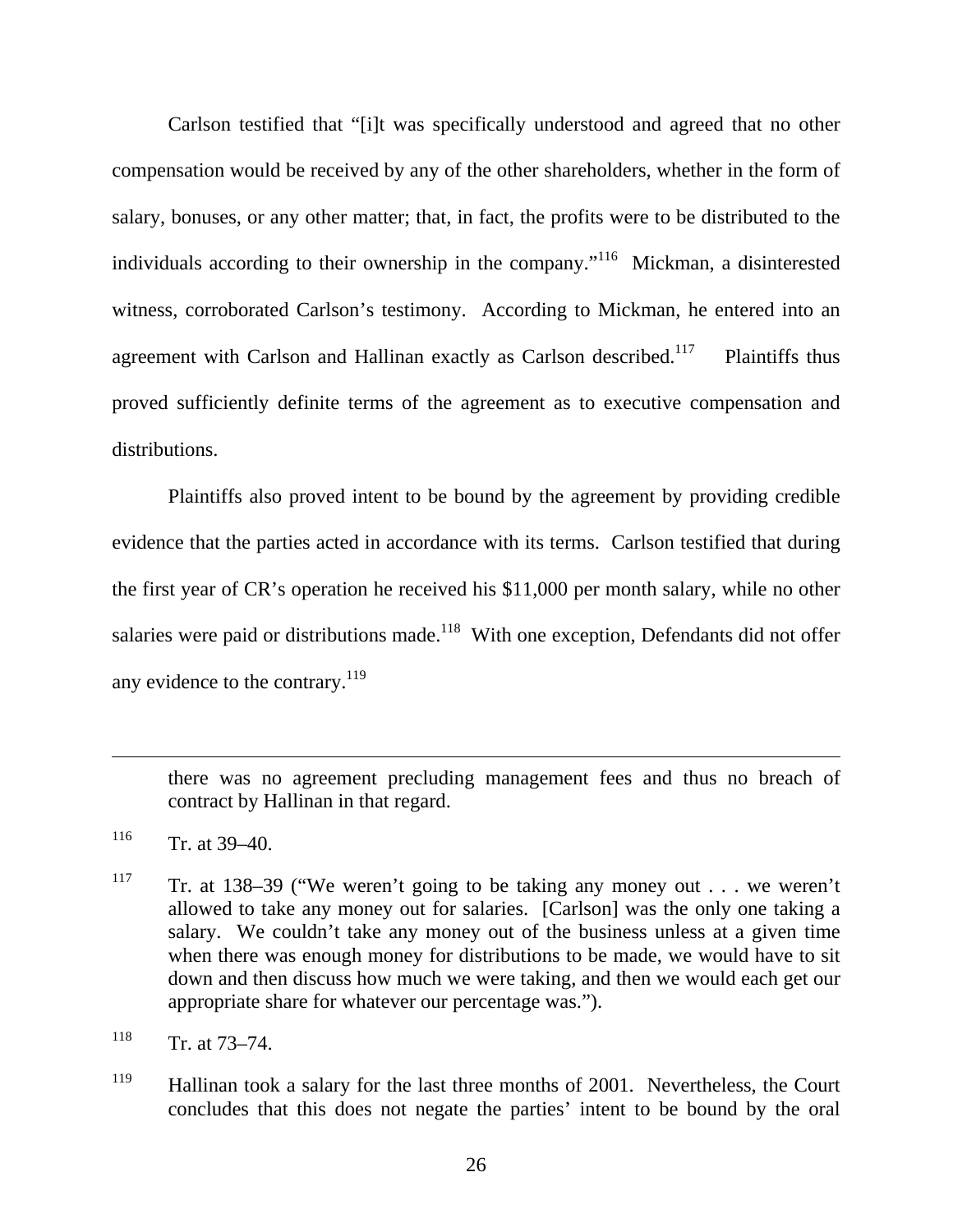Finally, Plaintiffs proved the existence of consideration. In return for his salary and position, Carlson contributed his time and the resources of Contact.<sup>120</sup> Hallinan contributed his knowledge of the industry, his time and  $CR$ 's working capital,<sup>121</sup> while Mickman contributed his experience in and knowledge of the industry.<sup>122</sup>

The circumstances surrounding the formation of this oral agreement corroborate the agreement's terms. In the summer of 1999, Hallinan and nonparty Stanton Myerson discussed the formation of Main Street. At a meeting with Carlson and Hallinan, Myerson testified, Hallinan told him that Main Street would be similar to CR "in that officers were not going to be compensated."123 Further, Hallinan, Myerson and a third party did, in fact, enter into an agreement embodying the same terms as the agreement among Carlson, Hallinan and Mickman.<sup>124</sup>

In stark contrast to the cogent and consistent testimony of Carlson and Mickman, Hallinan testified that he, Carlson and Mickman never discussed how CR would

agreement because it did not occur until some one and one half years after the parties entered into the agreement.

- <sup>120</sup> Tr. at 139 (Mickman) ("when [Carlson] came into the company, he put Contact Results – he really almost gave up his entire business to go into the business"), 156–57 (same).
- <sup>121</sup> Tr. at 40–42 (Carlson) ("one of the reasons Hallinan got 55 percent was because he was providing the working capital for the company to fund these loans").
- $122$  Tr. at 42 (Carlson).
- $123$  Tr. at 806.

 $\overline{a}$ 

<sup>124</sup> PX 10. *See also* Tr. at 811–12 (Myerson) (testifying that he understood the Main Street Stockholders' Agreement to provide for the *pro rata* distribution of profits and that officers of Main Street were not going to receive compensation).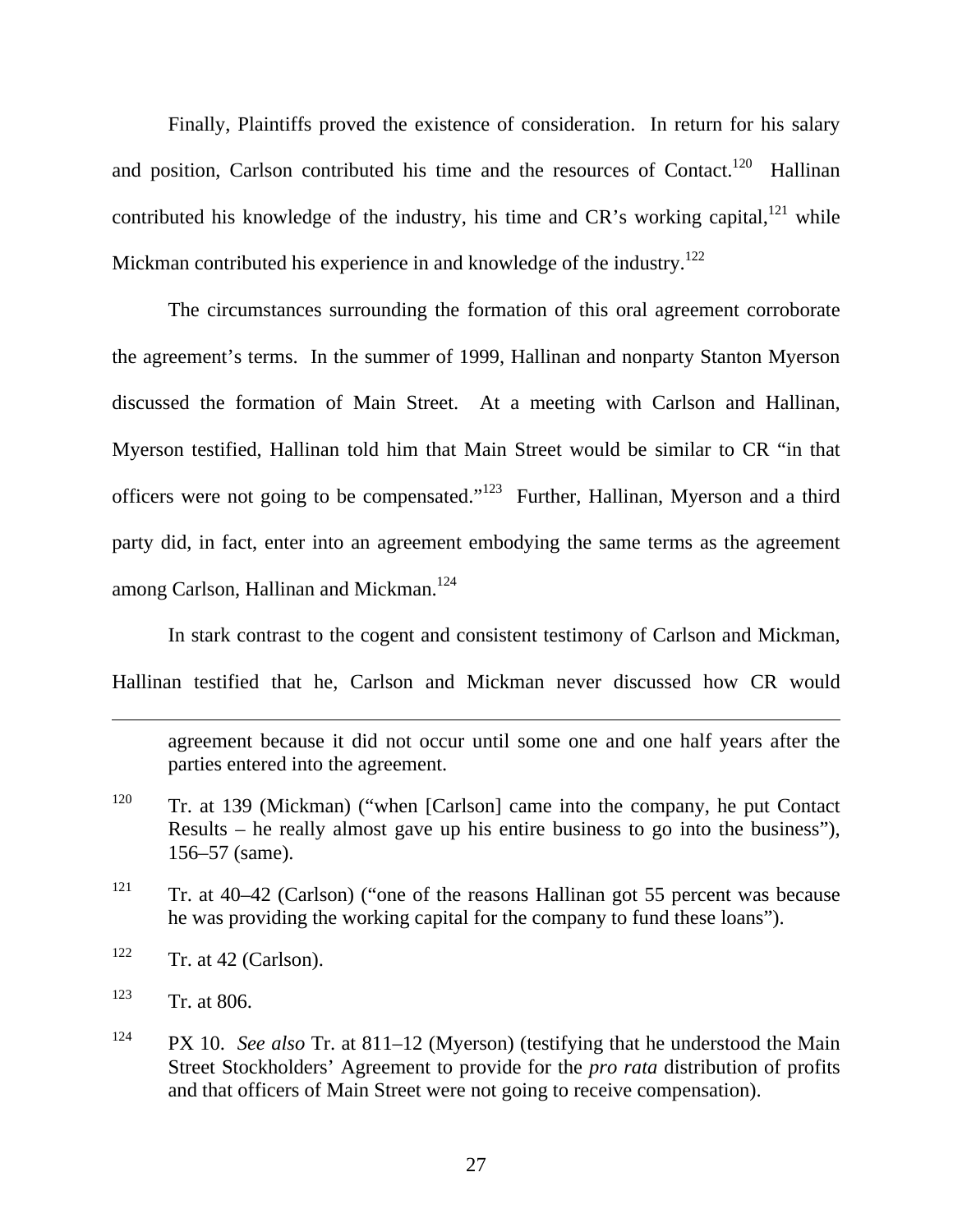distribute profits<sup>125</sup> or the compensation of officers.<sup>126</sup> The Court finds Hallinan's testimony on these topics not credible in light of Hallinan's discussions with Myerson concerning the arrangement at CR and Mickman's disinterested testimony to the contrary. Further, the Court finds it unlikely that three experienced businessmen would have gone into business together without at least discussing these topics.

In summary, the Court finds that Carlson, Hallinan and Mickman entered into an enforceable oral agreement concerning the payment of executive compensation at CR and the distribution of profits. In addition, the Court finds that the agreement survived the execution of the CRSA.

Carlson also proved that Hallinan breached the oral agreement. Besides proof of the existence of a contract, a claim of breach of contract requires a violation of a duty imposed by that contract and damages flowing from the violation.<sup>127</sup> Hallinan's payment of a salary to himself and to Gordon violated the contractually imposed duty not to pay directors or officers a salary. Plaintiffs suffered damages as a result of this violation because the money paid to Hallinan and Gordon as salary was not available for *pro rata*

<sup>125</sup> Tr. at 511 ("There was never a discussion as to how profits would be distributed  $\ldots$ . .").

<sup>&</sup>lt;sup>126</sup> Tr. at 637 ("We didn't talk about officer compensation; therefore, we didn't talk about limiting officer compensation other than [] Carlson's compensation.").

<sup>127</sup> *Buckeye Ret. Co. v. Lloyd*, 2005 WL 2267067, at \*2 (Pa. C.P. Sept. 1, 2005) (citing *CoreStates Bank Nat'l Ass'n v. Cutillo*, 723 A.2d 1053 (Pa. Super. 1999)).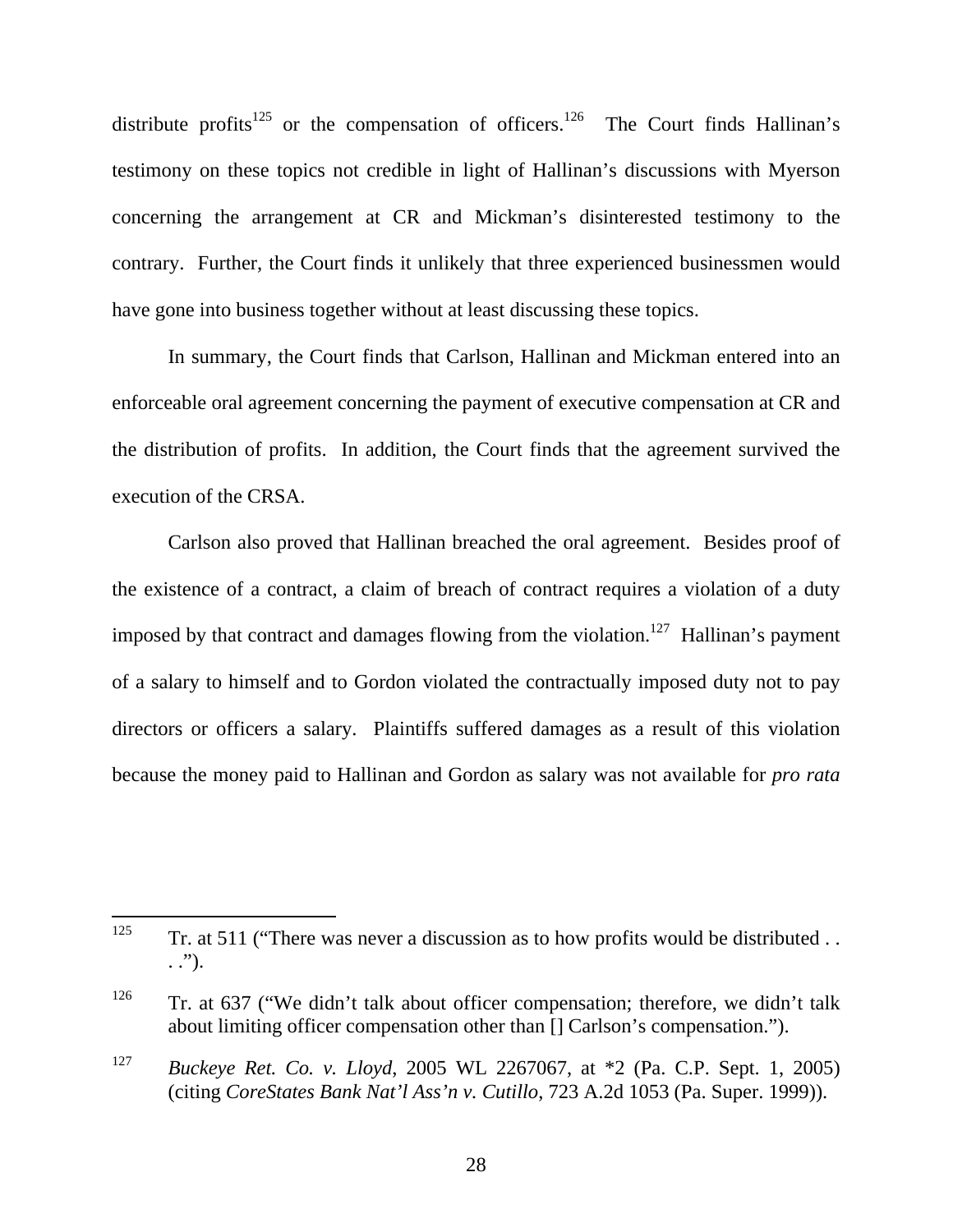distribution to CR's stockholders. Hallinan is thus liable for breach of the oral agreement that formed  $CR.^{128}$ 

### **b. Carlson's positions as President and a director of CR**

Plaintiffs next argue that Carlson, Mickman and Hallinan orally agreed that Carlson would be the President and a director of CR for life and that the CRSA reduced to writing this aspect of the oral agreement. According to Plaintiffs, therefore, Hallinan breached both the oral agreement and the CRSA, and Gordon breached the CRSA, by firing Carlson as President of CR and by removing him as a director. Defendants respond that the parol evidence rule bars admission of any prior agreement on the subject of Carlson's role as President and a director of CR and that the CRSA does not provide that Carlson shall be President for life. Defendants admit that Carlson effectively has a permanent right to be a director of  $CR<sub>129</sub>$  but argue that he suffered no damages as a result of his brief removal from the board.

### **i. The removal of Carlson as President**

The Court's conclusion that the CRSA is partially integrated bars admission or consideration of any prior oral agreement concerning Carlson's service as President and as a director of CR. When contracting parties have reduced their agreement on a

<sup>128</sup> Gordon was not a party to the oral agreement and there is no evidence that he ever became one. As such, he cannot be liable for breach of that agreement. The Court will address the remedy for this and other breaches *infra*, Section III.E.

<sup>129</sup> Tr. at 631 (Hallinan); *see also* DOB at 42 ("although Hallinan and Gordon . . . *purported* to remove Carlson as a director of CR") (emphasis added).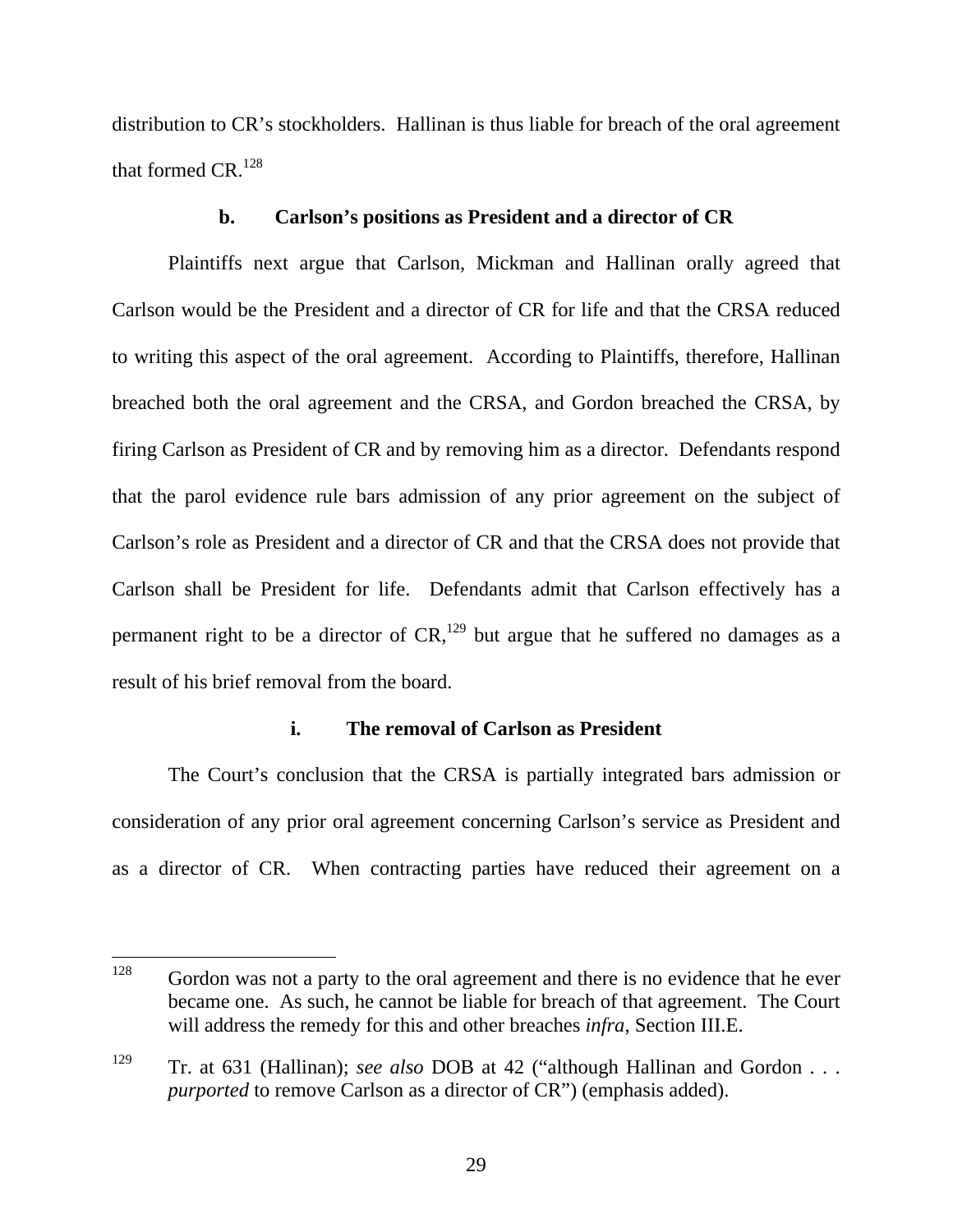particular subject to writing, "the intent of the parties is the writing itself."<sup>130</sup> "When the terms of a contract are clear and unambiguous, the intent of the parties is to be ascertained from the document itself."<sup>131</sup> In ascertaining the intent of the parties, "the words of a contract are to be given their ordinary meaning."<sup>132</sup> A court may only resort to extrinsic evidence to ascertain the meaning of the contract if it is ambiguous.<sup>133</sup> "A contract is ambiguous if it is reasonably susceptible of different constructions and capable of being understood in more than one sense."<sup>134</sup> A contract is not ambiguous, however, "merely because the parties do not agree on its construction."<sup>135</sup>

The CRSA provides that "the officers of the Corporation shall be . . . President: G. William Carlson."136 The CRSA does not state, however, that Carlson shall be the permanent president of CR or the President "for life." In fact, the CRSA simply says that Carlson shall be the President. In the absence of any words expressing an intent to make Carlson's appointment permanent, the Court concludes that the CRSA unambiguously

 $132$  *Id.* 

<sup>130</sup> 130 *Kripp v. Kripp*, 849 A.2d 1159, 1163 (Pa. 2004).

 $131$  *Id.* 

<sup>133</sup> *RegScan, Inc. v. Con-Way Transp. Servs., Inc.*, 875 A.2d 332, 337 (Pa. Super. 2005).

<sup>134</sup> *Kripp*, 849 A.2d at 1163.

<sup>135</sup> *J.W.S. Delavau, Inc. v. E. Am. Transport & Warehous., Inc.*, 810 A.2d 672, 681 (Pa. Super. 2002) (internal quotation omitted).

 $136$  PX 4 ¶ 4.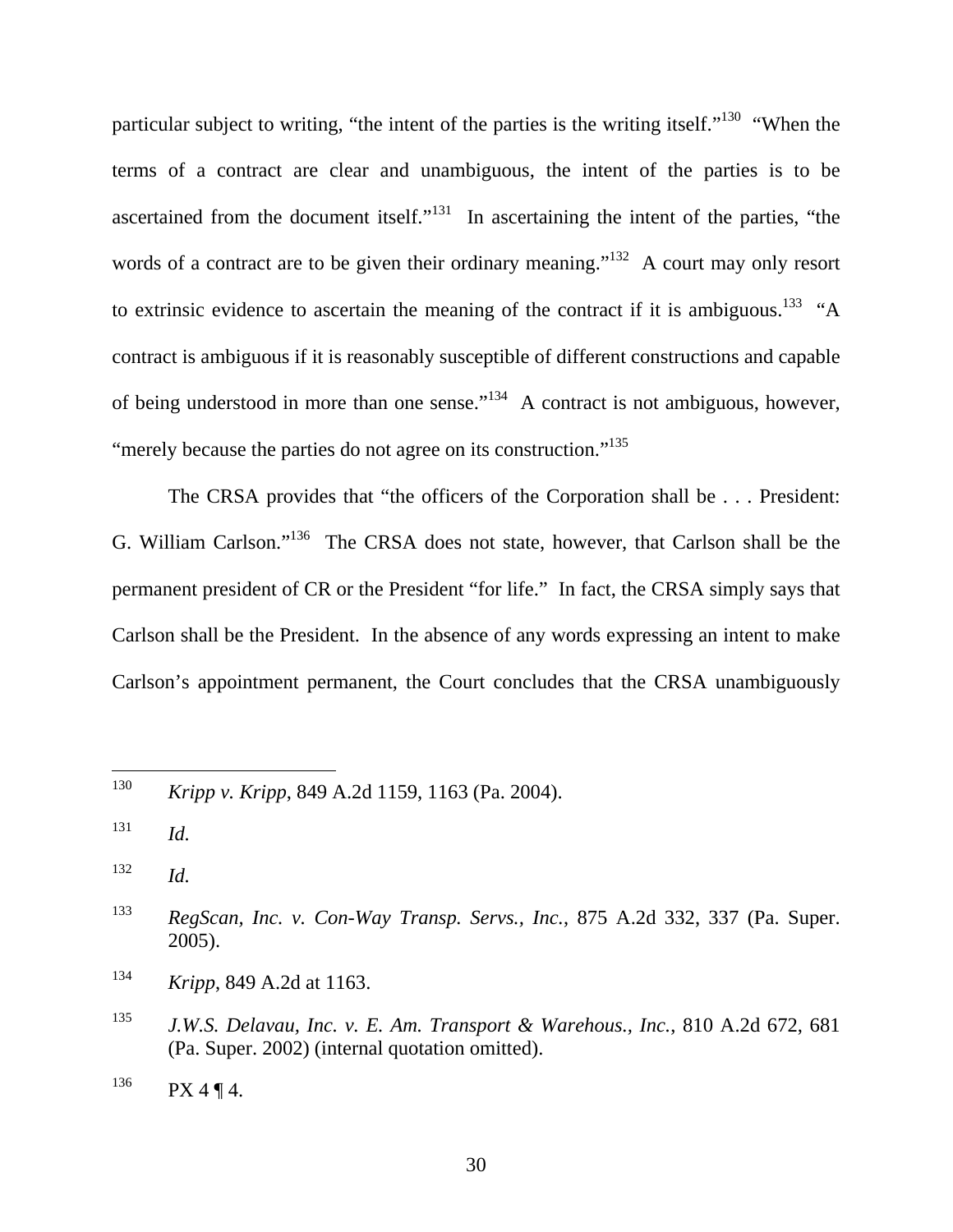provides that Carlson shall be the President of CR until the duly elected CR Board of Directors decides otherwise.

The Court's conclusion that the plain language of the CRSA does not evince an intent to make Carlson's appointment as President permanent finds support in both employment and corporate law. In employment law, there is a strong presumption against permanent positions. In fact, this presumption is so strong that "it usually is not rebutted by an agreement which specifies that it is for 'permanent' or 'lifetime' employment."<sup>137</sup> Rather, "a clear and definite intention to overcome the presumption [of at will employment] must be expressed in the contract."138 Where, as here, the CRSA does nothing more than indicate that Carlson "shall be" the President with no mention of a term or of permanency, there is no reason to believe the parties intended to make Carlson the President permanently.

Similarly, in corporate law, the election of officers is generally left to the board of directors.<sup>139</sup> It is a basic presumption of corporate law that the initial officers are just

<sup>137</sup> 137 *Greene*, 526 A.2d at 1196; *Grose v. Proctor & Gamble Paper Prods.*, 866 A.2d 437, 441 (Pa. Super. 2005) ("A promise of 'permanent' or 'lifetime' employment is generally insufficient to rebut the presumption of at will employment.") (internal quotation omitted).

<sup>138</sup> *Grose*, 866 A.2d at 441.

<sup>139</sup> *See* 8 *Del. C*. § 142(b) ("Officers shall be chosen in such manner and shall hold their offices for such terms as are prescribed by the bylaws or determined by the board of directors or other governing body. Each officer shall hold office until such officer's successor is elected and qualified or until such officer's earlier resignation or removal."); PX 121 ¶ 5.02 (Bylaws of CR Services Corp.) ("The officers of the corporation . . . shall be elected annually by the board of directors . .  $\ldots$ ").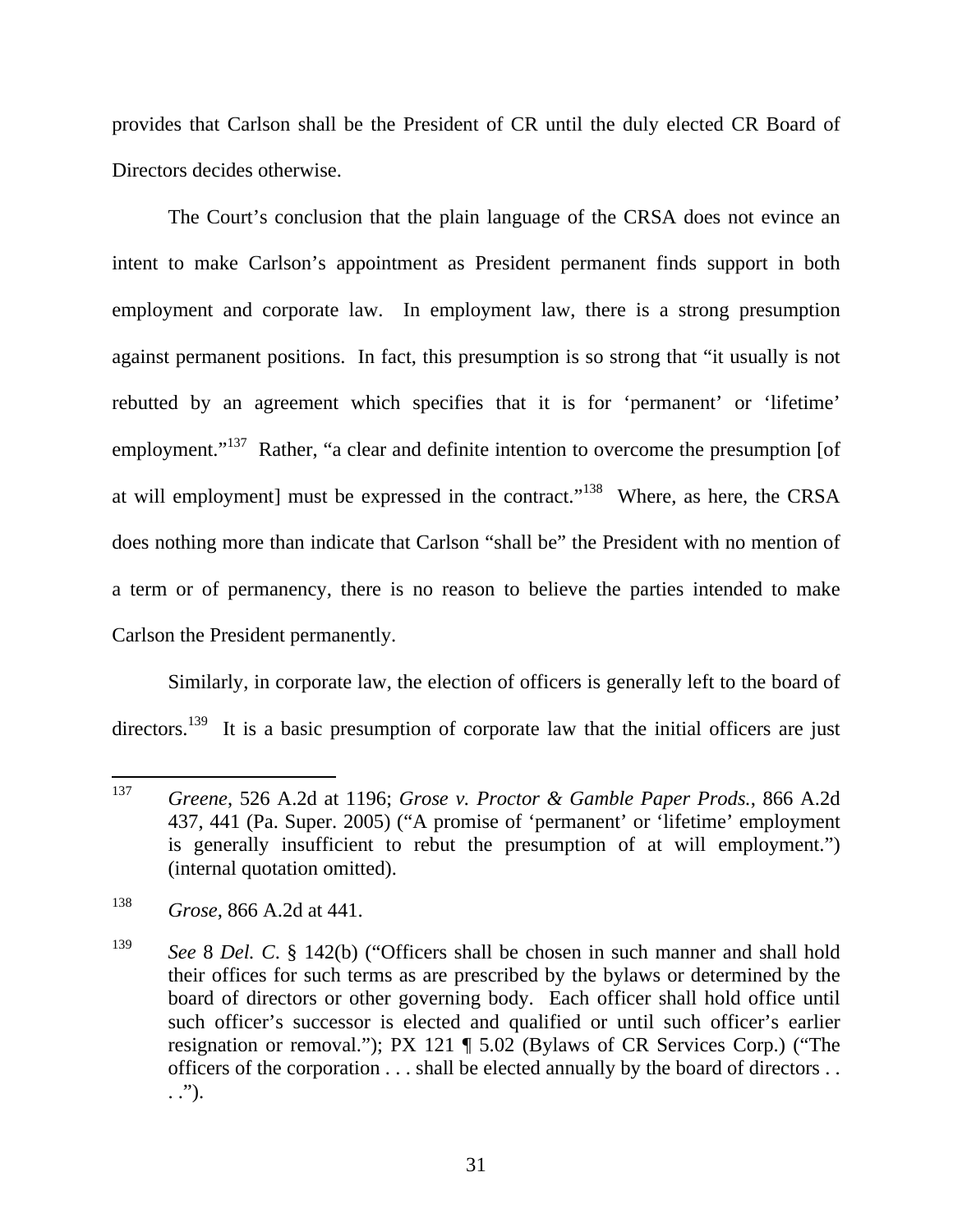that: initial, subject to later change, even if they are named as officers in the corporation's organic documents.<sup>140</sup> If the parties to a contract forming a Delaware corporation intend to depart from this default, they must do so explicitly. Paragraph four of the CRSA does not sufficiently evidence an intent to depart from this norm.<sup>141</sup>

In an attempt to save their breach argument, Plaintiffs contend that because the parties to the CRSA may only modify it by "written agreement executed by all the parties hereto,"<sup>142</sup> it was a breach of the CRSA to fire Carlson and "modify" the agreement without Carlson's written consent. This argument is not persuasive. The requirement of unanimous written consent to modify a written agreement is a standard contractual provision. Yet, Plaintiffs attempt to bootstrap this standard provision to support an argument that is contrary to traditional employment and corporate law, *i.e.*, that the

<sup>140</sup> 140 *See* Rodman Ward, Jr., *et al.*, I *Folk on the Delaware General Corporation Law* § 142.5 at GCL-IV-187 (4th ed. 2006) [hereinafter *Folk on the DGCL*] ("In the absence of an employment agreement for a term, officers have no vested right to their office and serve at the pleasure of the body empowered to replace or remove them.").

<sup>&</sup>lt;sup>141</sup> Even if Carlson, Hallinan and Gordon had agreed that Carlson would be President of CR for life, such a provision may run afoul of 8 *Del. C.* § 141(a), which provides that "[t]he business and affairs of every corporation . . . shall be managed by or under the direction of a board of directors . . . ." Such a provision may also run afoul of 8 *Del. C.* § 142(b), which provides that an officer "shall hold office until such officer's successor is elected and qualified or until such officer's earlier resignation or removal." *See Folk on the DGCL* § 142.5 at GCL-IV-187 ("The board of directors may hire an officer for a term running beyond the election of a new board, but such a contract is not good unless the term is of reasonable duration."). For purposes of this Opinion, the Court need not reach these questions.

 $142$  PX 4 ¶ 22.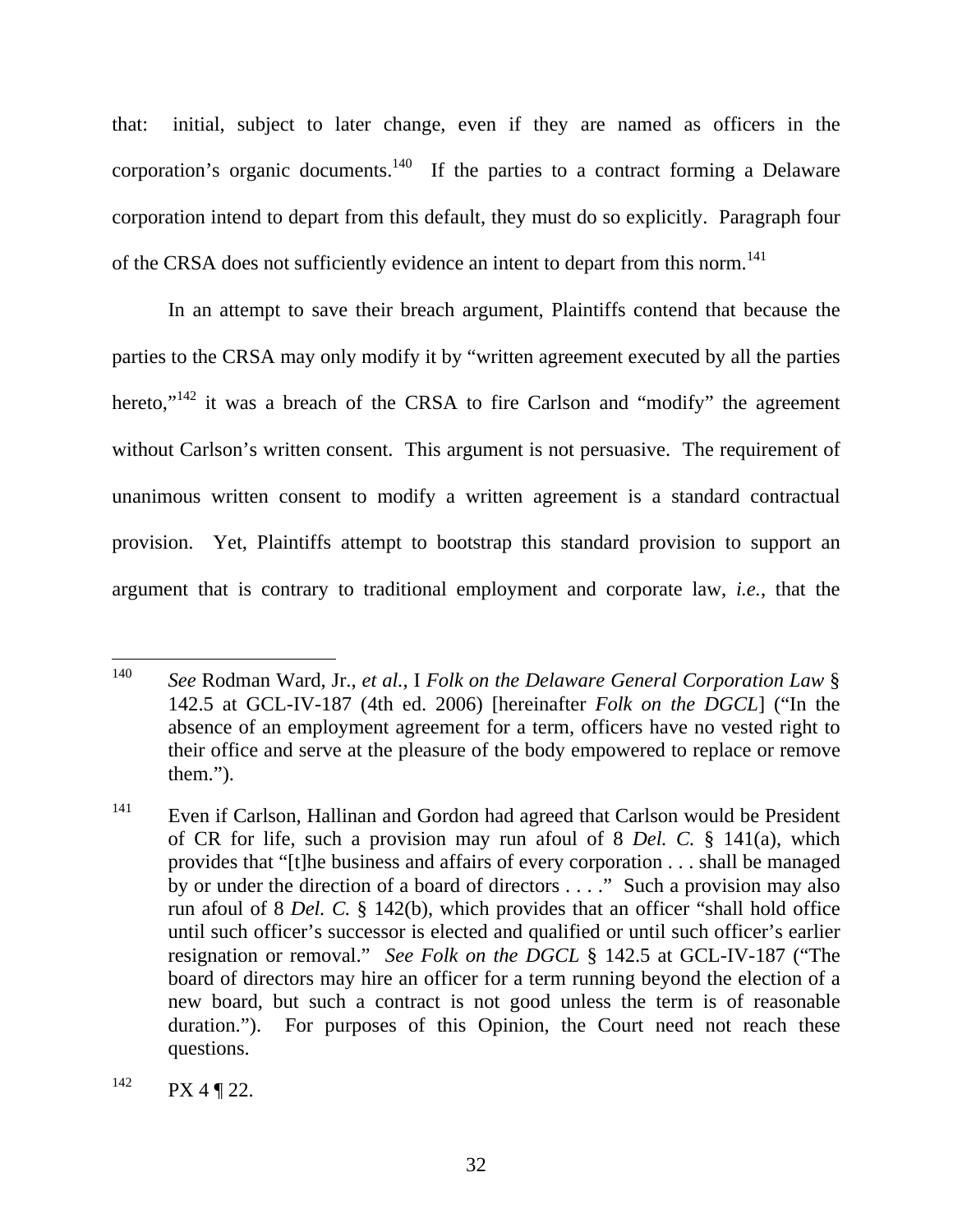parties intended Carlson to be the President of CR for life. The plain language of the document does not support such a reading.<sup>143</sup> Nor is there anything inconsistent between the requirement of unanimous consent for modification and the Court's previous conclusion that the CRSA does not provide that Carlson shall be President permanently.

Accordingly, the Court concludes that Carlson's position as President was not permanent and that the majority of the CR Board had the authority to remove him. Hallinan and Gordon, therefore, did not breach the CRSA when they terminated Carlson as President.

#### **ii. The temporary removal of Carlson as a director**

Hallinan and Gordon did violate the CRSA, however, when they removed Carlson as a director. Paragraph twelve of the CRSA provides that "[e]ach Stockholder agrees to vote all Shares for the election of directors in a manner consistent with Section 3."<sup>144</sup> Section (or paragraph) three of the CRSA provides that Carlson shall be a director of CR. The plain import of these two provisions is that the parties to the CRSA may only remove a CR director who is identified in paragraph three, such as Carlson, by unanimous agreement. Hallinan and Gordon did not have Carlson's consent when they purported to remove him as a director.

<sup>143</sup> The provisions of the CRSA relating to the identity of CR's directors provide further support for this conclusion. As explained in Section III.A.2.ii, *infra*, CRSA paragraphs three and twelve effectively require the unanimous consent of all CR stockholders to remove Carlson as a director. There are no explicit provisions imposing a similar restriction on the CR Board's ability to remove Carlson as President.

 $144$  PX 4 ¶ 12.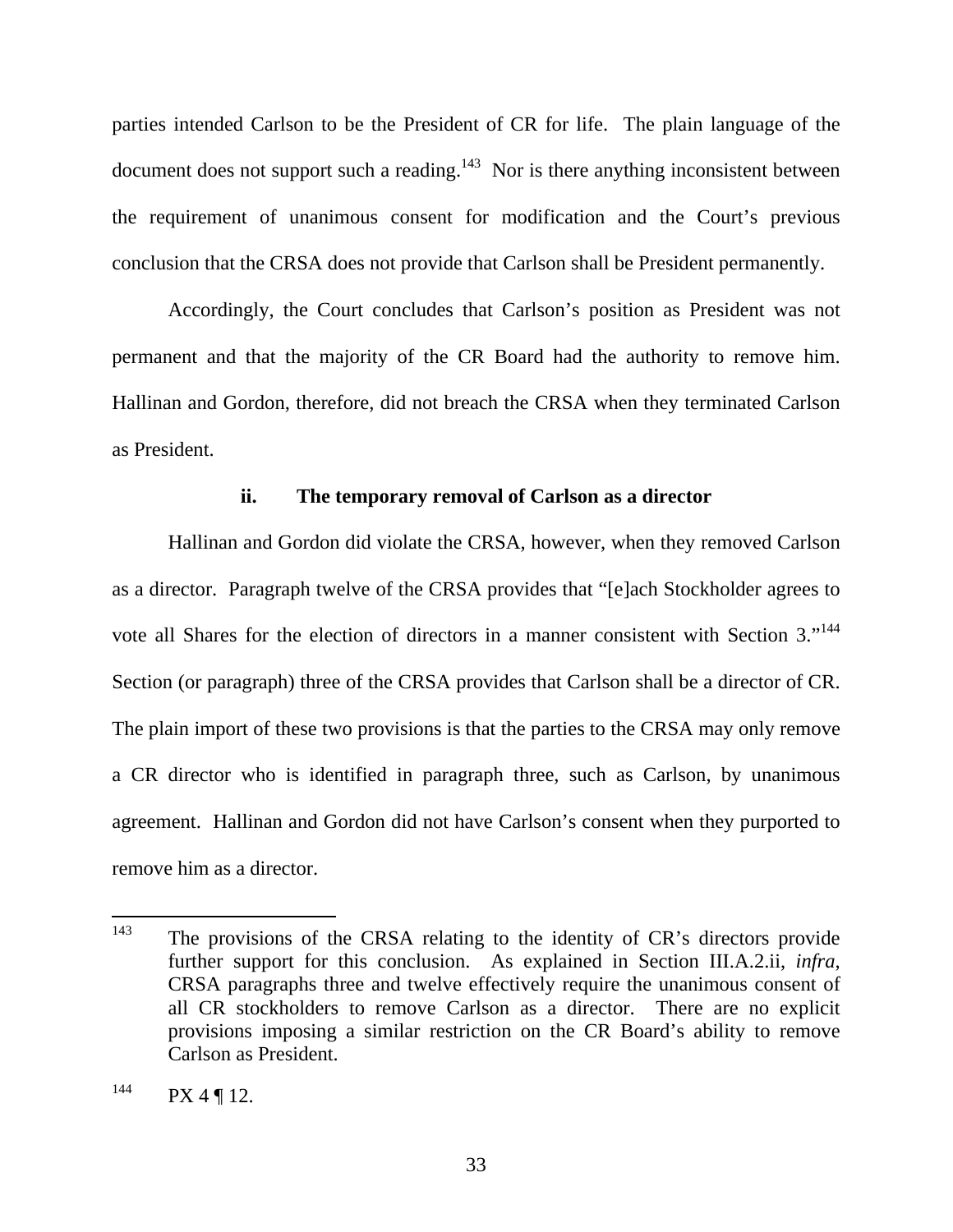Plaintiffs have thus proved two of the three elements required for a claim of breach of contract: 1) the existence of a contract and 2) a violation of a duty imposed by said contract.<sup>145</sup> Plaintiffs have not proven, however, that any damages resulted from the violation, the third required element of a breach of contract claim. Carlson was not a director of CR for a little more than eight months.<sup>146</sup> He did not lose any income for that period because CR directors are not compensated. Plaintiffs also failed to prove any actions or failures to act during the period Carlson was not on the board for which his absence proximately caused him damage.<sup>147</sup> Thus, Plaintiffs' claim for breach of the CRSA based on the removal of Carlson as a director of CR fails.

#### **B. Plaintiffs' Fiduciary Duty Claims**

Plaintiffs argue that Hallinan and Gordon breached their fiduciary duties to CR and Contact as a minority stockholder by paying themselves executive compensation, authorizing CR to pay a management fee to TC, causing CR to bear certain expenses incurred by other Hallinan owned entities, usurping a corporate opportunity of CR's and firing Carlson as President and removing him as a director of CR. Plaintiffs argue, and Defendants do not dispute, that the entire fairness standard applies to Hallinan and Gordon's decisions to pay themselves executive compensation and to authorize CR to

<sup>145</sup> 145 *Buckeye Ret. Co.*, 2005 WL 2267067, at \*2 (citing *CoreStates Bank Nat'l Ass'n*, 723 A.2d 1053).

<sup>146</sup> Revised Pretrial Stip. ¶¶ 17, 19.

 $147$  To the extent that any of the actions leading to a finding of breach of contract or fiduciary duties occurred during this period, relief from the resultant damages is provided for in connection with the relevant breach of contract or of fiduciary duty.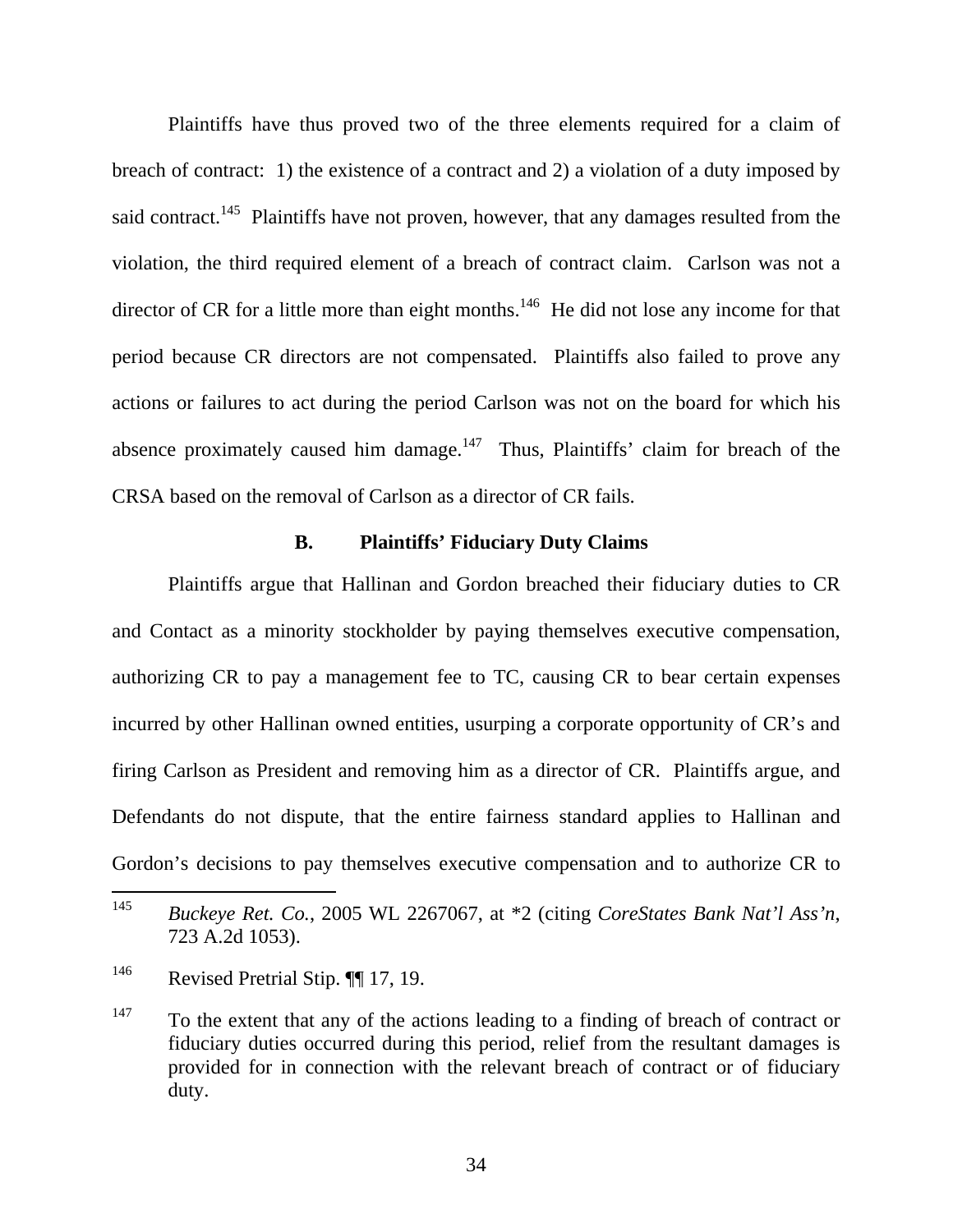pay a management fee to TC. The Court will address the alleged breaches of fiduciary duties seriatim.

## **1. The entire fairness standard and its relation to Hallinan and Gordon's decisions to pay themselves executive compensation and to cause CR to pay a management fee to TC**

"It is a well-settled principle of Delaware law that where directors stand on both sides of a transaction, they have 'the burden of establishing its entire fairness, sufficient to pass the test of careful scrutiny by the courts."<sup>148</sup> Hallinan and Gordon were on both sides of the decision to cause CR to pay them executive compensation.<sup>149</sup> Similarly, Hallinan was on both sides of the decision to cause CR to pay a management fee to TC, a company he wholly owns.<sup>150</sup> Gordon did not stand on both sides of the decision to cause

<sup>148</sup> 148 *Boyer v. Wilmington Materials, Inc.*, 754 A.2d 881, 898 (Del. Ch. 1999) (quoting *Weinberger v. UOP, Inc.*, 457 A.2d 701, 710 (1983)); *Nixon v. Blackwell*, 626 A.2d 1366, 1376 (Del. 1993) ("When directors of a Delaware corporation are on both sides of a transaction, they are required to demonstrate their utmost good faith and the most scrupulous inherent fairness of the bargain. . . . The requirement of fairness is unflinching . . . .") (quoting *Weinberger*, 457 A.2d at 710).

<sup>&</sup>lt;sup>149</sup> *See Nixon*, 626 A.2d at 1376 (holding that director defendants were on both sides of the decisions to create an employee stock ownership plan ("ESOP") and purchase key man life insurance for themselves because they "benefited from the ESOP and could have benefited from the key man life insurance beyond that which benefited other stockholders generally"); I *Folk on the DGCL* § 141.2 at GCL-IV-50 ("[I]t has been held that, where directors have voted themselves stock options and thereby appear on both sides of the transaction, they assume the burden of proving their utmost good faith and the most scrupulous inherent fairness of the bargain.") (citing cases).

<sup>150</sup> *See Technicorp Int'l II, Inc. v. Johnston*, 2000 WL 713750, at \*16 (Del. Ch. May 31, 2000) (holding that directors were on both sides of transaction and entire fairness applied where directors caused money to be paid from a Delaware corporation to themselves and to entities they controlled).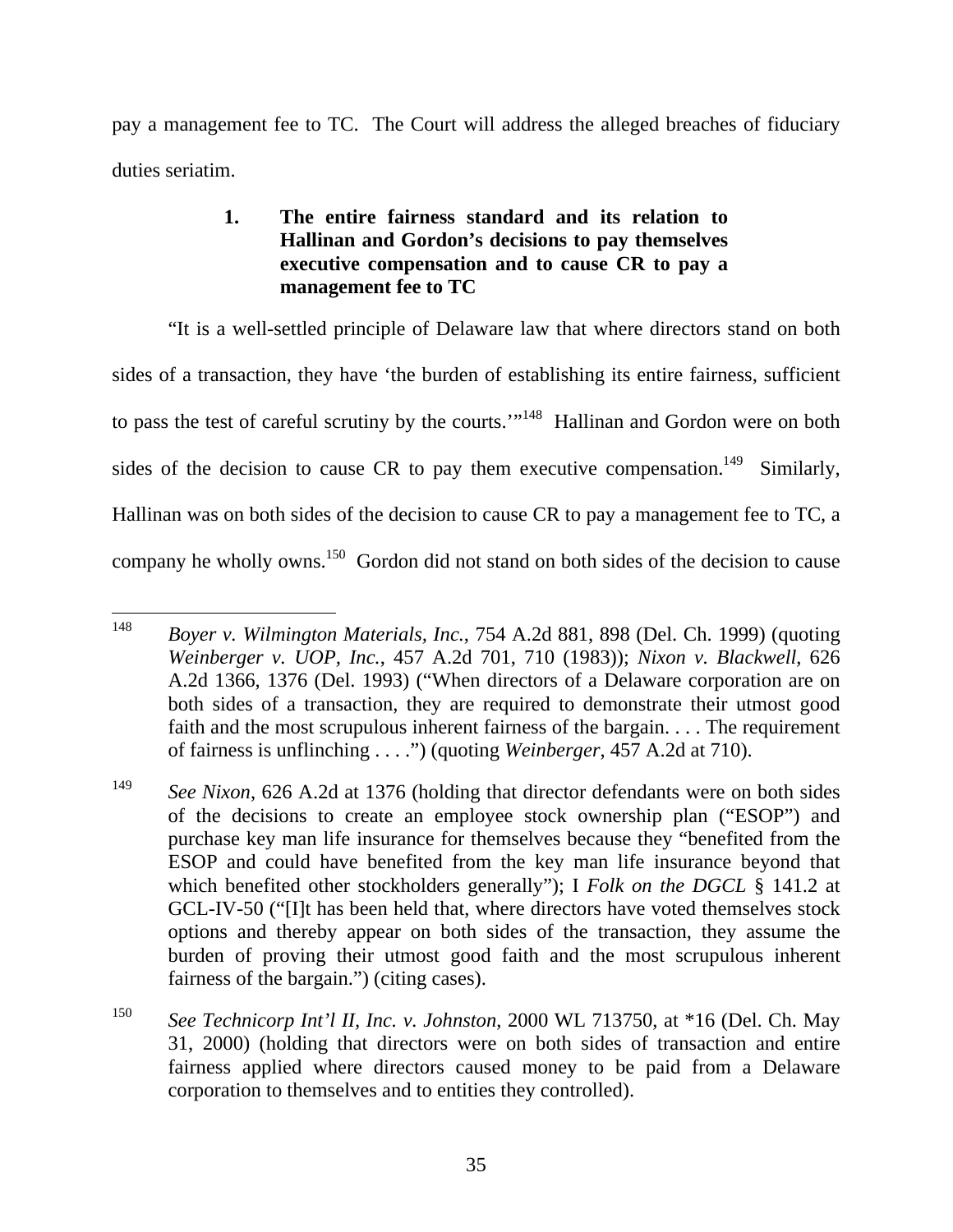CR to pay TC a management fee and thus was not interested in that decision. Regardless, unless Gordon was independent for purposes of that decision, he, too, is required to prove that it was entirely fair.<sup>151</sup>

"Independence means that a director's decision is based on the corporate merits of the subject before the board rather than extraneous considerations or influences."<sup>152</sup> "Such extraneous considerations or influences may exist when the challenged director is controlled by another. . . . This lack of independence can be shown when a plaintiff [proves] that the director[ is] beholden to [the controlling person] or so under their influence that their discretion would be sterilized."<sup>153</sup>

Gordon is an employee of CR and TC, both of which Hallinan controls, and has been an employee of Hallinan since 1986.<sup>154</sup> He effectively depends on Hallinan for his livelihood. Further, Gordon admittedly has approved everything proposed by Hallinan.<sup>155</sup> Although Gordon hesitatingly testified that he did not simply acquiesce to

<sup>151</sup> 151 *See Orman v. Cullman*, 794 A.2d 5, 22 (Del. Ch. 2002) ("[T]he business judgment rule presumption that a board acted loyally can be rebutted by [establishing] that the board was either interested in the outcome of the transaction or lacked the independence to consider objectively whether the transaction was in the best interest of its company and all of its shareholders.") (emphasis eliminated).

<sup>152</sup> *Aronson v. Lewis*, 473 A.2d 805, 816 (Del. 1984).

<sup>153</sup> *Orman*, 794 A.2d at 24 (internal quotation omitted).

 $154$  Tr. at 1167–69 (Gordon).

<sup>155</sup> *See, e.g.,* Tr. at 1208–09 (testifying that he never asked any questions about how Hallinan determined the numbers in his executive compensation proposals and that he never failed to approve a proposal Hallinan made), 1221 (testifying that he and Hallinan determined the amount of the management fee, but being impeached by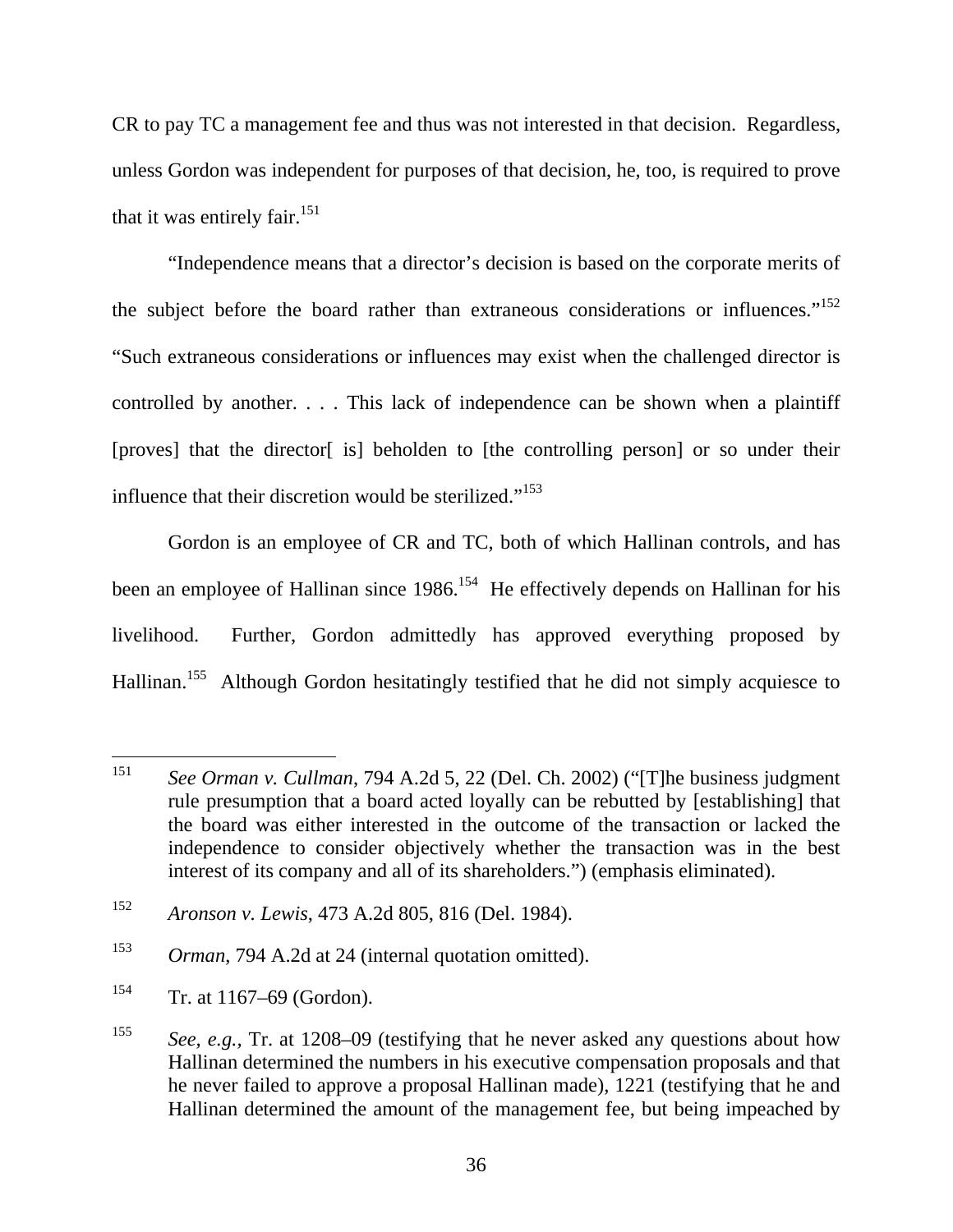Hallinan's requests,<sup>156</sup> the Court does not find his testimony credible. The Court concludes that Gordon is not independent and, more critically, that he failed to act independently as to the various transactions challenged by Plaintiffs. Thus, his decisions are not entitled to the presumption of the business judgment rule and Gordon, too, must establish the entire fairness of the challenged transactions.<sup>157</sup> As such, Hallinan and Gordon bore the burden of establishing the entire fairness of their salaries and the management fee paid to TC by a preponderance of the evidence.

The Director Defendants argue that because they, as a majority of the CR stockholders ratified the challenged transactions, the burden shifts to Plaintiffs to prove that the transactions were not entirely fair.<sup>158</sup> The Director Defendants misapply Delaware law. To have any effect, stockholder ratification must be by a majority of the disinterested and fully informed stockholders.<sup>159</sup> Here, the shares voting to ratify

deposition testimony that he had no idea how the fee was determined, Hallinan made the decision to impose the fee and he had no role in it).

<sup>156</sup> S*ee, e.g.,* Tr. at 1178.

<sup>157</sup> *Emerald Partners v. Berlin*, 787 A.2d 85, 91 (Del. 2001) ("If the presumption of the business judgment rule is rebutted . . . the burden shifts to the director defendants to prove to the *trier of fact* that the challenged transaction was 'entirely fair' to the shareholder plaintiff.") (internal citations omitted).

<sup>158</sup> DOB at 27–28; *see also* DX 2 ("Agenda Item III: Ratification of Board and Management Actions").

<sup>159</sup> *Harbor Fin. Partners v. Huizenga*, 751 A.2d 879, 900 (Del. Ch. 1999) ("Only votes controlled by stockholders who are not 'interested' in the transaction at issue are eligible for ratification effect . . . . That is, only the votes of those stockholders with *no* economic incentive to approve a wasteful transaction count."); *Solomon v*. *Armstrong*, 747 A.2d 1098, 1115–17 (Del. Ch. 1999) ("[S]hareholder ratification by a majority of the disinterested shareholders acts as a safe harbor in situations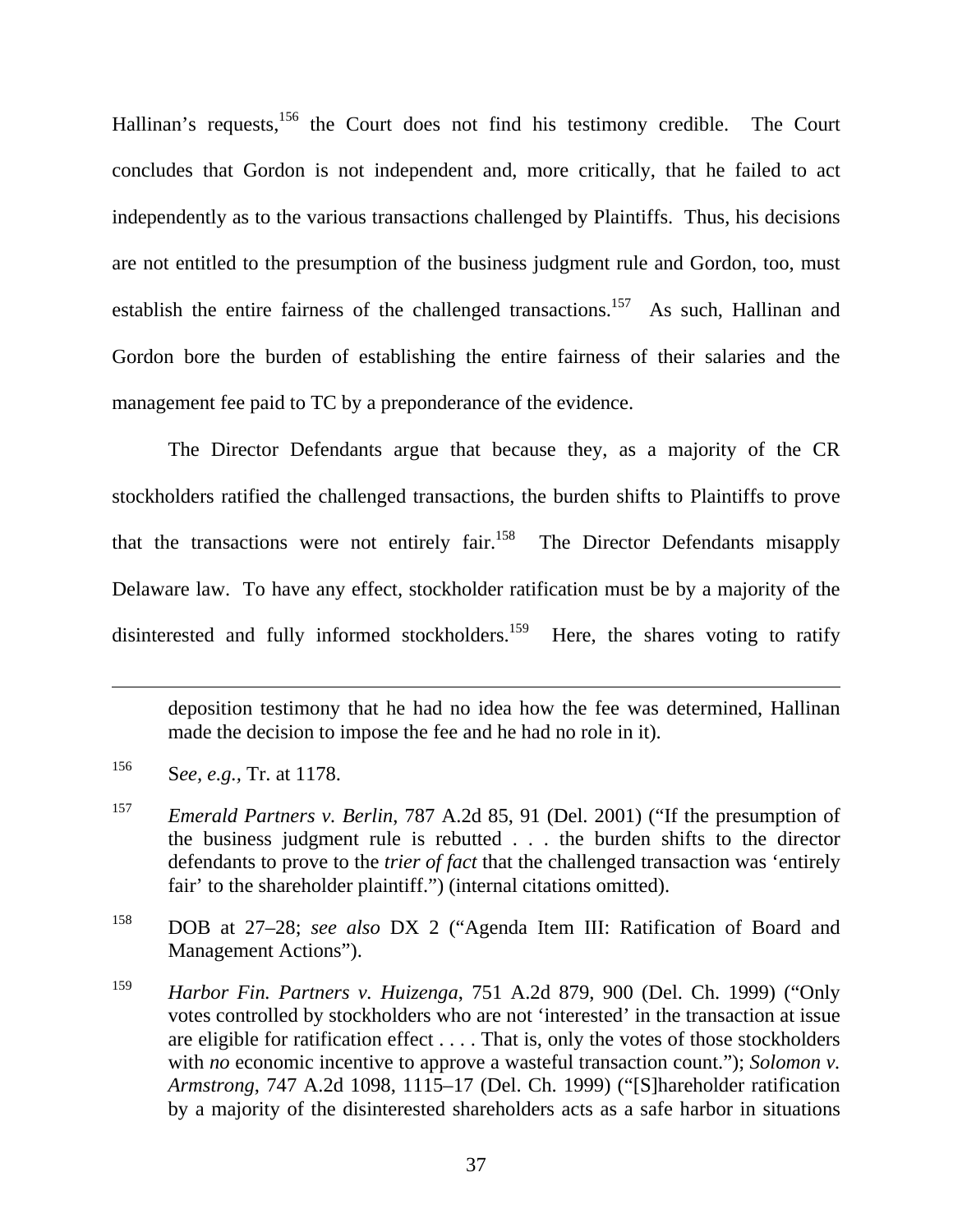Hallinan and Gordon's actions were held by Hallinan and Gordon themselves.<sup>160</sup> Only Carlson, assuming he was fully informed, could have voted through Contact as a majority of the disinterested stockholders to ratify Hallinan and Gordon's actions. Because there was no evidence of such a vote by Contact, the purported ratification was ineffective.

# **2. Executive compensation**

Entire fairness has two components: fair dealing and fair price.<sup>161</sup> "'Fair dealing' focuses on the actual conduct of corporate fiduciaries in effecting a transaction, such as its initiation, structure, and negotiation."<sup>162</sup> "Fair price includes all relevant factors 'relat[ing] to the economic and financial considerations of the proposed [transaction]."<sup>163</sup> "In making a determination as to the entire fairness of a transaction, the Court does not focus on one component over the other, but examines all aspects of the issue as a whole."<sup>164</sup> "[T]he question is one of *entire* fairness."<sup>165</sup>

161 *Weinberger*, 457 A.2d at 711.

 $\overline{a}$ 

- <sup>162</sup> I *Folk on the DGCL* § 141.2 at GCL-IV-49.
- 163 *Solar Cells, Inc. v. True N. Partners, LLC*, 2002 WL 749163, at \*5 (Del. Ch. Apr. 25, 2002) (quoting *Weinberger*, 457 A.2d at 711).
- 164 *Boyer*, 754 A.2d at 898–99 (citing *Weinberger*, 457 A.2d at 711).

where directors' potentially conflicting self-interests are at issue. . . . [I]n the context of a duty of loyalty claim where plaintiff minority shareholders can state a claim of self-dealing at their expense, an *informed shareholder ratification* by the minority shifts the burden of proof of entire fairness to the plaintiff."), *aff'd*, 746 A.2d 277 (Del. 2000).

<sup>&</sup>lt;sup>160</sup> DX 2 at 4 ("Carlson voted against such [ratification] motion."). Apart from Carlson's company, Contact, the only other stockholders were Hallinan and Gordon.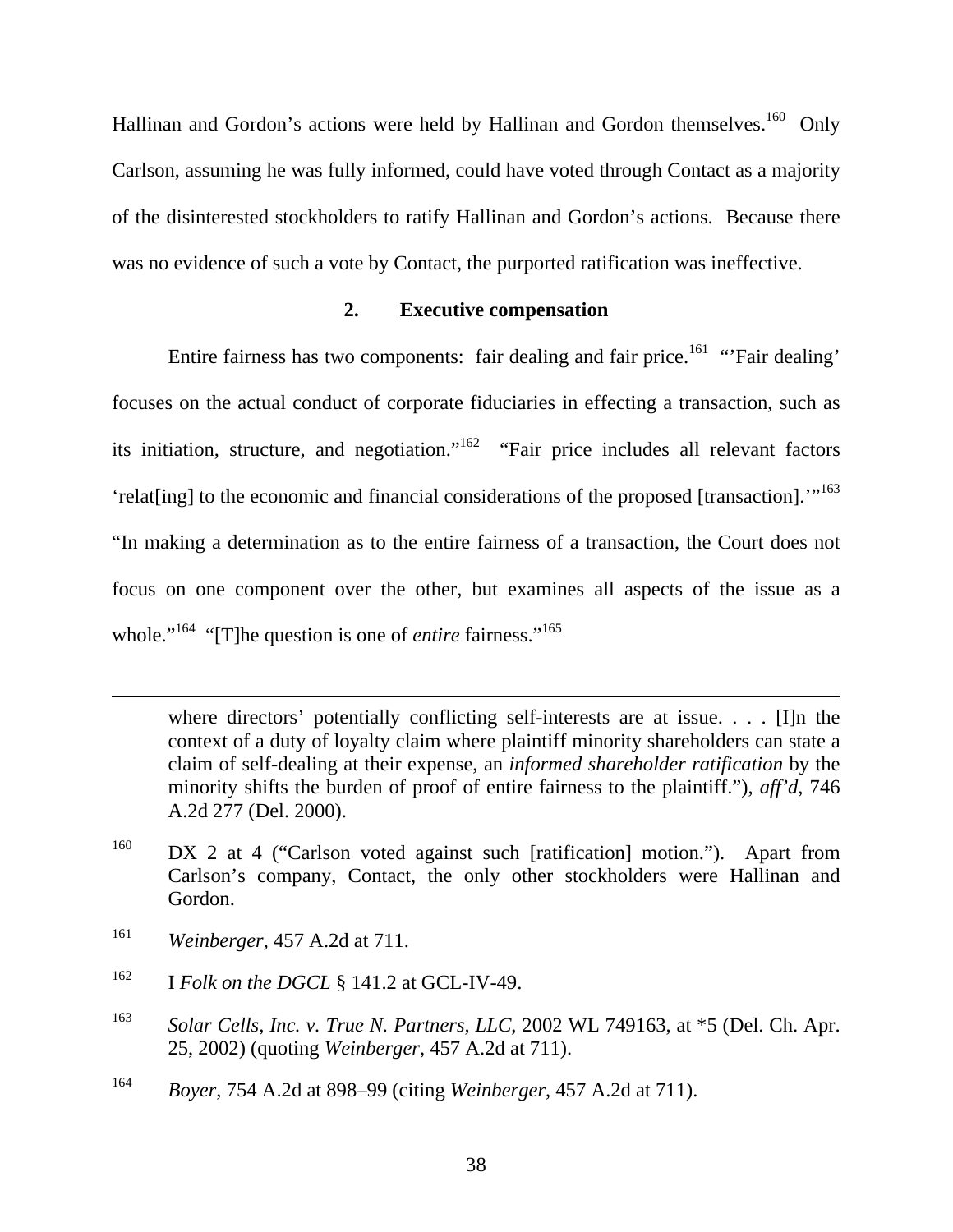### **a. Fair dealing**

The record adduced at trial reflects an utter lack of meaningful process in the determination of Hallinan's and Gordon's salaries. Hallinan initiated the compensation transactions and determined the amount of compensation to be paid, while Gordon acquiesced without any discussion or negotiation.<sup>166</sup> From the formation of CR until the trial of this case, this lack of process took three forms, none of which satisfies the fair dealing component of entire fairness.

In the context of evaluating the entire fairness of a proposed asset sale, this Court

held that

[d]irectors must make an 'informed, deliberate judgment, in good faith,' that the transaction is fair and not a 'vehicle for economic oppression.' In addition, directors are required to disclose all material facts concerning the transaction so that an informed decision can be made as to whether or not a transaction should be approved.<sup>167</sup>

These requirements apply in the nonmerger context, as well.<sup>168</sup>

- 167 *Boyer*, 754 A.2d at 899 (quoting *Sealy Mattress Co. of N.J., Inc. v. Sealy, Inc.*, 532 A.2d 1324, 1335 (Del. Ch. 1987)).
- 168 *See Nixon*, 626 A.2d at 1376 (quoting *Weinberger* for the proposition that fair dealing embraces questions of how the transaction was disclosed to directors and how directors' approval was obtained); I *Folk on the DGCL* § 141.2 at GCL-IV-49 ("This element [of fair dealing] also embraces the duty of candor owed by corporate fiduciaries to disclose all material information relevant to corporate decisions from which they may derive a personal benefit.").

 <sup>165</sup> *Weinberger*, 457 A.2d at 711 (emphasis added).

<sup>&</sup>lt;sup>166</sup> Tr. at 1208–09 (Gordon) (testifying that Hallinan determined the amount of his and Gordon's compensation, that he did not ask Hallinan any questions with respect to his determination of the amounts and that he approved all of Hallinan's compensation proposals).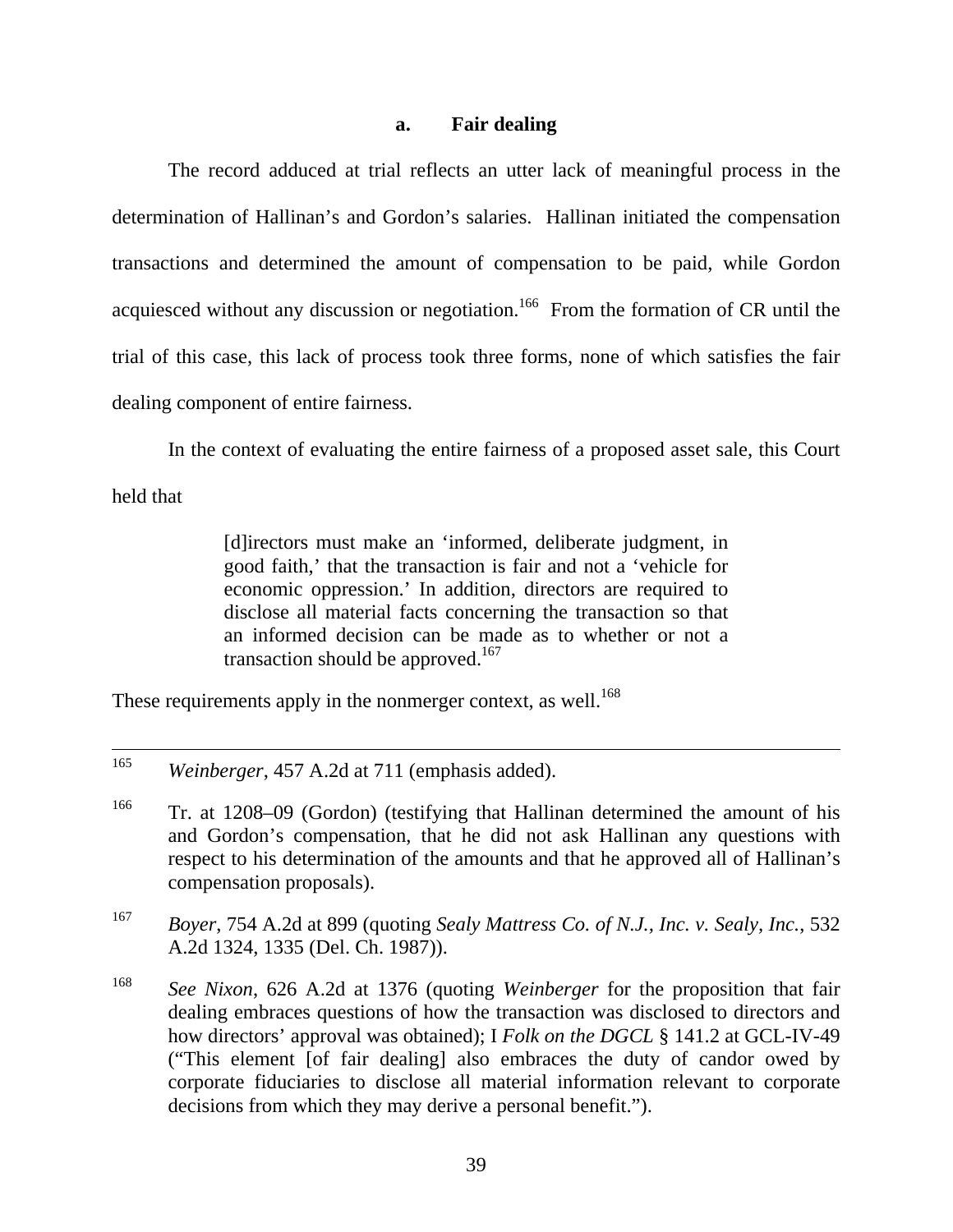The record contains conflicting testimony over whether the directors of CR ever formally considered the payment of executive compensation to Hallinan in 2000 and to Hallinan and Gordon in  $2001$ <sup>169</sup> The evidence does show, however, that Hallinan determined that he should start receiving a salary and he did, in fact, start receiving an amount of his choosing as salary.<sup>170</sup> Thus, rather than showing that the directors of CR made an informed, deliberate judgment concerning the payment of executive compensation for 2000 and 2001, the Director Defendants have shown the opposite. Further, Hallinan and Gordon have failed to show that they disclosed the material facts necessary to make these decisions to Carlson or even to one another. As Hallinan testified, the determination of the amount of compensation "was arbitrary to a great extent."<sup>171</sup>

For compensation decisions made between Carlson's ouster from the Presidency in late 2001 and the beginning of formal board meetings in 2003, the Director Defendants provided almost no evidence of how they determined their compensation. In fact, the

<sup>169</sup> *Compare* Tr. at 171–75 (Carlson) (testifying that he learned of Hallinan's 2000 and 2001 compensation after the fact and that he objected to it only one time because Hallinan "made it very clear the first time around that he was going to do it because he wanted to do it. And that was it.") *with* Tr. at 1088–94 (Hallinan) (testifying that he, Carlson and Gordon discussed Hallinan and Gordon's salaries and that Carlson was not happy but did not object).

<sup>&</sup>lt;sup>170</sup> Tr. at 1088 (Hallinan) ("I was spending more time with [CR], and I thought I should get compensated, so it was discussed in an informal way."), 1091–92 (testifying that there was no real discussion concerning his increased compensation in 2001 even though Carlson was not happy that he was receiving compensation).

 $171$  Tr. at 1094.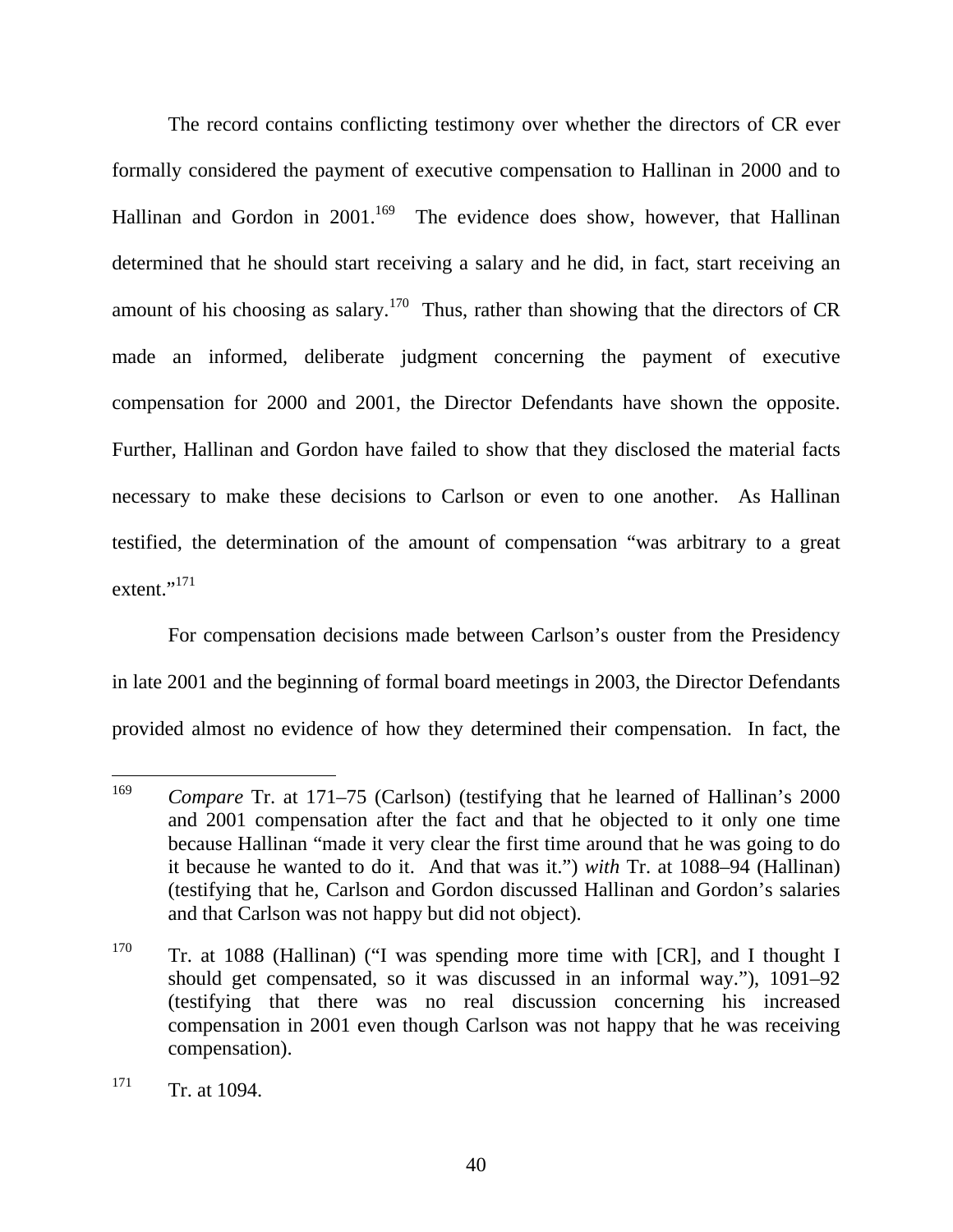only evidence is Gordon's general testimony that Hallinan proposed compensation and he approved Hallinan's proposals without discussion.<sup>172</sup> There is no evidence that Carlson, the only independent director in this context, received any information necessary to make these decisions or participated in them. Thus, with respect to the decisions to pay themselves compensation during the period from October 2001 through March 2003, Hallinan and Gordon have failed to prove that they engaged in any process, much less a fair process.

Finally, for compensation decisions made after CR began holding formal board meetings in 2003, the Director Defendants argue that they "were duly presented as agenda items at the year end Board meetings in March 2003 and March 2004. . . . [and were] approved as presented by Hallinan and Gordon acting collectively as a majority of the Board."<sup>173</sup>

> While it may be true that the procedures employed by the defendants complied with the mechanical requirements of . . . Delaware law[] for calling a meeting of directors, that hardly is sufficient to show the procedural fairness of the transaction. Nor does the fact that the transaction was approved by a majority of the Board of Directors or a majority of the stockholders establish fairness, as every vote in favor was cast by an interested person.<sup>174</sup>

<sup>172</sup> *See supra* n.155.

 $173$  DOB at  $35-36$ .

<sup>174</sup> *Boyer*, 754 A.2d at 900.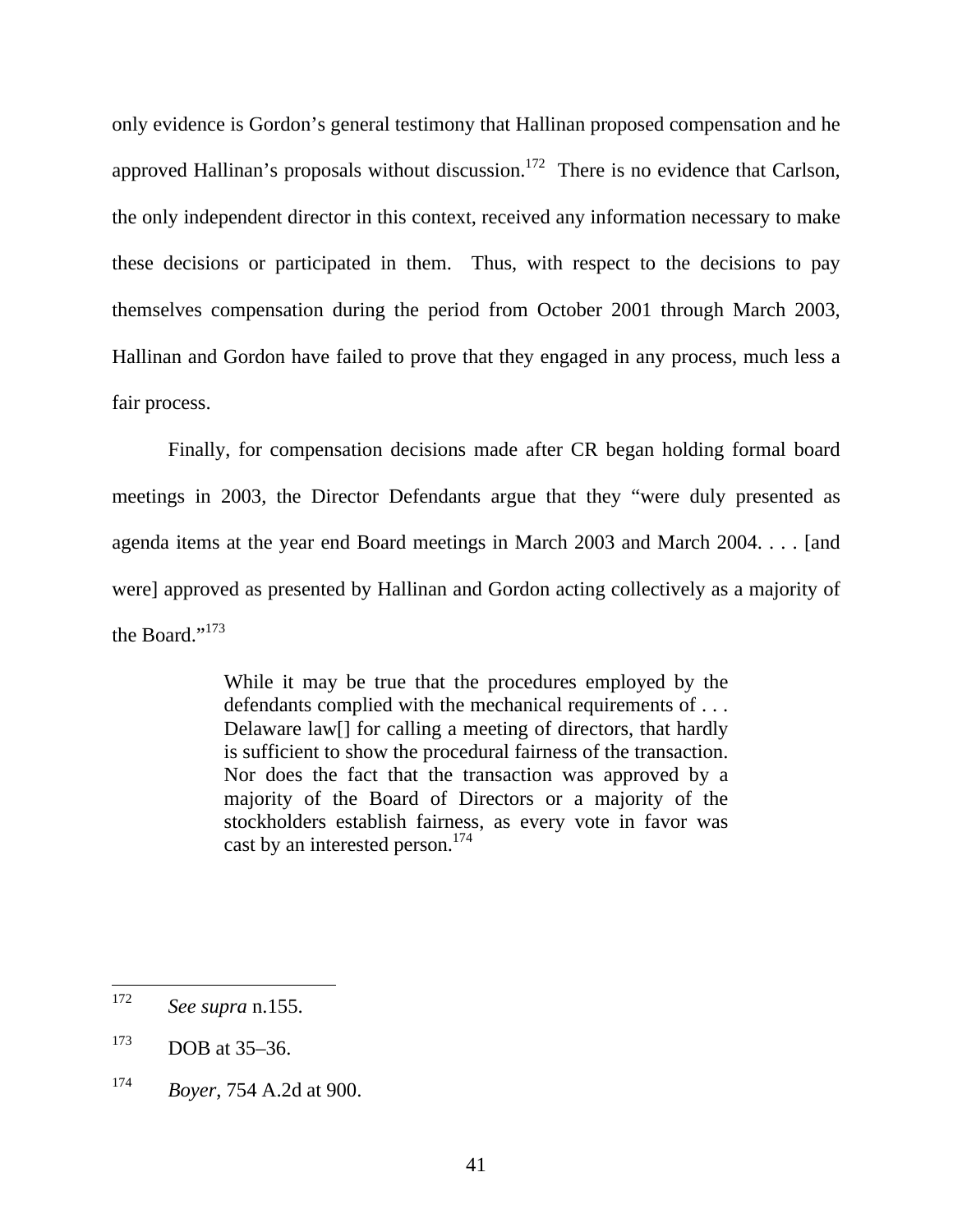Gordon testified that he did not know what factors went into determining his and Hallinan's compensation.<sup>175</sup> Hallinan testified simply that he was spending more time with CR and thus believed he should receive more compensation.<sup>176</sup> Further, the minutes of the CR Board meetings do not reflect any discussions of compensation proposals. Rather, the minutes record a presentation by Gordon to the effect that CR could afford to pay the proposed compensation and a vote to approve the proposals by Hallinan and Gordon.<sup>177</sup> Once again, the Director Defendants have not shown that they engaged in a fair process to determine their compensation. Thus, Hallinan and Gordon have failed to show that any of the decisions to pay themselves executive compensation were the product of fair dealing.

### **b. Fair price**

The Director Defendants also failed to prove that the amount of compensation was fair.

Hallinan and Gordon proffered the report and testimony of Richard S. Proctor  $("Proctor")<sup>178</sup>$  as an expert witness on their compensation. Proctor opined that Hallinan functions as CR's CEO, COO and CFO, while Gordon functions as CR's Controller and

<sup>175</sup> Tr. at 1207–08.

 $176$  Tr. at 1099–1100.

<sup>177</sup> *See, e.g.,* DX 1 (Minutes of March 27, 2003 meeting of the CR Board) (Gordon provided a "financial overview report" and then Hallinan and Gordon voted themselves year-end bonuses).

<sup>&</sup>lt;sup>178</sup> Proctor is a CPA, a Certified Valuation Analyst and Professor of Accounting at the Ancell School of Business at Western Connecticut State University. DX 5 at 16.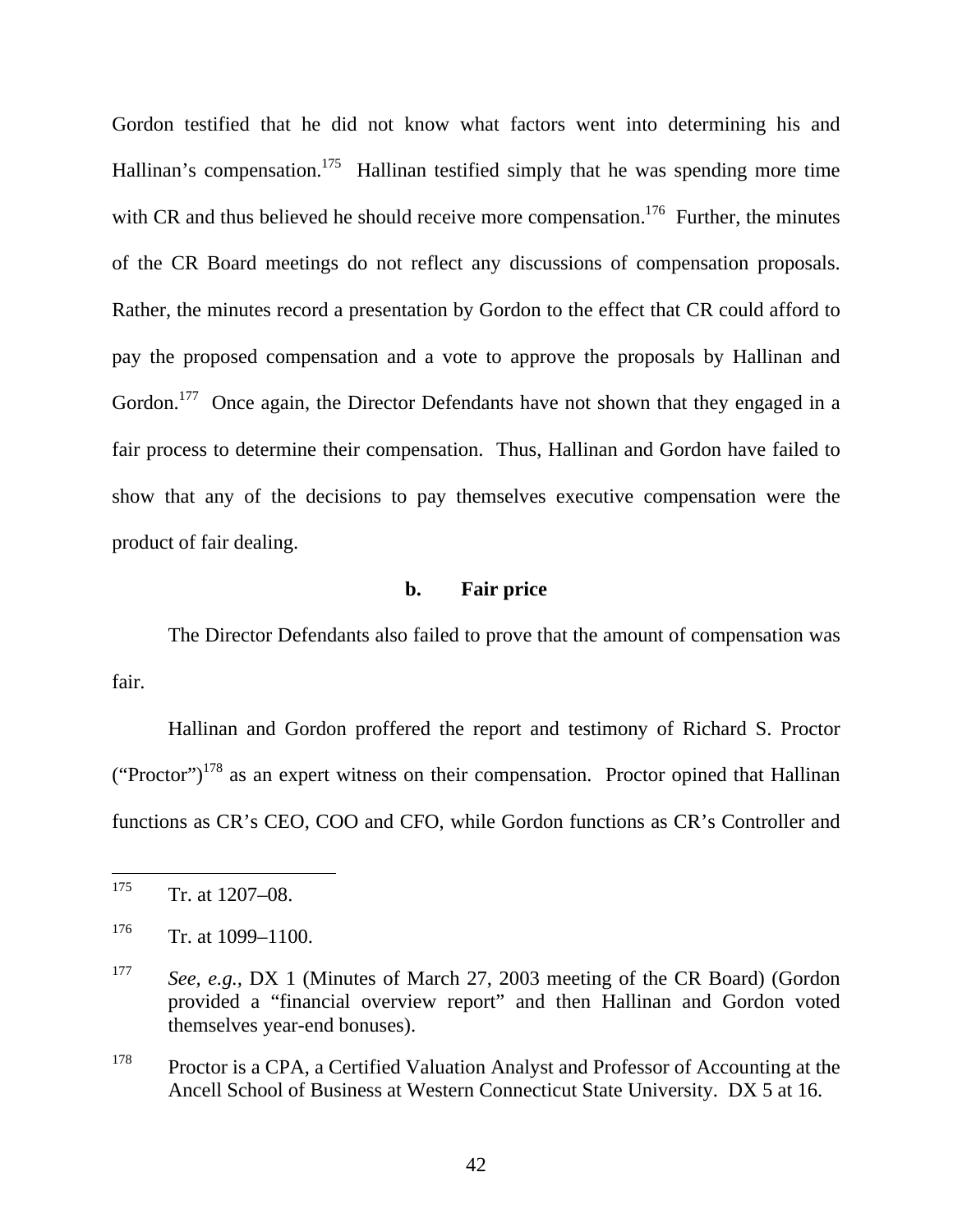top administrative executive.<sup>179</sup> Proctor relied in part on information he obtained from www.salary.com on the salaries of persons in similar positions at other financial services companies in the Philadelphia area with annual revenues of \$50 million or less.<sup>180</sup> After combining the salaries of persons serving in the positions Hallinan and Gordon held, Proctor reported that Gordon's compensation fell at the low end of the data he obtained, while Hallinan's fell within "the 25% percentile [sic] and Median compensation data."<sup>181</sup> He concluded that Hallinan and Gordon's salaries "are not inconsistent with industry practices and salary ranges for other companies in the financial services industry."182

Proctor's opinion is of little use to the Court in determining whether the Director Defendants' salaries were entirely fair to CR. First, Proctor did not account for the major difference between CR and the supposedly comparable companies from which he obtained compensation data, namely, that CR never had more than \$4 million in annual revenue.183 Second, Proctor cited no authority for simply combining the salaries of multiple positions and using the combined numbers as benchmarks. In fact, Proctor admitted that whether someone holding multiple positions would receive multiple,

181 *Id.* at 14.

<sup>179</sup> *Id.* at 11–12.

<sup>180</sup> *Id.* at 13.

<sup>182</sup> *Id.*

<sup>183</sup> *Id.* at 8; Tr. at 995 (Proctor) (admitting that he made no adjustments for the fact that CR's revenue was significantly less than \$50 million per year). Proctor also made no attempt to verify the data provided by www.salary.com and had no knowledge of what companies data www.salary.com aggregated to reach its numbers or even how many companies' data was aggregated. Tr. at 995 (Proctor).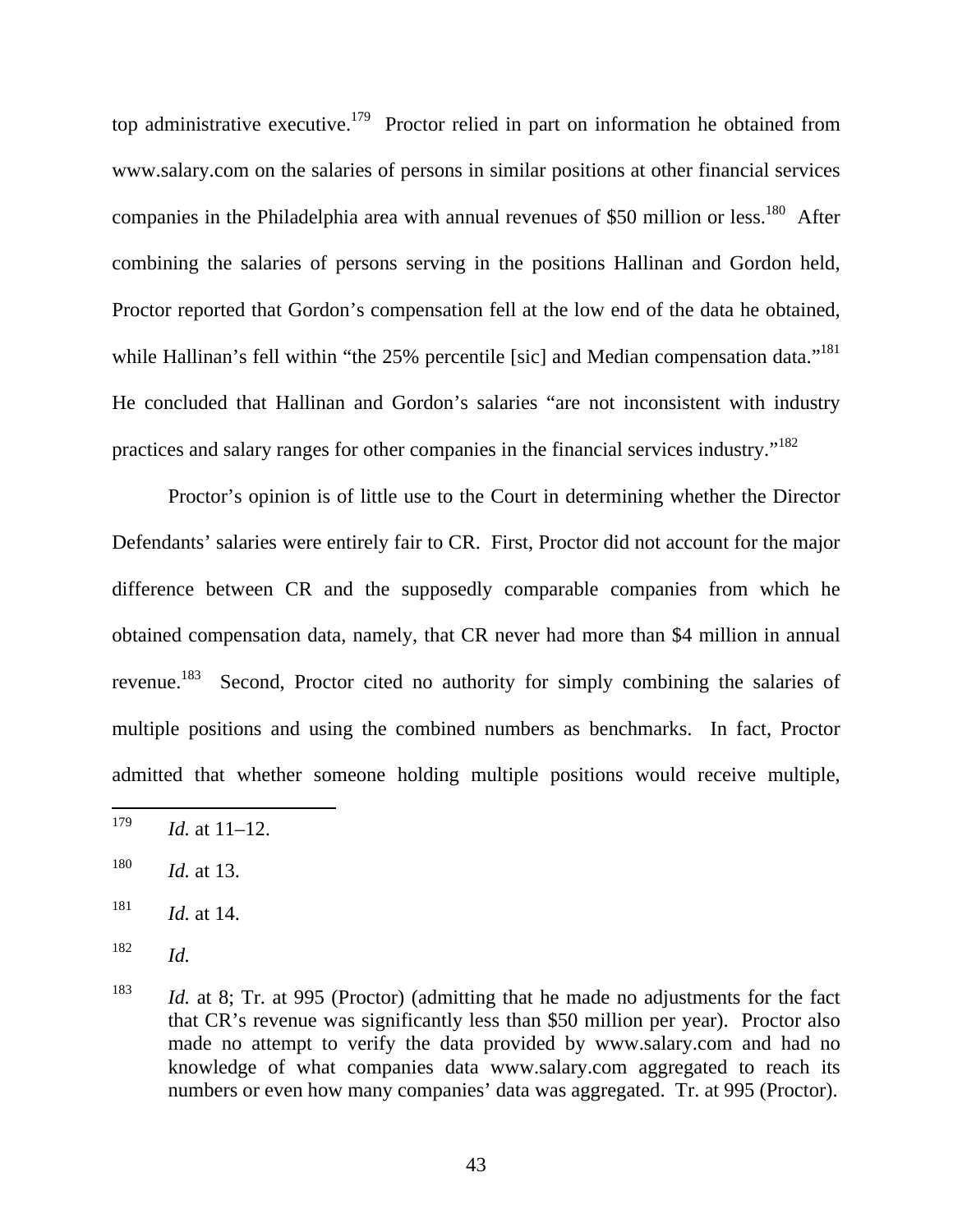independent salaries would depend on the "facts and circumstances" of the situation. Yet, he could cite neither facts nor circumstances justifying such a combined payment in this case.184 Indeed, Proctor did not cite any example of such combining of salaries ever being done. Finally, Proctor did not consider the amount of time Hallinan and Gordon devoted to CR in an absolute sense or relative to the time they spent working for Hallinan's other payday loan companies.<sup>185</sup>

Hallinan and Gordon also testified on the fairness of their compensation, but their testimony falls far short of establishing that it was entirely fair to CR. Hallinan testified about what he does for CR and how much time he spends doing it, but his testimony, in fact, shed little light on either of these subjects. For example, Hallinan testified that he provides "general oversight and management" to CR, TC, Main Street and Axcess.<sup>186</sup> He also provides some management services to, at least, companies called First East and NM,<sup>187</sup> but was unable to state how much time he spends working for each company.<sup>188</sup> Similarly, Gordon could not state how he split his time between CR, TC and Main Street.<sup>189</sup> The Director Defendants also made no attempt to explain why CR also pays

- $186$  Tr. at 695–98.
- 187 Tr. at 700.

<sup>184</sup> Tr. at 1001–02.

<sup>185</sup> Tr. at 973, 984

<sup>188</sup> Tr. at 696.

<sup>&</sup>lt;sup>189</sup> To the extent that the Director Defendants argue that Hallinan's compensation is fair because he deserves an "entrepreneurial premium," the Court observes that Hallinan received a risk-appropriate return of 24% per annum on the money he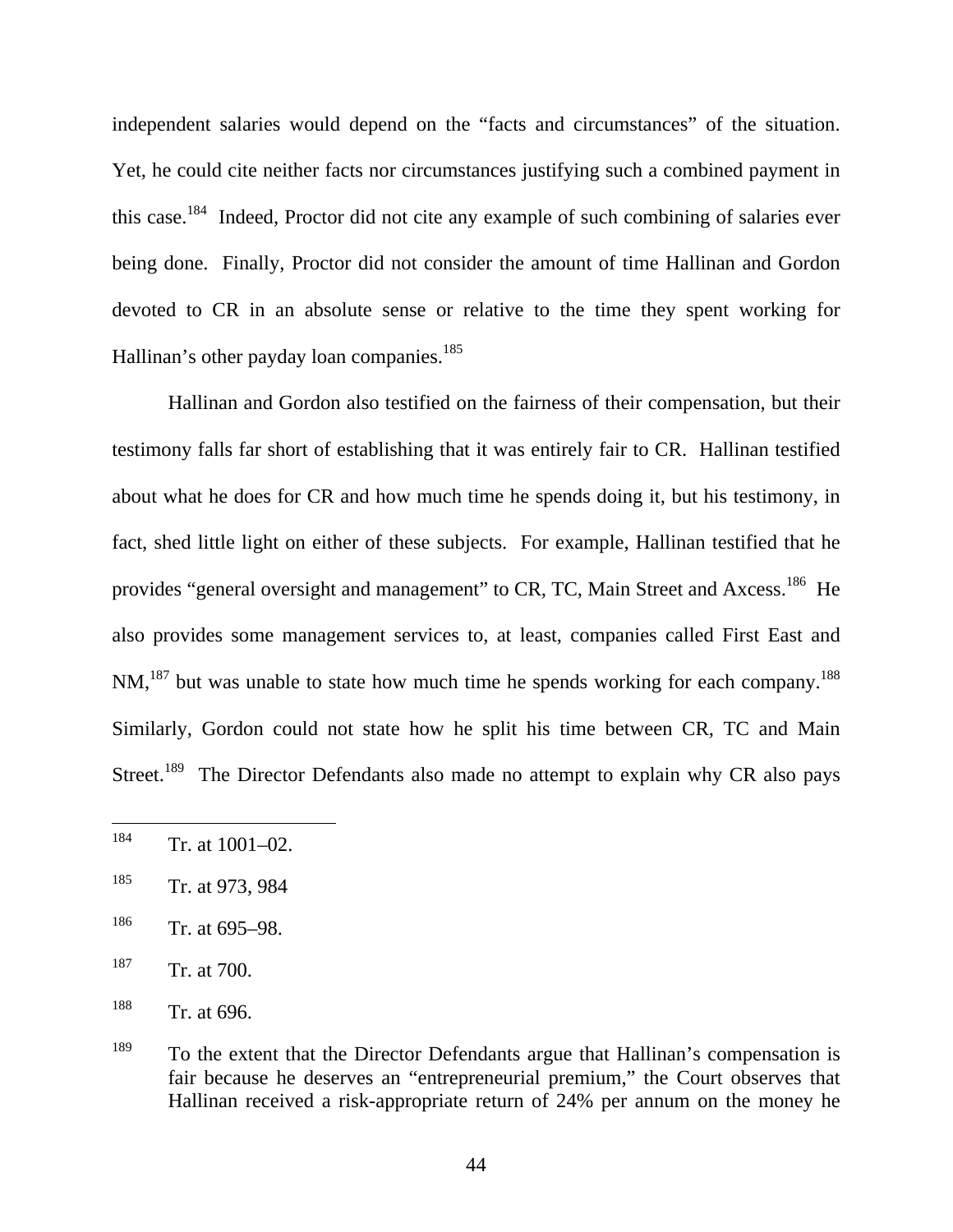two other employees to manage CR when Gordon supposedly manages CR and gets paid for doing so.<sup>190</sup>

Ultimately, the Director Defendants provided no credible testimony that their compensation was appropriate in light of CR's economic and financial circumstances. Hallinan and Gordon thus failed to satisfy their burden of showing that the prices of the challenged decisions were entirely fair. The Court thus concludes that Hallinan and Gordon failed to satisfy the requirement of entire fairness to CR and therefore breached their fiduciary duties to CR by paying themselves the executive compensation they did.<sup>191</sup>

# **3. Management fee**

For purposes of evaluating whether the Director Defendants' decisions to cause CR to pay management fees were the result of a fair process, the Court divides the decisions into two groups. The first group includes the decisions made before CR held formal board meetings, while the second group includes the decisions made while CR held formal board meetings. The record adduced at trial by the Director Defendants reflects a complete lack of process with respect to decisions in the first group and a lack of a meaningful process with respect to decisions in the second group.

loaned CR and would have received a risk-appropriate return on his 65% interest in CR if CR had distributed profits *pro rata*, pursuant to the oral agreement forming the company.

<sup>190</sup> *See* Tr. at 1203 (Gordon) (testifying that both Taylor and a Gene Gennaro are paid to manage CR).

<sup>&</sup>lt;sup>191</sup> The Court's determination that Hallinan breached his fiduciary duties by paying himself a salary provides an independent, alternative ground for requiring Hallinan to repay his salary to CR.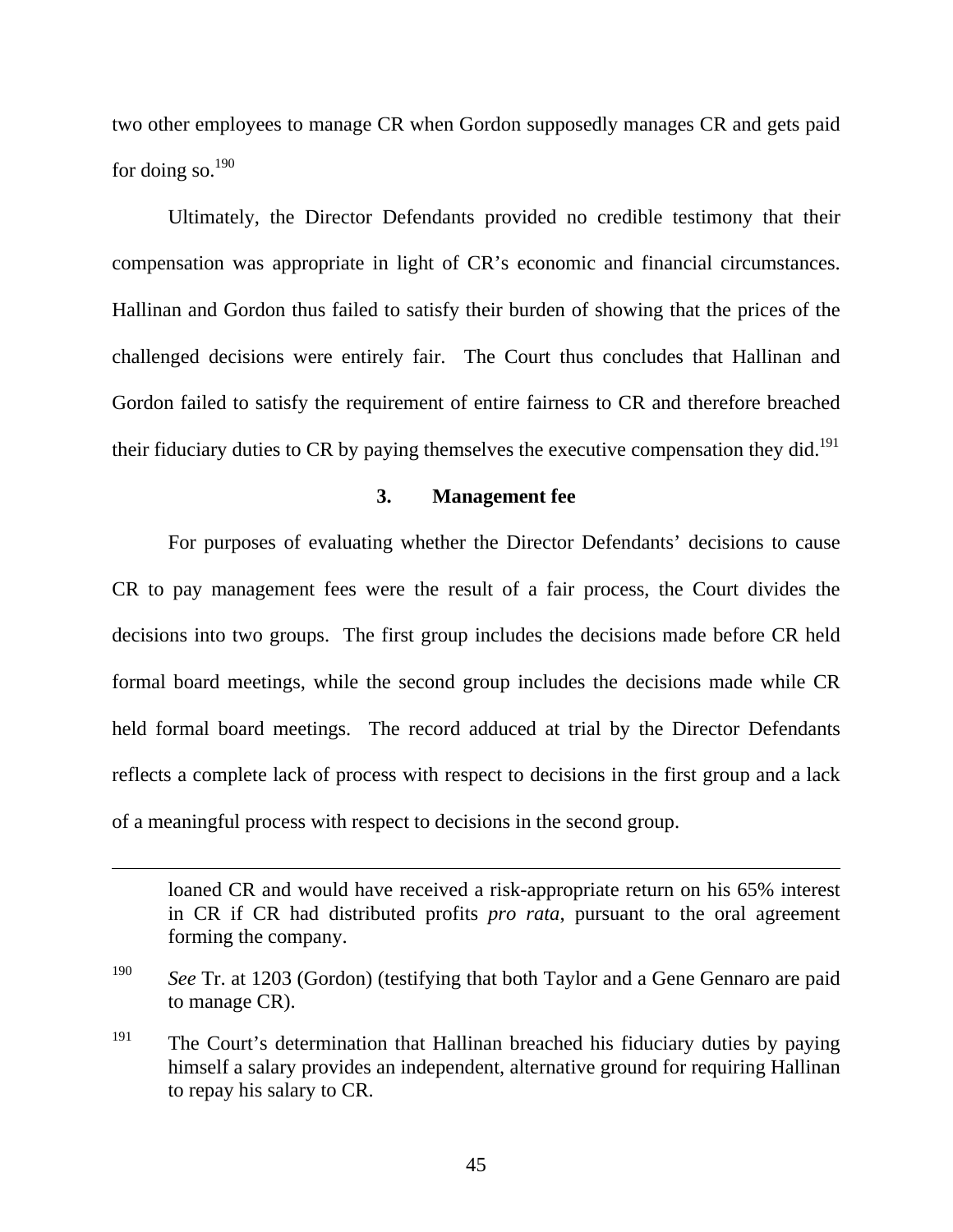Hallinan testified that before CR held formal board meetings, "we all" agreed upon the payment of a management fee.<sup>192</sup> Presumably, he meant he, Carlson and Gordon agreed.<sup>193</sup> In response to the very next question, Hallinan testified that Carlson "never expressed that there should not be a management fee."<sup>194</sup> This testimony leaves the Court unsure whether Carlson ever participated in any decision to pay a management fee. Moreover, Carlson denied having any such involvement and testified that he only learned of the imposition of the fee after the fact.<sup>195</sup>

Gordon initially testified at trial that he had a role in the decision to pay a management fee, but was impeached by his deposition testimony that he believed Hallinan made that decision and that he had no role in it.<sup>196</sup> The Court finds Gordon's trial testimony not credible in part because it contradicts his deposition testimony and because it was exceedingly general and vague with respect to what actually happened.<sup>197</sup>

<sup>192</sup> Tr. at 1105.

<sup>&</sup>lt;sup>193</sup> The Director Defendants argue in their brief that the " $[m]$ anagement fee first paid in March 2001 was discussed and initially agreed to by all directors," DOB at 30, but provide no citation to the record. After an exhaustive review of the record, the Court finds that Hallinan's one instance of self-serving testimony is the only shred of evidence supporting this contention.

 $194$  Tr. at 1105.

<sup>&</sup>lt;sup>195</sup> Tr. at 204 (testifying that he believed the management fee was applied retroactively).

 $196$  Tr. at 1220–21.

<sup>197</sup> *Compare* Tr. at 1220 ("[W]e discussed the [management fee] together and determined that that amount was appropriate.") *with* Tr. at 1220–21 (responding to the question, "Isn't it true that you had no part in determining the management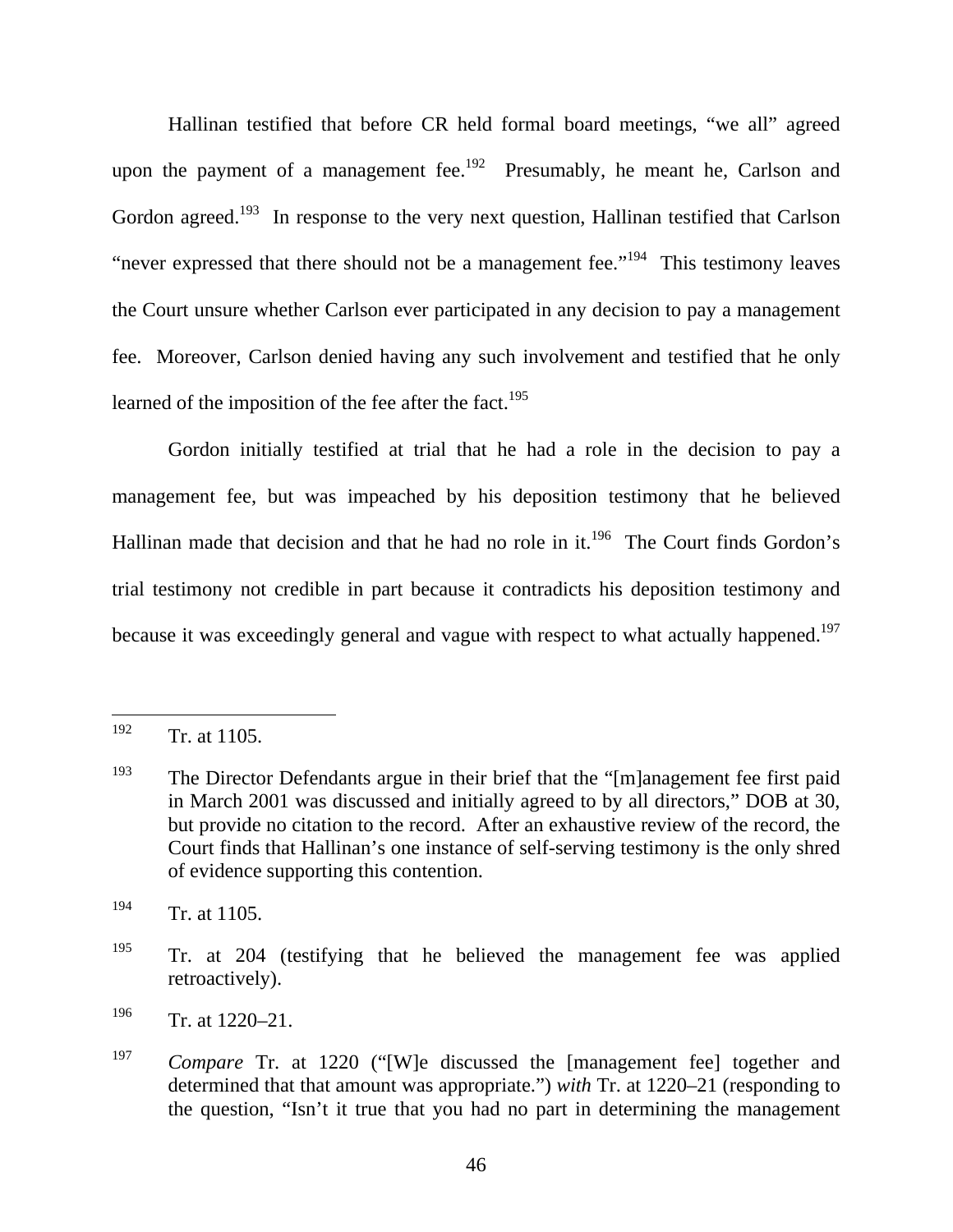The Court therefore finds that the Director Defendants failed to engage in a fair process with respect to the payment of a management fee before the beginning of formal CR Board meetings in March 2003.

The Director Defendants argue that they engaged in a fair process as to the management fee once CR began holding formal board meetings because "the management fee was an agenda item and discussed and debated among all directors and approved by a majority of the directors."198 As in the case of executive compensation, the fact that Hallinan and Gordon held a properly noticed meeting to vote on a selfdealing transaction does not, in and of itself, establish the procedural fairness of the transaction. Further, the minutes of the CR Board meetings do not reflect any (re)consideration of the "somewhat arbitrary number" that was the management fee percentage, even though TC began providing significantly more services for CR when CR moved its operations to TC's offices. The Director Defendants thus have failed to show that the imposition and continuation of the management fee was the result of a fair process.<sup>199</sup>

fee?" with the answer "No. Because it was really based on what we had done with Main Street Services. So, you know, we did have some part in it.").

 $198$  DOB at 30.

<sup>&</sup>lt;sup>199</sup> Although the use of an independent committee of directors or the hiring of outside experts is not a prerequisite to a finding that a transaction was the result of a fair process, the Court notes that the Director Defendants did not use either of these procedures even though the courts of Delaware "have recognize[d] the utility of independent committees in a variety of fact patterns." I *Folk on the DGCL* § 141.2 at GCL-IV-58 (internal citation omitted); *see also In re Cysive, Inc. S'holders Litig.*, 836 A.2d 531 (Del. Ch. 2003) (finding a merger involving a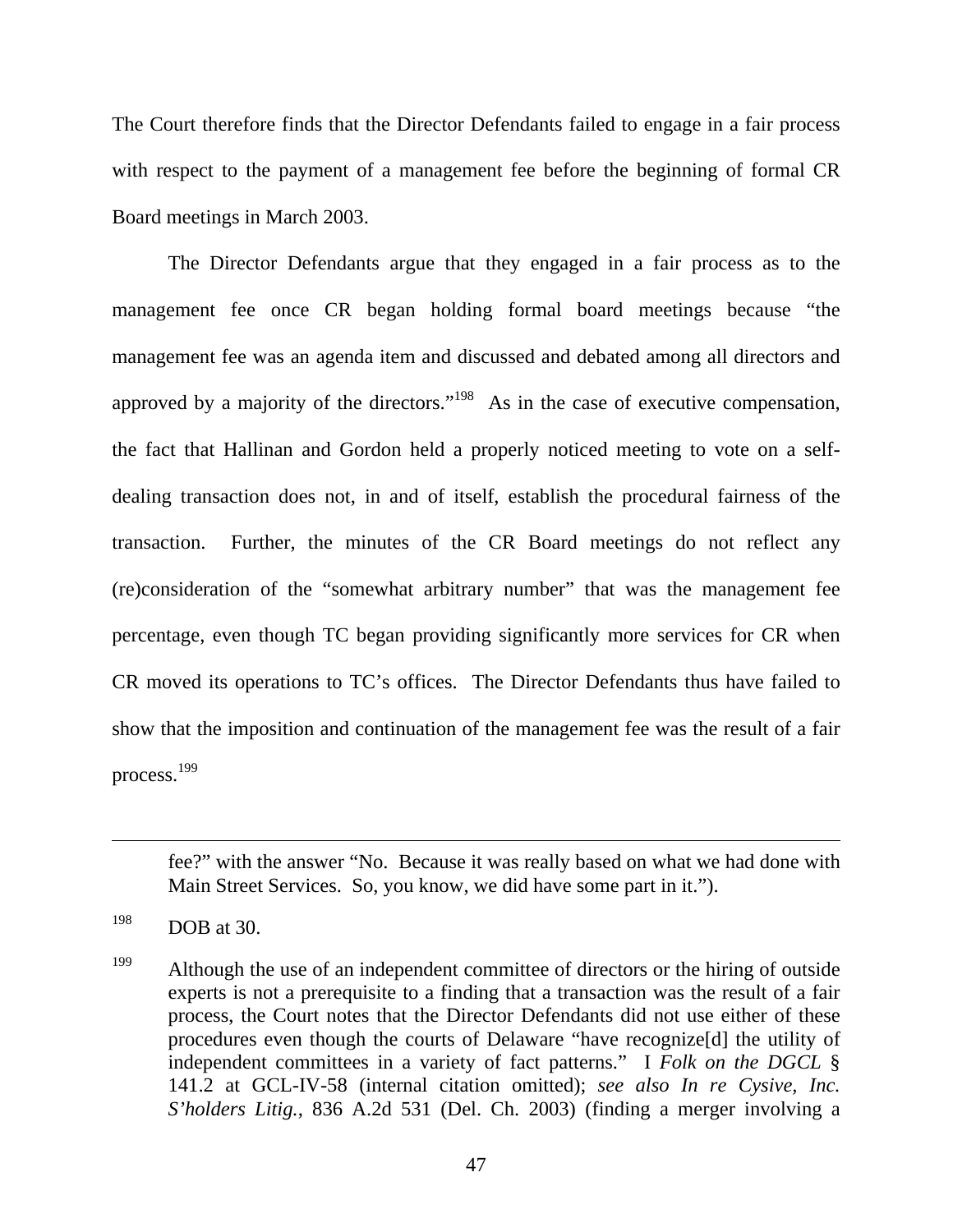Hallinan and Gordon did present some evidence that the management fee price was fair. To wit, the fee that CR paid to TC is the same as the fee Main Street paid to TC.200 Further, the fee paid by Main Street was negotiated by an independent party (Myerson), not imposed by an interested person (Hallinan). The comparison is worth only so much to the Director Defendants. TC provided Main Street significantly more services than it provided to  $CR<sup>201</sup>$  For example, the management fee Main Street paid TC provided for the services of Hallinan and Gordon whereas Hallinan and Gordon decided to cause CR to pay them a salary in addition to imposing a management fee on  $CR<sup>.202</sup>$ 

controlling shareholder entirely fair where the board appointed a committee of independent directors to negotiate the deal and it retained outside advisers).

200 *See* PX 9 at GR 001926 (Management Services Agreement) (providing for payment from Main Street to TC of 5% of Main Street's net revenues, "defined to mean gross revenue less bad debt expense"); *cf.* Tr. at 1105 (Hallinan) (testifying that CR paid a management fee of "five percent of their revenues" without specifying whether he meant gross revenue or gross revenue less bad debt expense); DOB at 31 ("5% management fee of CR is identical to the 5% management fee paid by Main Street to TC for similar services").

- <sup>201</sup> Tr. at 806 (Myerson) (explaining that TC managed Main Street for a fee); Tr. at 206–07 (Carlson) (explaining differences in services provided by TC to CR versus Main Street); Tr. at 1223 (Gordon) (testifying that Main Street has no in-house management because TC manages it). *Compare* PX 52 (CR expenses) *with* PX 54 (Main Street expenses).
- <sup>202</sup> Tr. at 1225 (Gordon) (admitting that part of what CR gets for the management fee is the services Gordon provides as the manager of CR); *cf.* Tr. at 1101 (Hallinan) ("[Gordon] and I are providing executive oversight so to speak. The management fees are intended to reimburse TC for the nonexecutive services that we offer.").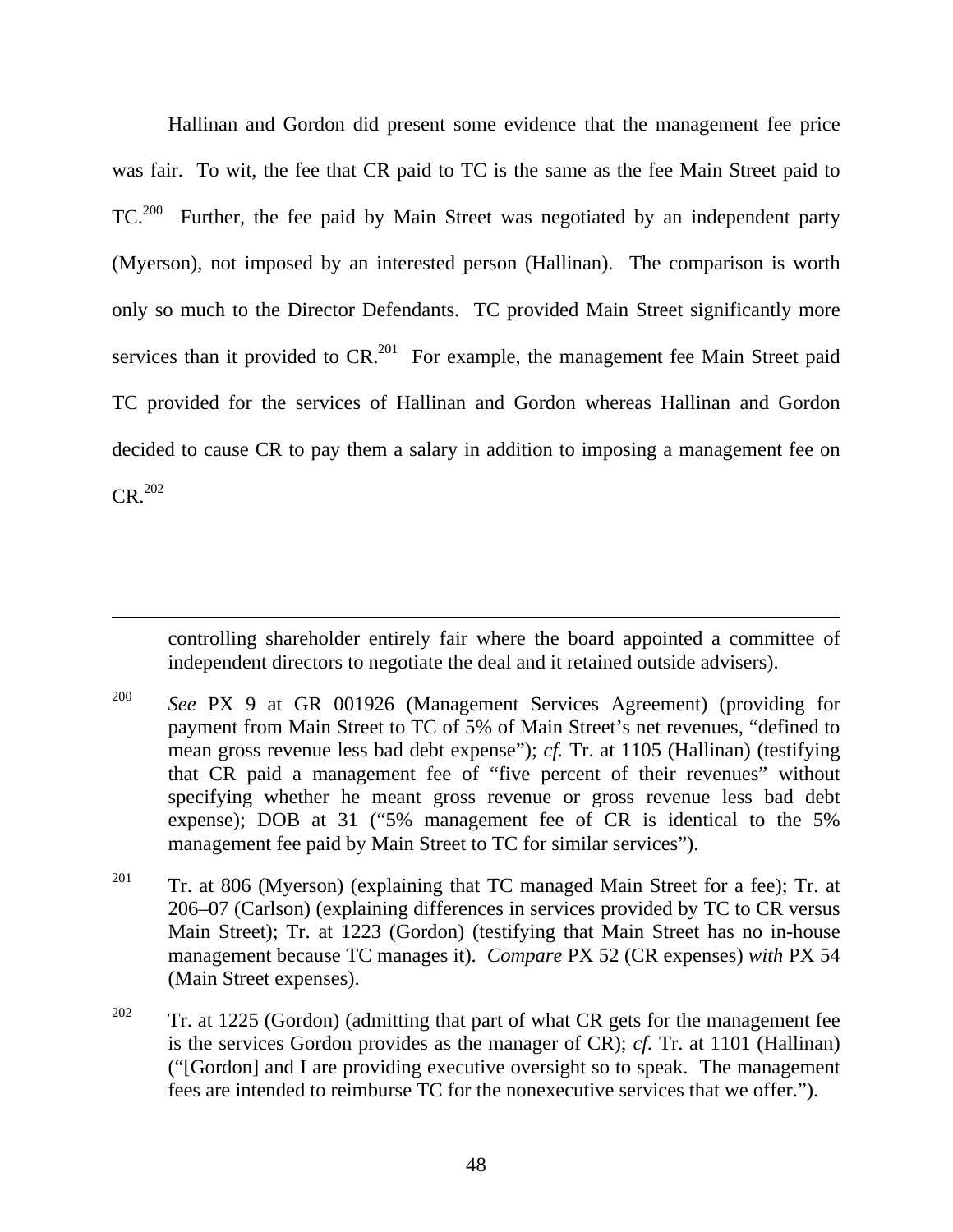Hallinan did testify credibly concerning the variety of goods and services that TC provides  $CR<sub>1</sub><sup>203</sup>$  but the Director Defendants made no attempt to quantify the value of those goods and services or to show the relation between them and the management fee. Further, the constancy of the management fee irrespective of the changes in the services provided by TC suggests that the management fee was arbitrary; in fact, Hallinan admitted as much.<sup>204</sup>

Although the Director Defendants presented some limited evidence that the management fee represented a fair price for the goods and services provided by TC, they failed to meet their burden that the price was entirely fair to CR. Further, Hallinan and Gordon's utter failure to demonstrate that the management fee was the result of a fair process causes the Court to conclude that the management fee was not entirely fair to CR. Hallinan and Gordon thus breached their fiduciary duties to CR by causing it to pay a management fee to TC.

### **4. Expenses of other Hallinan entities**

Plaintiffs argue, citing specific examples, that Hallinan and Gordon caused CR to bear the expenses of other Hallinan entities, namely Main Street, TC and Axcess, and breached their fiduciaries duties in doing so. Plaintiffs ask this Court to order an accounting at Defendants' expense to determine the exact amount of misallocated expenses.

<sup>203</sup> 203 Tr. at 1102–05 (testifying that TC did CR's collections work and provided it with office supplies).

<sup>&</sup>lt;sup>204</sup> Tr. at 1105 ("It is a somewhat arbitrary number . . . .").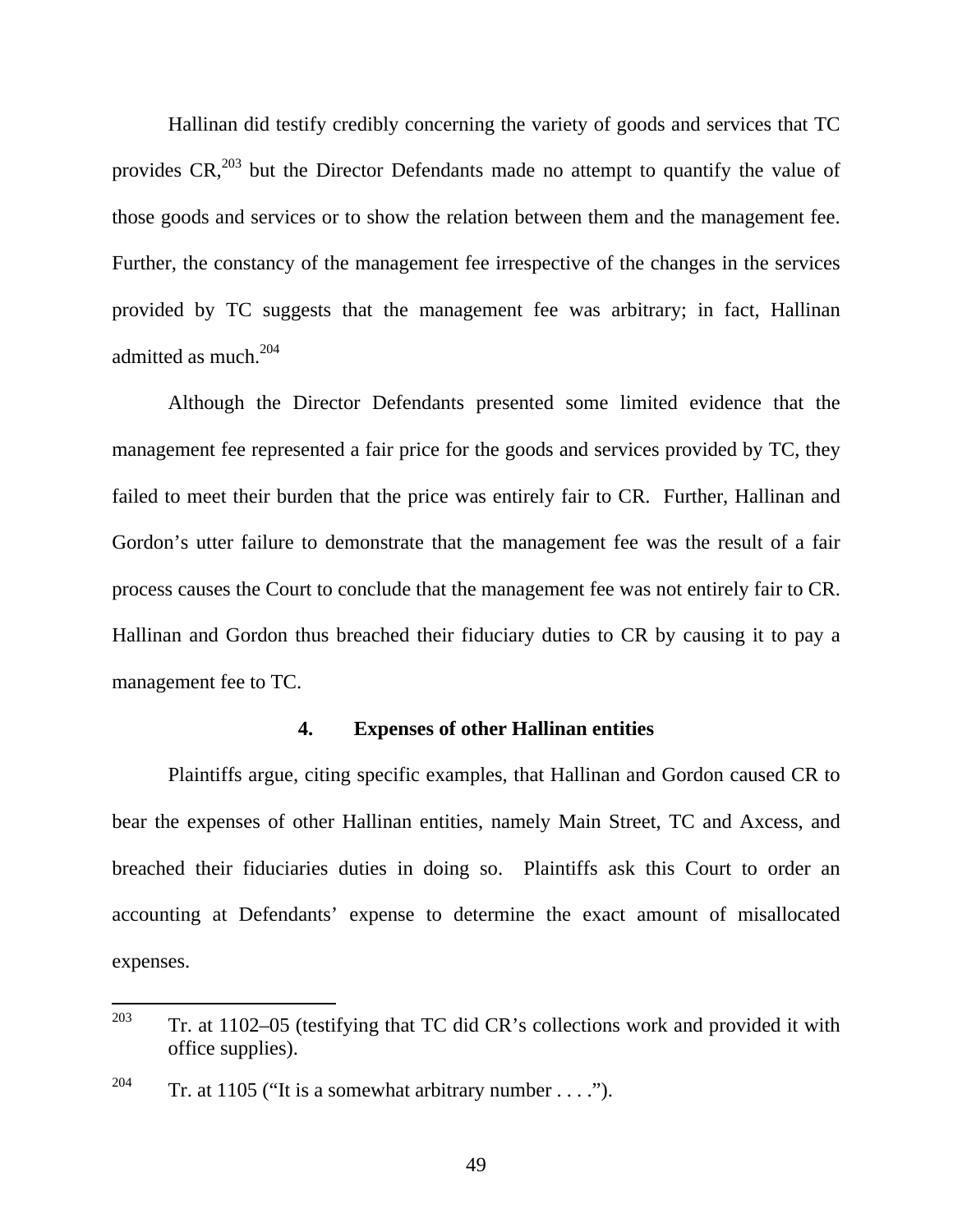"Corporate officers and directors, like all fiduciaries, have the burden of showing that they dealt properly with corporate funds and other assets entrusted to their care."<sup>205</sup> Where, as in this case, "fiduciaries exercise exclusive power to control the disposition of corporate funds and their exercise is challenged by a beneficiary, the fiduciaries have a duty to account for the disposition of those funds, *i.e.*, to establish the purpose, amount and propriety of the disbursements."206

Hallinan and Gordon exercise exclusive control over CR's funds.<sup>207</sup> Plaintiffs demonstrated that an employee of CR, Jason Taylor, does work for CR, TC, Main Street and Axcess, but CR alone pays his salary.<sup>208</sup> Plaintiffs also demonstrated that CR paid for the development of web sites that benefited CR, TC and Main Street.<sup>209</sup> Defendants made no attempt to explain why these and other expenses were not properly allocated to

<sup>205</sup> 205 *Technicorp Int'l II*, 2000 WL 713750, at \*16; Donald J. Wolfe, Jr. & Michael A. Pittenger, *Corporate & Commercial Practice in the Delaware Court of Chancery* (2005) § 12-6[a] [hereinafter *Wolfe & Pittenger*] ("It has long been recognized that fiduciaries, because they hold property or exercise power for another, are required to account in chancery for their stewardship.") (internal quotation omitted).

<sup>206</sup> *Technicorp Int'l II*, 2000 WL 713750, at \*16 (internal citation omitted).

<sup>&</sup>lt;sup>207</sup> *See* Tr. at 1139 (Hallinan) (testifying that he ordered Gordon to stop providing Carlson with CR's financial information); Tr. at 1176 (Gordon) (testifying that he got Hallinan's permission to allocate expenses to CR), 1231 (testifying that he was responsible for receiving and paying invoices).

<sup>&</sup>lt;sup>208</sup> Tr. at 1362–63 (Taylor) (testifying that he is CR's director of operations and TC's chief information officer and performs services for Main Street and Axcess, although CR pays his salary); Tr. at 1227 (Gordon) (testifying that Taylor works for CR, TC, Main Street and Axcess but is paid only by CR).

<sup>209</sup> Tr. at 230–32 (Carlson). *Compare* PX 52 (CR's expenses) *with* PX 53–54 (TC and Main Street's expenses).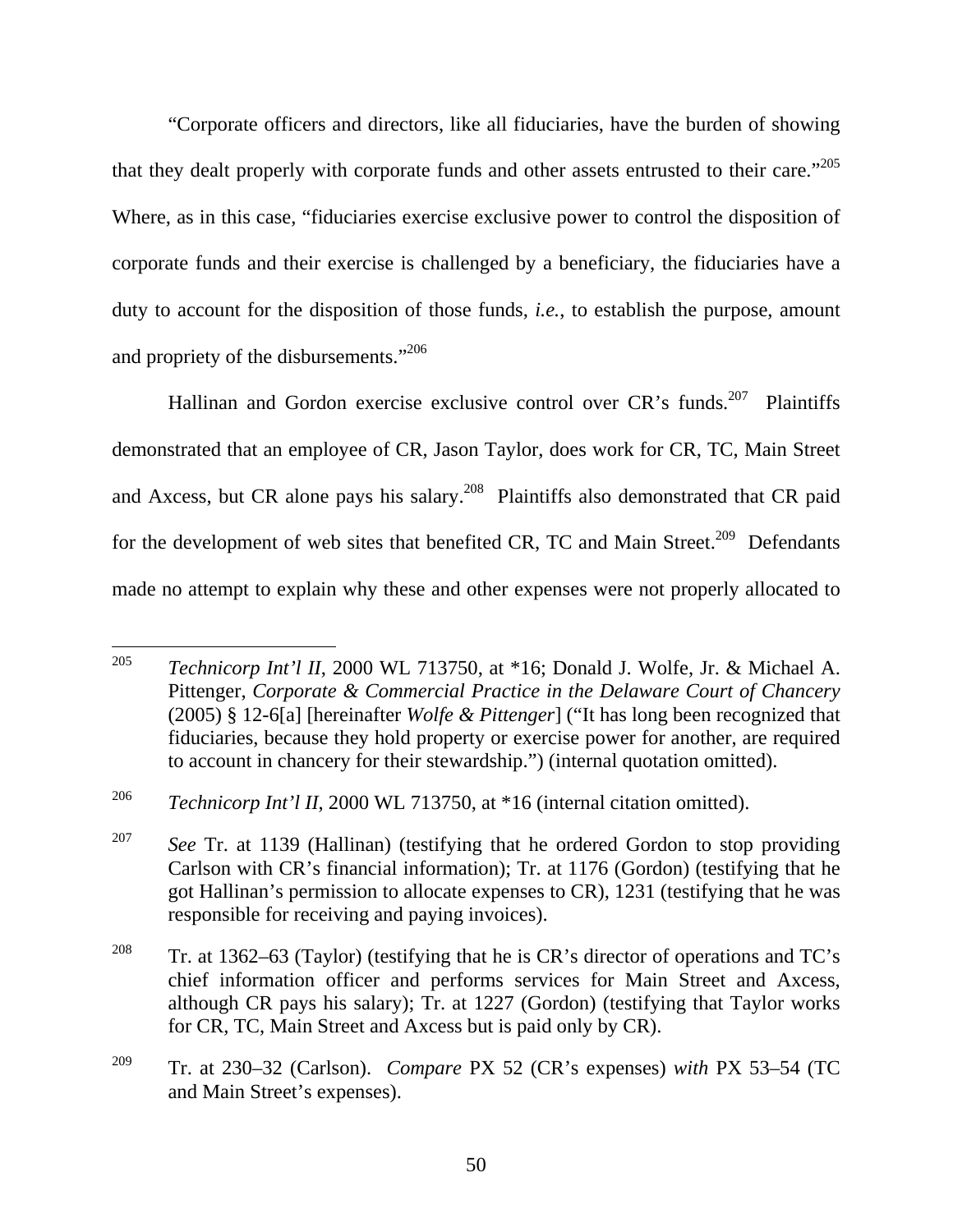the entities that benefited from them. Further, Gordon admitted that as the controller of CR and TC, he cataloged expenses incurred by TC for CR and billed CR for those expenses, but never documented expenses incurred by CR on behalf of TC or on behalf of any Hallinan owned entities.<sup>210</sup>

In light of Plaintiffs' showing of definite instances where Defendants did not properly allocate expenses among Hallinan owned or controlled entities and CR and Gordon's admission that he did not even keep track of expenses incurred by CR on behalf of other Hallinan entities, the Court concludes that an accounting is necessary<sup>211</sup> to determine the extent of the misallocation of expenses and the damages resulting therefrom  $^{212}$ 

<sup>210</sup>  $Tr.$  at  $1226 - 27$ .

<sup>211</sup> *Cf. Pan Am. Trade & Inv. Corp. v. Commercial Metals Co.*, 94 A.2d 700, 701 (Del. Ch. 1953) (equity will take jurisdiction in an action for an accounting where 1) there are mutual accounts between the parties, 2) the accounts are held by one side and "there are circumstances of great complication" and 3) a fiduciary relationship exists among the parties and the defendants have a duty to render an accounting). All three of these elements are present here. *See also Wolfe & Pittenger* § 12-6[a] "[A]n accounting may be an appropriate remedy for breach of fiduciary duty by a corporate director or officer, for example, where . . . the fiduciary has directed corporate funds to his or her benefit or has personally profited from the improper use of corporate property . . . .").

 $212$  In addition to determining the extent of the misallocated expenses, the accountant shall also determine whether Hallinan and Gordon paid themselves a salary or caused CR to pay a management fee after March 31, 2004. To the extent the Director Defendants did either, they may be jointly and severally liable to CR for those additional amounts.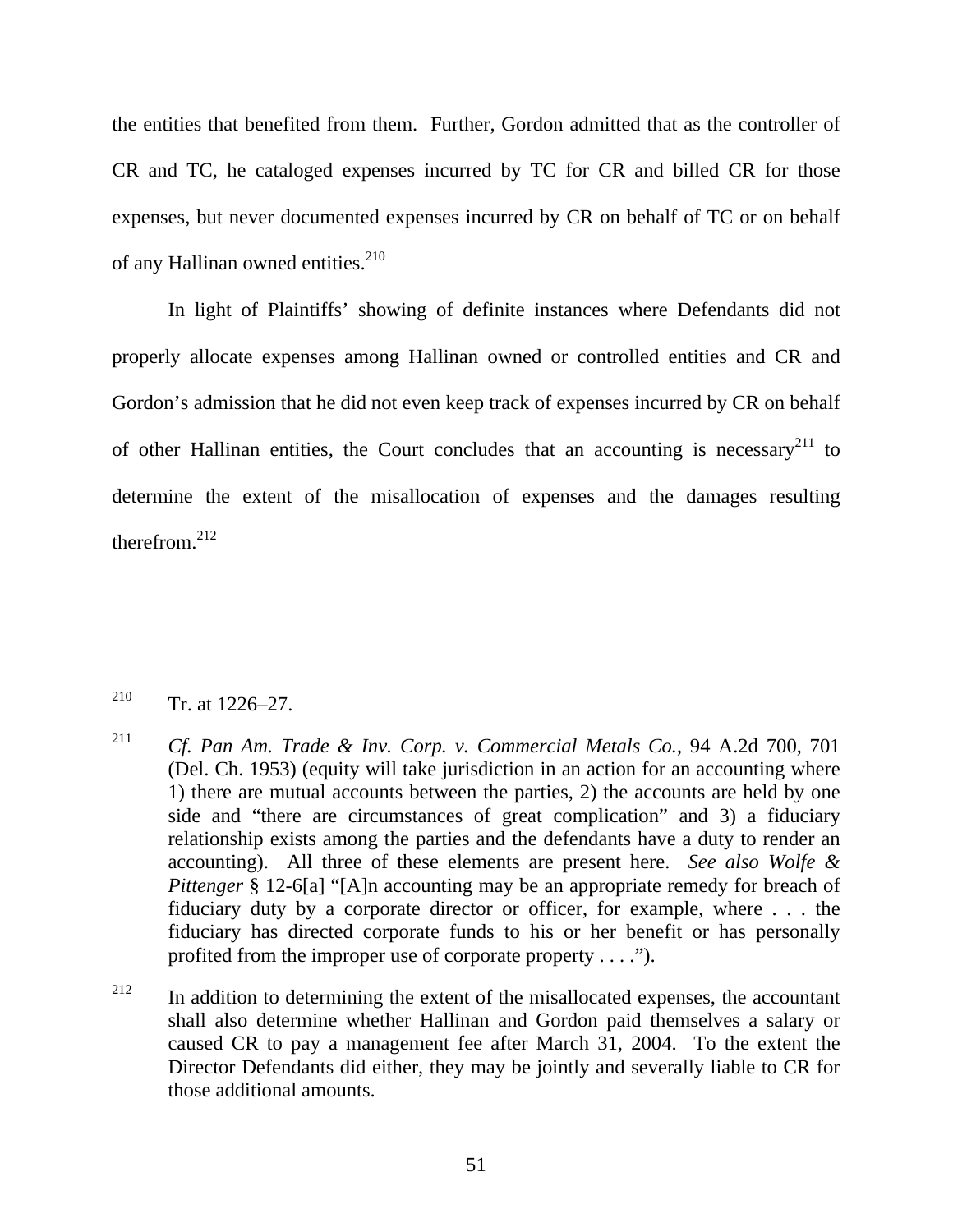# **5. Usurpation of a corporate opportunity**

Plaintiffs argue that the Director Defendants' failure to move CR from the Bank Model to the Licensed Lender Model when Hallinan moved his other payday loan companies to the Licensed Lender Model constitutes usurpation of a corporate opportunity. Plaintiffs further argue that the Director Defendants breached their fiduciary duties to CR by failing to move CR to the Licensed Lender Model and by diverting CR's business to Hallinan's other payday loan companies. The Director Defendants respond that Plaintiffs failed to satisfy their burden of proof on all four elements of a usurpation claim and, alternatively, that under *Thorpe v. CERBCO, Inc.*213 they cannot be held liable because they could have prevented any decision to switch to the Licensed Lender Model because they held a majority of CR's stock. The Director Defendants also contend that Plaintiffs failed to prove damages with respect to this claim.

In the typical corporate opportunity case, only one entity may take advantage of the opportunity, *i.e.*, if A buys the property or merges with C then B cannot buy the same property or merge with  $C^{214}$ . This case involves a different situation; there was not only one or a limited number of Licensed Lender Model opportunities. Main Street, TC and Axcess could move to the Licensed Lender Model without excluding CR from doing so. In fact, what Hallinan did with his other payday loan companies is relevant only insofar

<sup>213</sup> 676 A.2d 436 (Del. 1996).

<sup>214</sup> *See, e.g., Guth v. Loft*, 5 A.2d 503 (Del. 1939) (opportunity to invest in bankrupt Pepsi-Cola Company); *Broz*, 673 A.2d 148 (opportunity to purchase a specific license from the Federal Communications Commission).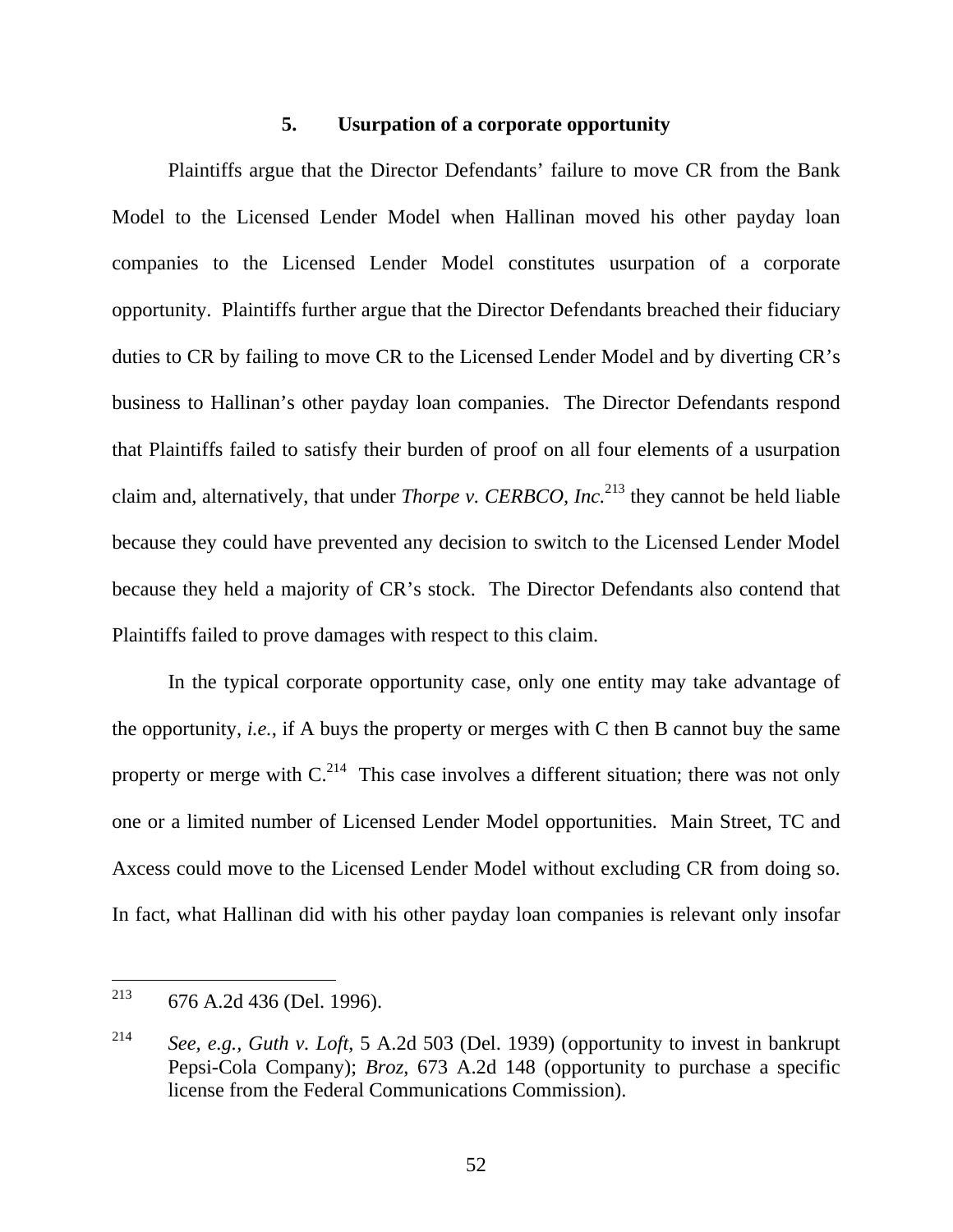as it sheds light on what he thought of the Licensed Lender Model.<sup>215</sup> What is most relevant is how Hallinan and Gordon, as fiduciaries of CR, acted with respect to the question of whether CR should become a licensed lender. Thus, the proper framework for evaluating Hallinan's and Gordon's actions with respect to the decision to leave CR in the Bank Model is the typical duty of loyalty analysis.<sup>216</sup>

Hallinan's and Gordon's actions in connection with their decision to leave CR in the Bank Model strongly suggest that that decision "was not taken in an honest attempt to foster the corporation's welfare,"<sup>217</sup> but rather reflected a certain indifference or an unwillingness to consider even prudent increases in risk as to CR, because it involved a shared ownership with Carlson. Hallinan testified that "it was becoming increasingly difficult[] to grow the business, even maintain the business, in the County Bank program."218 Yet, Hallinan deemed the move to the Licensed Lender Model an

<sup>215</sup> Cf. Ferro, 859 A.2d at 1039 (holding that directors' decision to pursue an opportunity the board had rejected but not include plaintiff did not constitute usurpation of a corporate opportunity; directors were under no obligation to include other director in the new venture).

<sup>&</sup>lt;sup>216</sup> Because the corporate opportunity framework is not the appropriate framework through which to review the Director Defendants' actions, it is not necessary to address their alternative defense to the usurpation of a corporate opportunity claim based on *Thorpe v. CERBCO, Inc*.

<sup>&</sup>lt;sup>217</sup> I *Folk on the DGCL* § 141.2 at GCL-IV-34.1 ("[O]ne who seeks to visit liability upon a director for injury suffered by the corporation as a result of an act of an independent board must prove that the act was grossly negligent or was not taken in an honest attempt to foster the corporation's welfare.").

<sup>&</sup>lt;sup>218</sup> Tr. at 1120.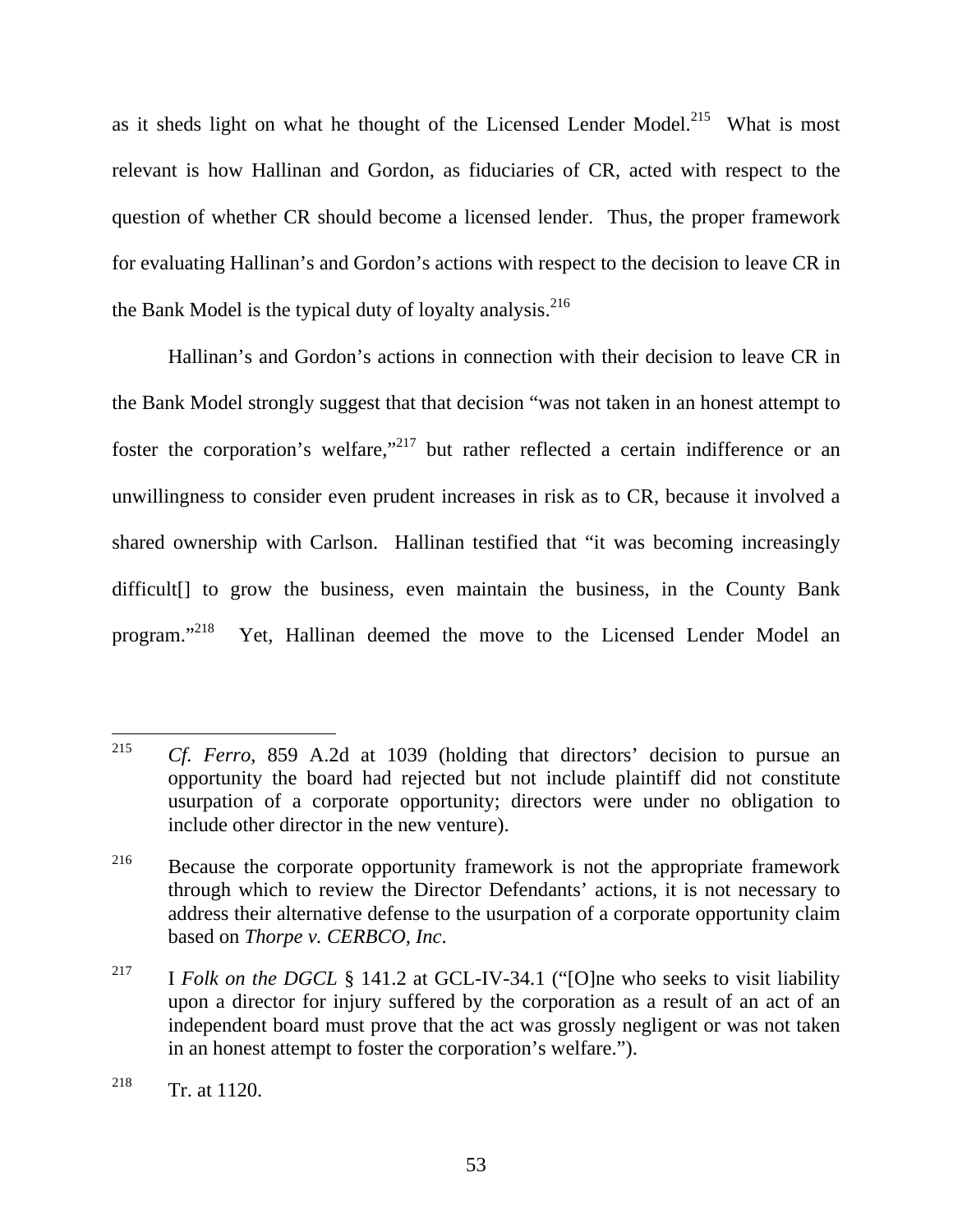unacceptable risk for  $CR<sup>219</sup>$  At the same time, he deemed the move an appropriate risk for all of his other payday loan companies.<sup>220</sup> Such testimony strikes the Court as an ex post attempt to explain disloyal actions. In fact, after noting that he did not believe Carlson would want to leave the Bank Model, $^{221}$  Hallinan admitted that he never even discussed the opportunity to leave the Bank Model with Carlson because he "didn't think it was appropriate at the time to discuss it with him" and "had no obligation to discuss or disclose that to  $\left[ \right]$  Carlson."<sup>222</sup> Further support for the Court's skepticism about Hallinan's explanation comes from the fact that Hallinan and Gordon decided to cease phone book advertising, CR's only real remaining source of new customers, at a time when CR had no other viable alternative.<sup>223</sup> If CR was not, as Plaintiffs contend, left to die on the vine, it certainly was hamstrung and likely to stagnate.

These actions by Gordon and especially by Hallinan may constitute a breach of the duty of loyalty,<sup>224</sup> but the Court need not and does not reach this issue because Plaintiffs

<sup>219</sup> 219 Tr. at 1128; *see also* Tr. at 1255 (Gordon) (testifying that moving to the Licensed Lender Model would put CR "at an increased regulatory risk" and that he believed that County Bank's internet policies would negatively affect the growth of CR and all of Hallinan's payday loan companies).

<sup>&</sup>lt;sup>220</sup> Tr. at 1128.

 $221$  Tr. at 1127–28.

 $222$  Tr. at 1157–58.

<sup>&</sup>lt;sup>223</sup> Tr. at 1041–43 (Hallinan). The new County Bank program had made continued use of internet advertising too costly.

<sup>224</sup> *See In re Emerging Commc'n S'holders Litig.*, 2004 WL 1305745, at \*39 n.184 (Del. Ch. May 3, 2004) (observing that it is unclear whether a duty of loyalty violation requires a self-dealing conflict of interest).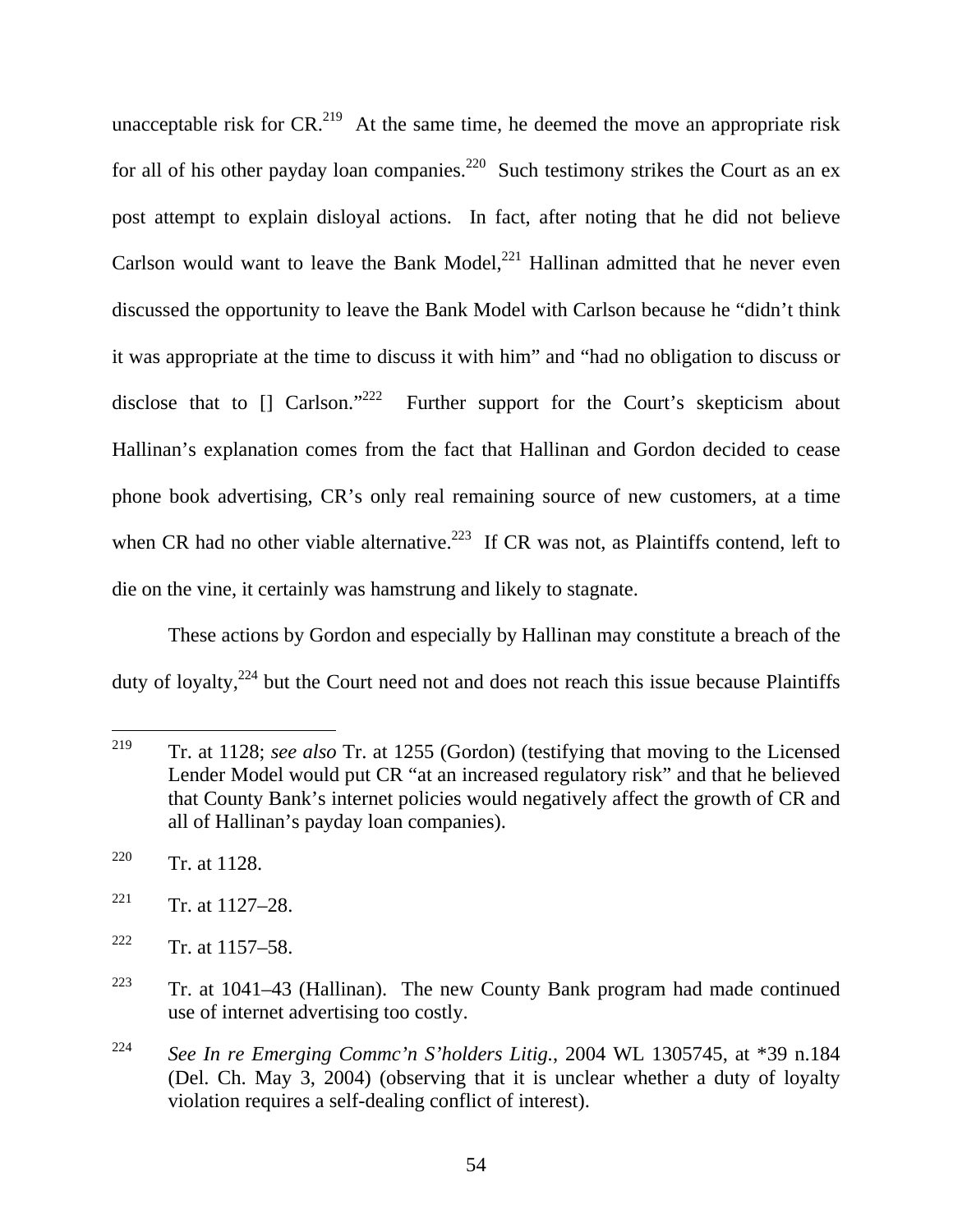did not prove resultant damages. Plaintiffs argue, based on very limited data, that the damage to CR can be quantified by examining the amount of growth of some of Hallinan's other payday loan companies.<sup>225</sup> Plaintiffs invite the Court to infer that because historically the volume of CR's active loans totaled 47% of TC's active loans, and Main Street's active loans totaled 52% of CR's, the relative volumes of the active loans of CR, TC and Main Street would remain at those ratios indefinitely. Plaintiffs thus ask this Court to find that CR was damaged in the amount of TC's and Main Street's growth. Plaintiffs also argue that CR was damaged in the amount of Axcess's growth. Plaintiffs did not, however, prove that remaining in the Bank Model actually damaged CR in these amounts. Remaining in the Bank Model likely damaged CR, but not necessarily in the amount of TC's, Main Street's and Axcess's growth. Plaintiffs presented no evidence that the growth at TC, Main Street and CR would have been the same or that CR successfully could make the transition from the Bank Model to the Licensed Lender Model. Further, the ratios of historical performance of three different companies operating with varying business models are no guarantee of future performance. Even though they were in the same line of business, the four companies were different businesses with different advertising emphases and different capital structures. $^{226}$ 

<sup>225</sup> POB at 42–45.

<sup>226</sup> *See Cincinnati Bell Cellular Sys. Co. v. Ameritech Mobile Phone Serv. of Cincinnati*, 1996 WL 506906, at \*20 (Del. Ch. Sept. 3, 1996) (finding a damages claim not based on a reasonable estimate when it was "based on assumptions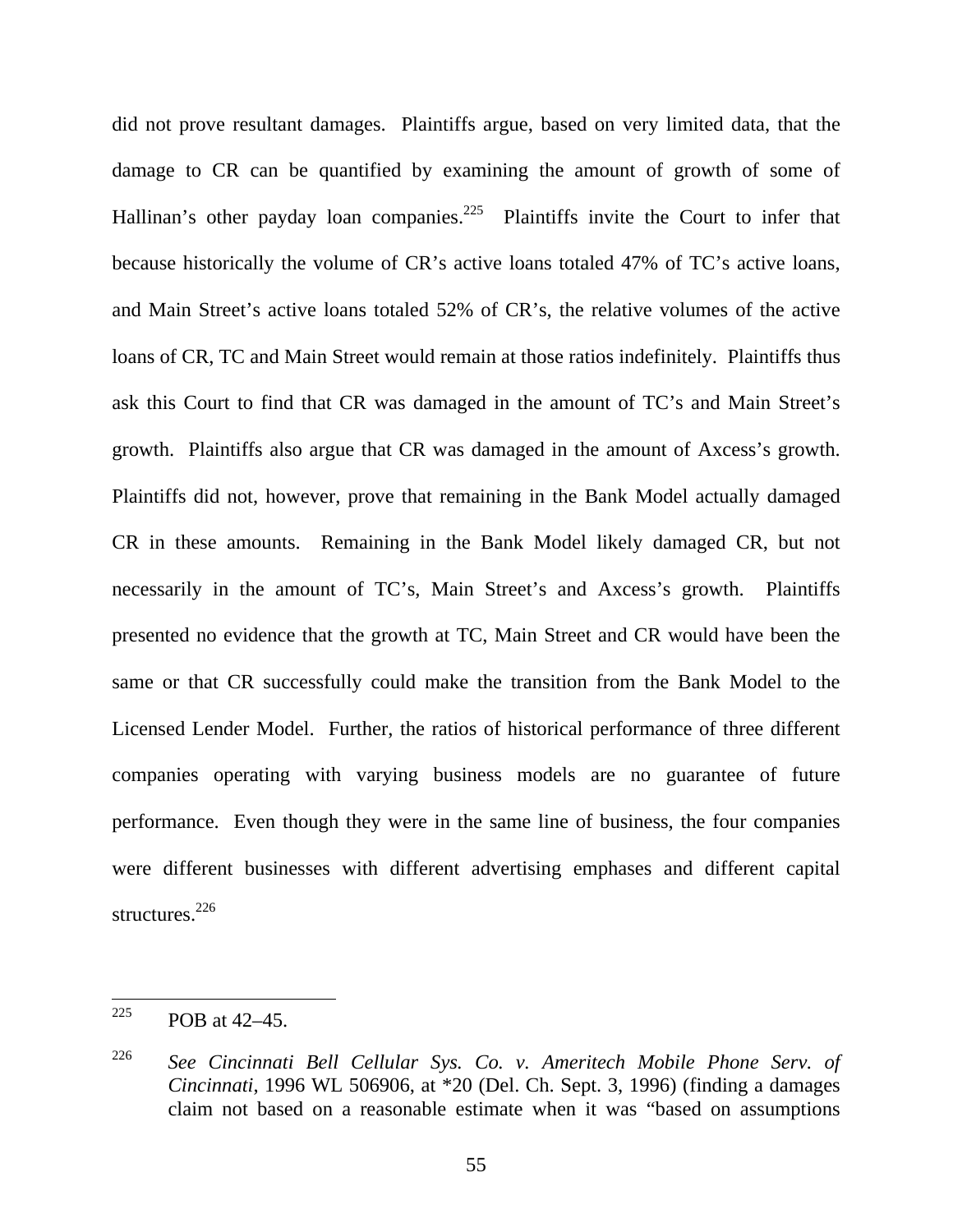Further, Plaintiffs' estimates are far too speculative.<sup>227</sup> Although "mathematical" certainty" is not required to award damages, $^{228}$  Plaintiffs have failed even to provide the Court with a basis for a reasonable estimate of monetary damages. However, "where, as is true here, issues of loyalty are involved, potentially harsher rules come into play. Delaware law dictates that the scope of recovery for a breach of the duty of loyalty is not to be determined narrowly. . . . The strict imposition of penalties under Delaware law are designed to discourage disloyalty."<sup>229</sup> Plaintiffs claim for breach of fiduciary duties in connection with the decision to leave CR in the Bank Model fails, in part, for failure to prove money damages. As discussed *infra* at Section III.E., however, the Court does find it appropriate to take Hallinan's and Gordon's seemingly disloyal actions into account in deciding whether CR should be dissolved. $^{230}$ 

about industry averages and [] not linked specifically to the alleged acts of gross mismanagement or gross negligence").

227 *See Thorpe v. CERBCO, Inc.*, 1993 WL 443406, at \*12 (Del. Ch. Oct. 29, 1993) ("[C]ourts will not award damages which require speculation as to the value of unknown future transactions.").

 $\overline{a}$ 

- 229 *Bomarko, Inc. v. Int'l Telecharge, Inc.*, 794 A.2d 1161, 1184 (Del. Ch. 1999) (internal quotation omitted).
- 230 *Id.* ([T]he Court's 'powers are complete to fashion any form of *equitable* and monetary relief as may be appropriate. . . .'") (emphasis added) (quoting *Weinberger*, 457 A.2d at 714).

<sup>228</sup> *Id.*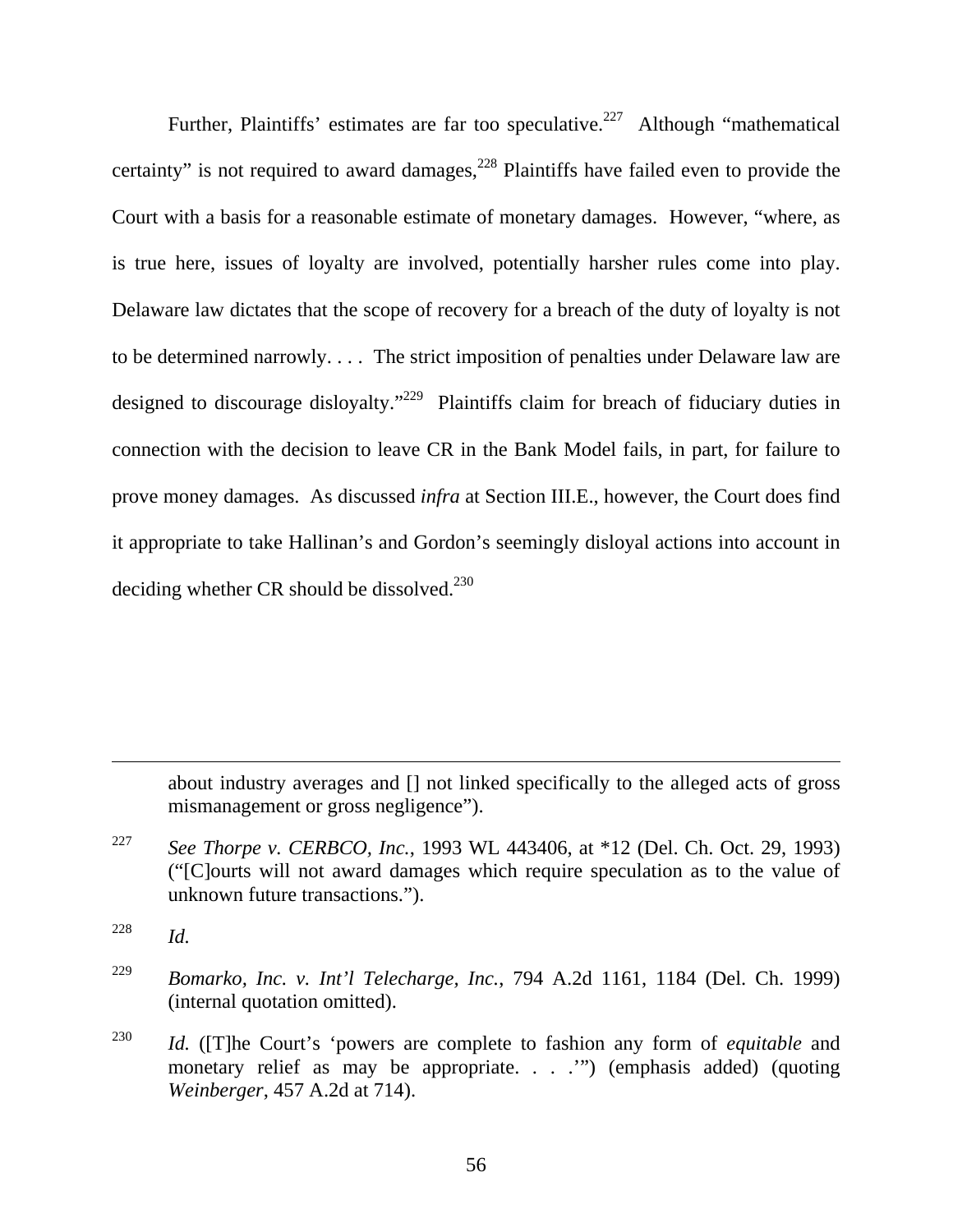#### **6. The ouster of Carlson**

Plaintiffs argue that in firing Carlson as President of CR and temporarily removing him from the CR Board of directors, Hallinan and Gordon breached their fiduciary duties to CR. Plaintiffs cite no case in support of this novel argument.

The decision to remove an officer is a business judgment to which the presumptions of the business judgment rule attach absent gross negligence or proof that the action was not taken in an honest attempt to foster the corporation's welfare. $^{231}$ Plaintiffs did not prove that Hallinan or Gordon was grossly negligent or that Carlson's firing was not an attempt to foster  $CR$ 's welfare.<sup>232</sup> Thus, Plaintiffs have failed to rebut the presumptions of the business judgment rule. Plaintiffs also failed to articulate what damages flowed proximately to CR from Carlson's firing. Similarly, Plaintiffs failed to prove that any damages flowed proximately to CR as a result of Carlson's temporary removal as a director.<sup>233</sup> As such, Plaintiffs have neither articulated a theory as to how Carlson's removal as President and temporary removal as a director of CR could be a breach of fiduciary duty nor proved any such breach.

<sup>231</sup> See In re Walt Disney Co. Derivative Litig., 2005 WL 2056651, at \*50–51 (concluding that CEO exercised business judgment in deciding to fire President of company).

 $232$  In the Court's opinion, the evidence indicated that Carlson was not effective in the role of President of CR and that he had important managerial shortcomings. Thus, firing him could have fostered CR's welfare.

 $233$  Again, to the extent that any of the actions leading to a finding of breach of contract or fiduciary duties occurred during this period, relief from the resultant damages is provided for in connection with the relevant breach of contract or of fiduciary duty.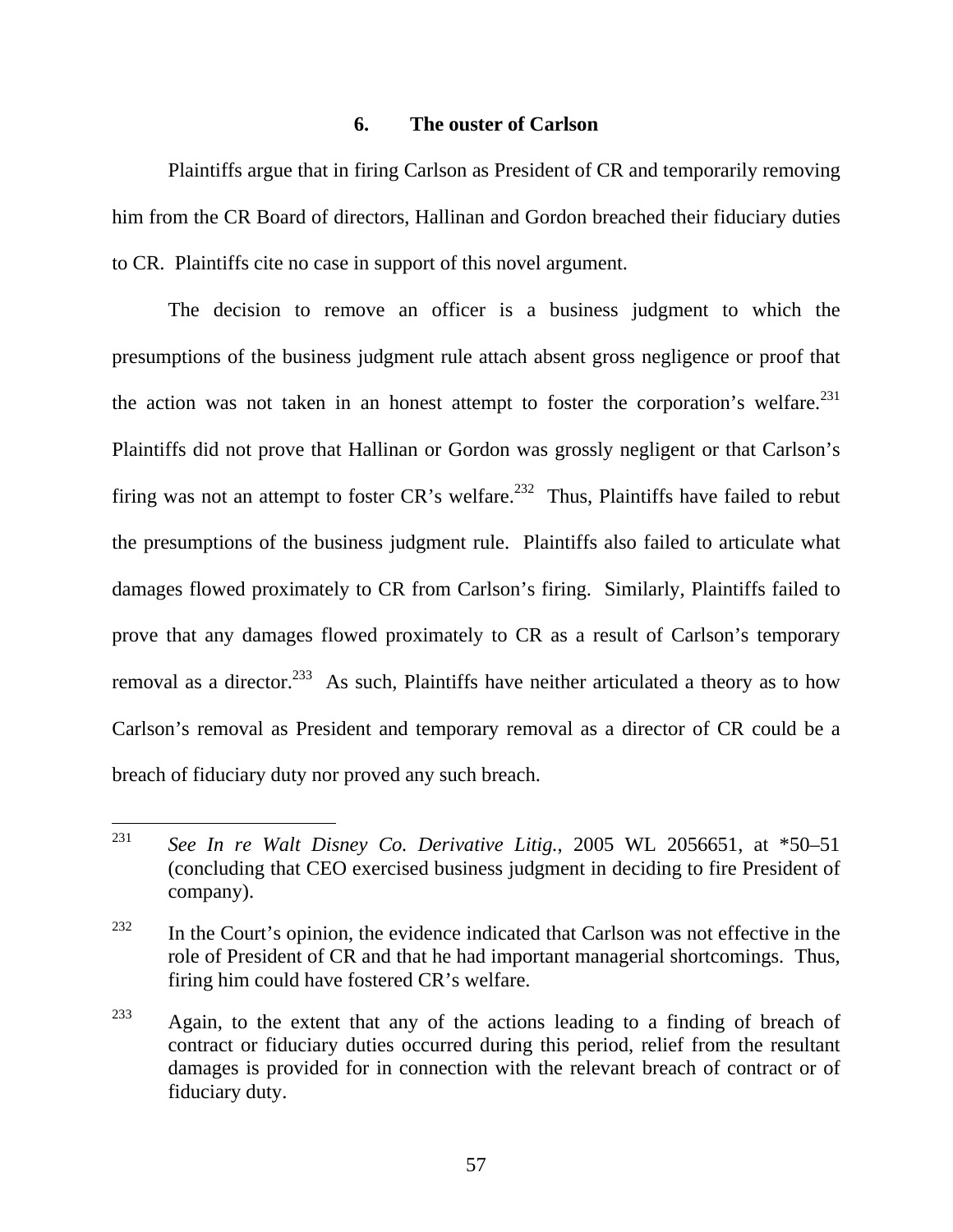### **C. CR's Payment of the Director Defendants' Defense of this Action**

Plaintiffs argue that Hallinan and Gordon did not properly secure advance indemnity from CR, and thus CR's payment of their defense of this action is *ultra vires*. Plaintiffs further argue that the Director Defendants breached the fiduciary duties they owed CR by authorizing CR to pay for their defense.

Delaware corporations may advance litigation expenses to directors "upon receipt of an undertaking by or on behalf of such director or officer to repay such amount if it shall ultimately be determined that such person is not entitled to be indemnified by the corporation as authorized by [Section 145]."<sup>234</sup>  $CR$ 's bylaws track the language of Section 145 and thus require an undertaking before CR may advance expenses.<sup>235</sup>

It is undisputed that Hallinan and Gordon provided no written undertaking to CR.

Section 145(e), however,

leaves to the business judgment of the board the task of determining whether the undertaking proffered in all of the circumstances, is sufficient to protect the corporation's interest in repayment and whether, ultimately, advancement of expenses would on balance be likely to promote the corporation's interests.<sup>236</sup>

The Director Defendants argue that

[s]ince Hallinan and Gordon [] comprise a majority of the CR Board that would field such a request, such an undertaking of reimbursement of CR can be presumed from CR's actual advancement of such expenses under these circumstances to

236 *Advanced Mining Sys., Inc. v. Fricke*, 623 A.2d 82, 84 (Del. Ch. 1992).

<sup>234</sup> 234 8 *Del. C.* § 145(e).

<sup>&</sup>lt;sup>235</sup> PX 121 ¶ 7.05.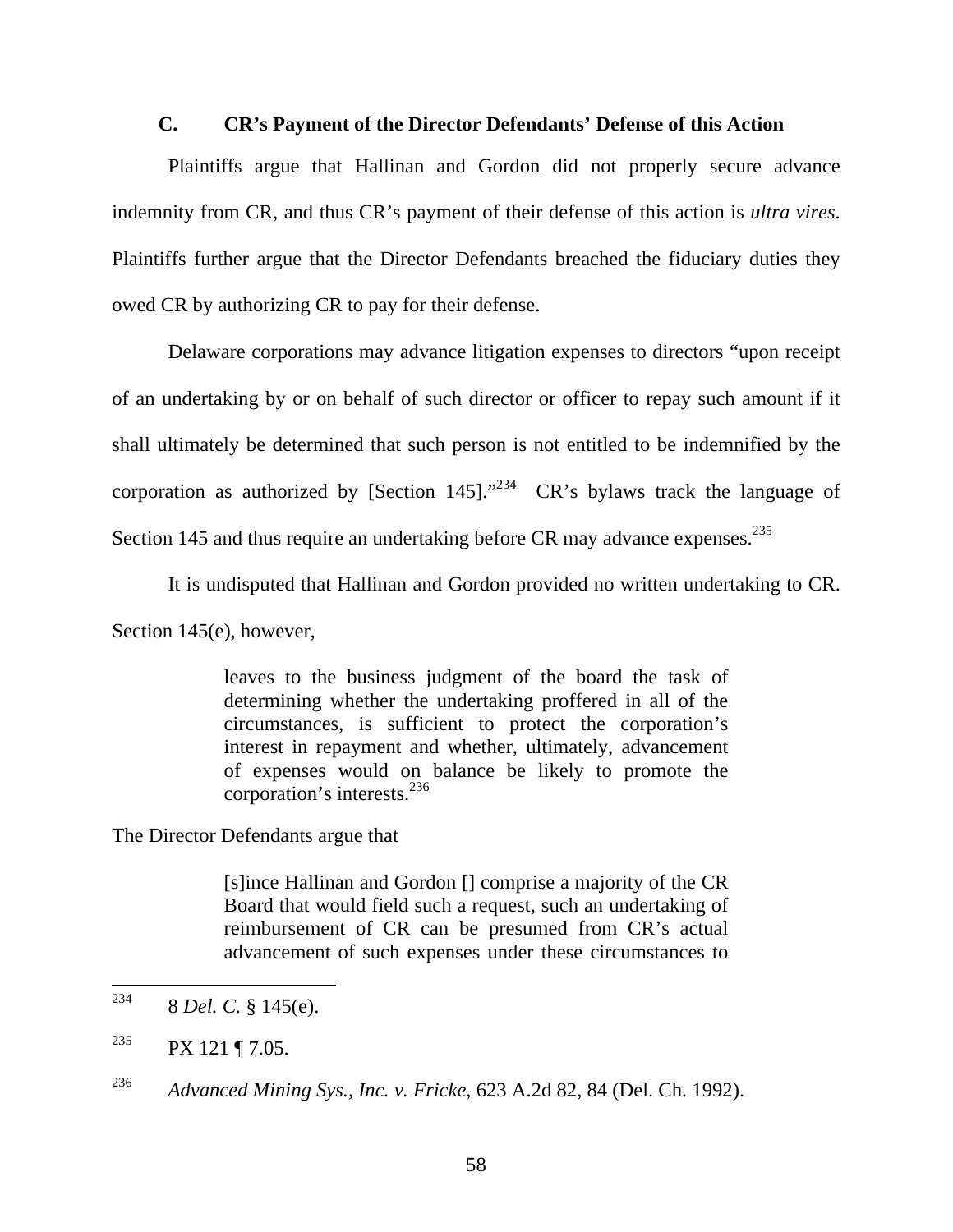be a commitment by Hallinan and Gordon to reimburse CR if it is ultimately determined that they are not entitled to be indemnified by  $CR.^{237}$ 

In other words, the Director Defendants argue that their undertaking was implicit. Although it may be best practice to obtain a written and secured undertaking, it is not required by Delaware law. All that is required is that the board secure such an undertaking in some form. If a board of directors is satisfied, in an exercise of its business judgment, that an oral undertaking is sufficient then this Court will not interfere with that decision. Based on the evidence here, however, the Court finds that Hallinan and Gordon never even considered an undertaking and made no decision to accept an implicit one. The presumptions and protection of the business judgment rule cannot attach to such a nondecision. Further, such a nondecision cannot satisfy the requirements of Section 145. Therefore, the Court concludes that CR's payment of Hallinan and Gordon's expenses for the defense of this action was *ultra vires*.

Plaintiffs' argument that the Director Defendants breached their fiduciary duties in causing CR to pay for their defense of this action appears, to the Court, to be nothing more than a different way of saying that Hallinan and Gordon are not entitled to indemnification because they did not act in good faith.<sup>238</sup> Plaintiffs correctly argue that Delaware law allows indemnification of directors and officers only upon a determination "that the person acted in good faith and in a manner he or she reasonably believed to be

<sup>237</sup> Defs.' Answering Post-Trial Br. ("DAB") at 36.

<sup>238</sup> *See* POB at 50 ("Hallinan and Gordon are not entitled to be indemnified for litigation expenses incurred in defending this action.").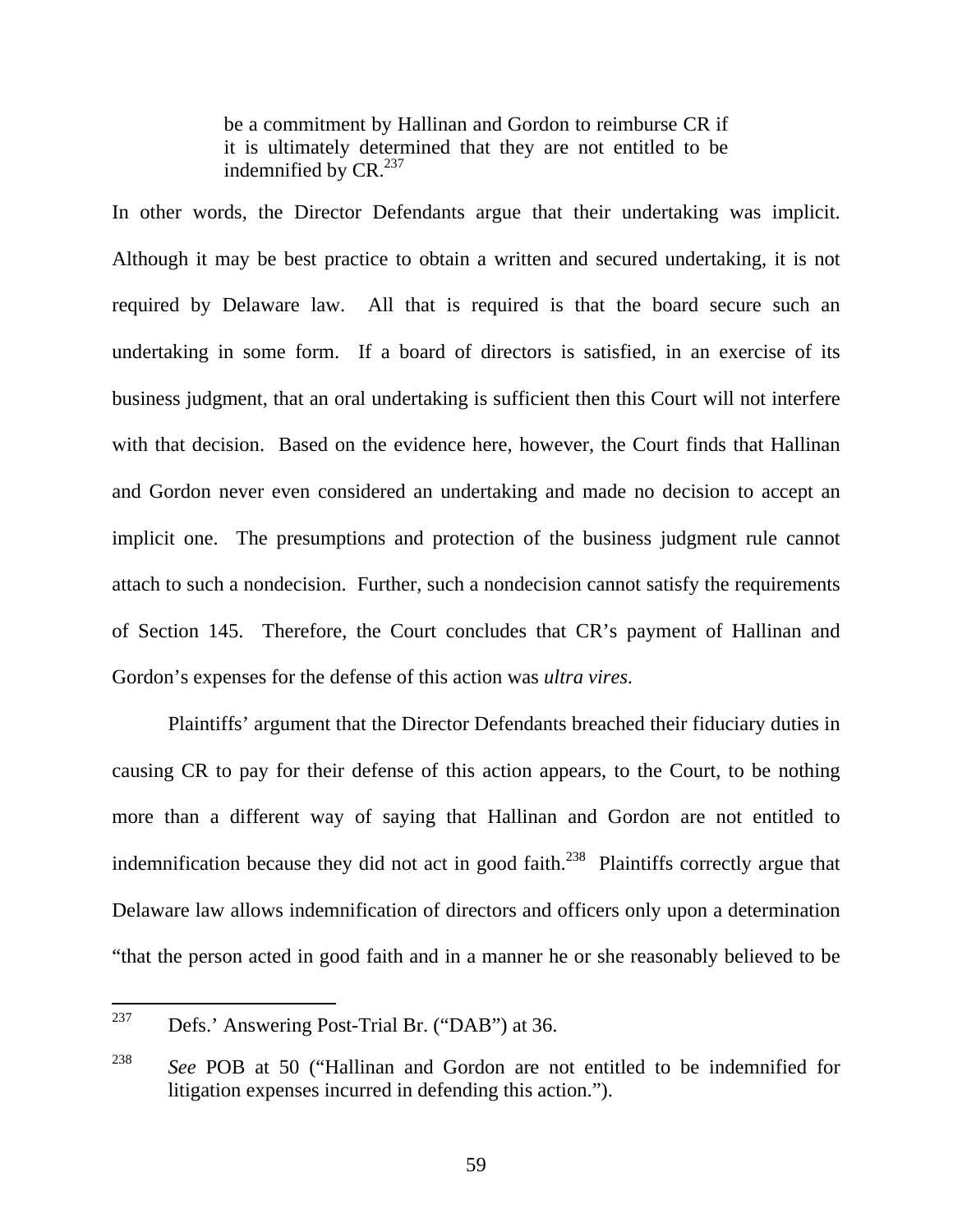in or not opposed to the best interests of the corporation."239 Further, 8 *Del. C.* § 145(b) prohibits indemnification of directors and officers if such persons "shall have been adjudged to be liable to the corporation." Therefore, Section 145(b) provides an independent, alternative basis requiring Hallinan and Gordon to repay to CR all funds it expended in defense of this action.<sup>240</sup>

# **D. Aiding and Abetting**

Plaintiffs argue that Main Street and TC aided and abetted Hallinan's and Gordon's breaches of fiduciary duties. Plaintiffs do not, however, specify which breaches Main Street and TC aided and abetted.

There are four elements of a claim for aiding and abetting a breach of fiduciary duty: 1) the existence of a fiduciary relationship; 2) a breach of an associated fiduciary duty; 3) knowing participating in the breach by a defendant who is not a fiduciary; and 4) damages proximately caused by the breach.<sup>241</sup> Plaintiffs have established the existence of a fiduciary relationship between Hallinan and Gordon and CR, and between Hallinan, as the majority shareholder, and Contact, as a minority shareholder, and several breaches of the resultant fiduciary duties. Plaintiffs also have established knowing participation by

<sup>239</sup> 239 *Wolfe & Pittenger* § 8-2[a]; 8 *Del. C.* § 145(a)–(b).

<sup>240</sup> Hallinan and Gordon may apply to this Court, pursuant to 8 *Del. C.* § 145(b), for indemnification, but, in light of the extensive findings of wrongdoing and liability, it is unlikely the Court would find "in view of all the circumstances of the case, such person[s are] fairly and reasonably entitled to indemnity . . . ." 8 *Del. C.* §  $145(b)$ .

<sup>241</sup> *Malpiede v. Townson*, 780 A.2d 1075, 1096 (Del. 2001) (internal quotation and citations omitted).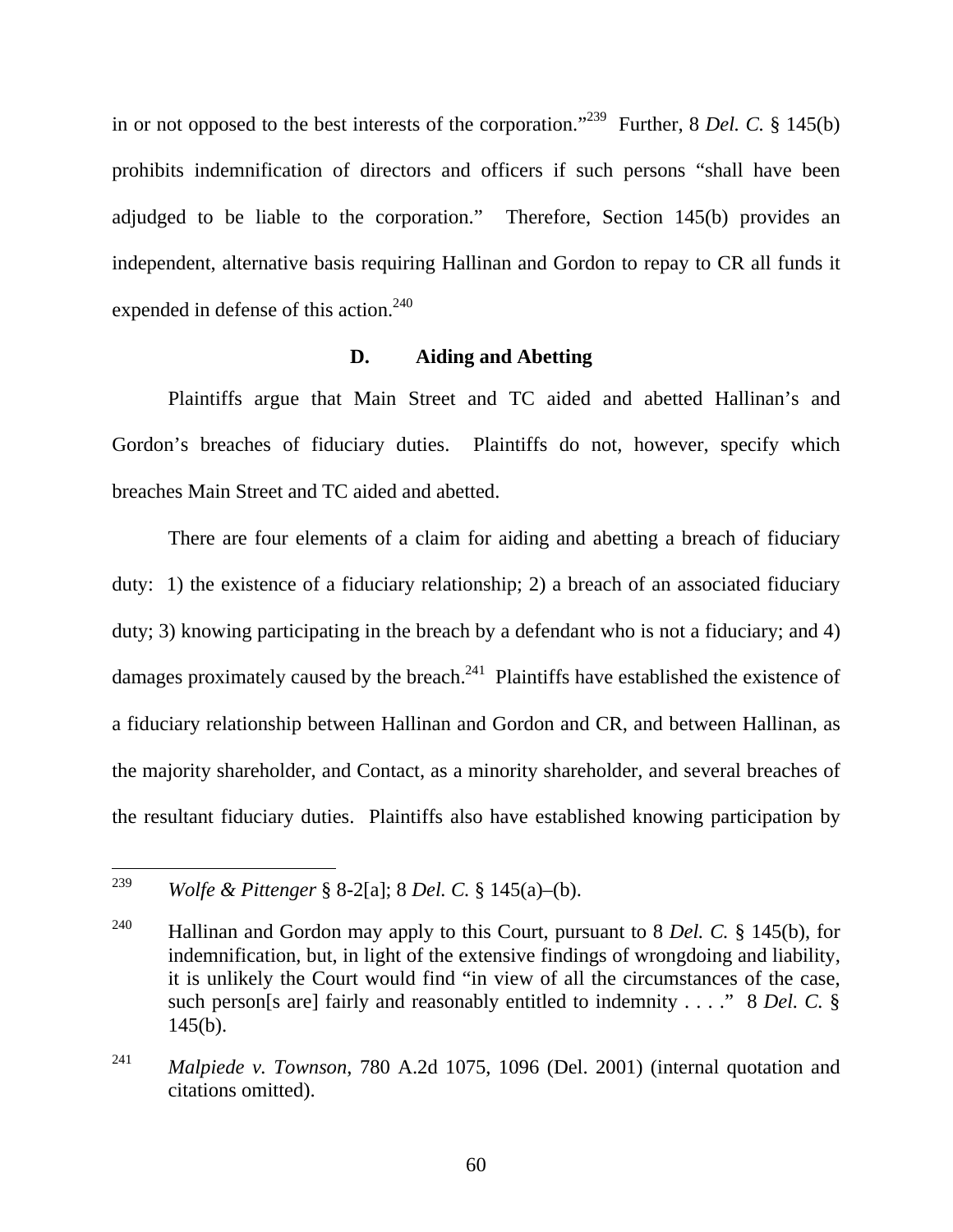TC in the payment of the management fee and the misallocation of expenses; similarly Plaintiffs have established knowing participation by Main Street in the misallocation of expenses.

Defendants argue that there can be no claim for aiding and abetting because such a claim, like a claim for civil conspiracy, requires two or more persons.<sup>242</sup> Defendants are correct in so far as they are arguing that a claim for aiding and abetting requires participation by a nonfiduciary defendant. Here, both Main Street and TC are nonfiduciary defendants and independent legal entities<sup> $243$ </sup> capable of aiding and abetting. They satisfy the knowing participation element of the claim because Hallinan's knowledge as a director and officer of both Main Street and  $TC^{244}$  is imputed to them.<sup>245</sup>

Finally, as the Court has already held, damages to CR flowed proximately from the relevant breaches. As such, Main Street and TC are liable to CR for aiding and abetting certain of the Director Defendants' breaches of fiduciary duties.

<sup>242</sup> DOB at 43.

 $243$  Although Hallinan controlled both Main Street and TC, both are independent legal entities when dealing with Hallinan in his capacity as a director of CR.

<sup>244</sup> Tr. at 472–73 (Hallinan).

<sup>245</sup> *See In re HealthSouth Corp. S'holders Litig.*, 845 A.2d 1096, 1108 n.22 (Del. Ch. 2003) (noting general rule that knowledge of a director or officer is imputed to the corporation); 18A Am. Jur. 2d *Corporations* § 1444 (knowledge of individuals at a certain level within a corporation will be imputed to the corporation).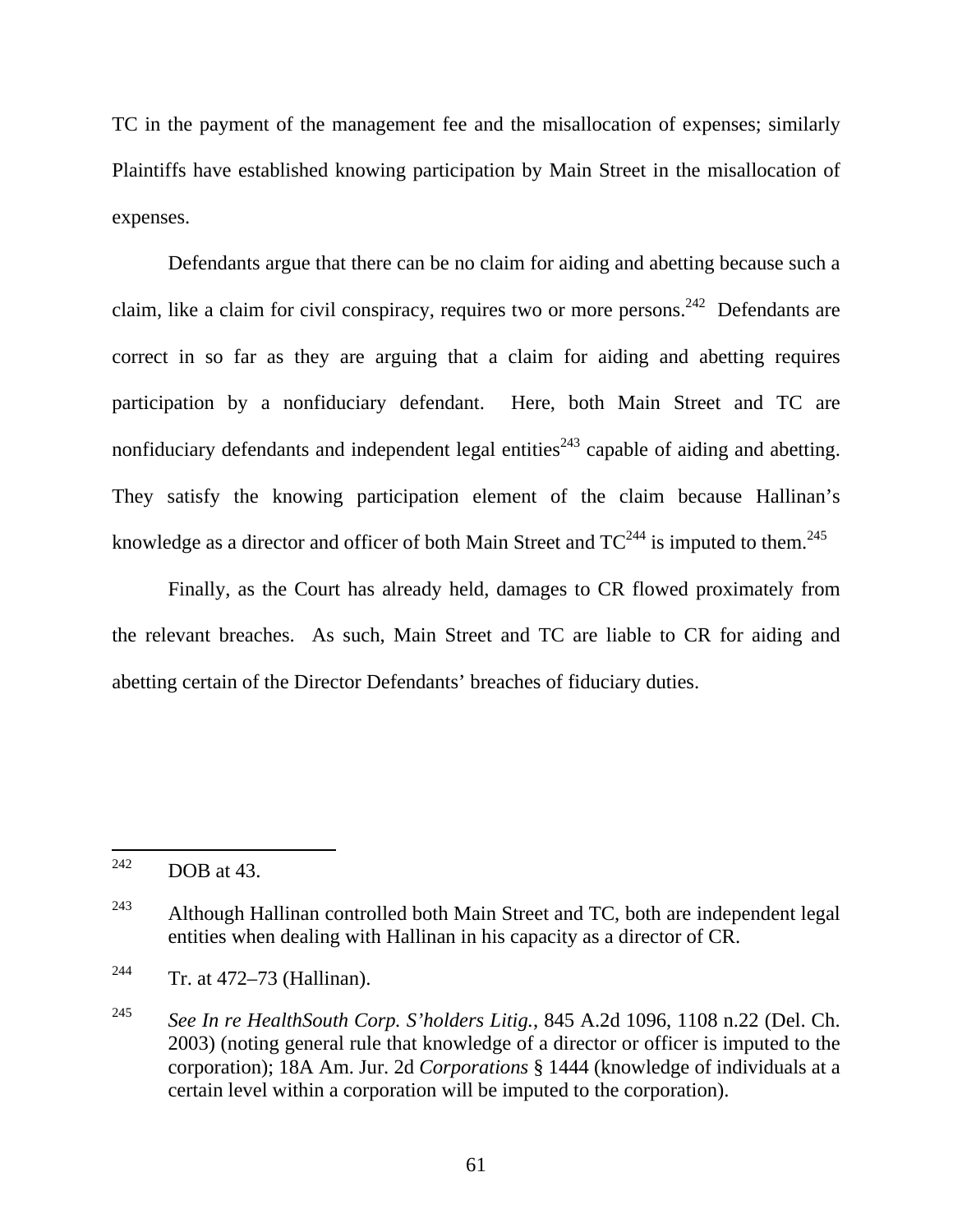### **E. Dissolution and Relief**

Plaintiffs seek the dissolution of CR and the appointment of a custodian or receiver to wind up the affairs of the company and distribute its assets. Defendants respond that such a drastic remedy is inappropriate in this case.

This Court may order the dissolution of a solvent company and the appointment of a custodian or receiver "only upon a showing of gross mismanagement, positive misconduct by corporate officers, breach of trust, or extreme circumstances showing imminent danger of great loss to the corporation which, otherwise, cannot be prevented."246 The Court exercises this power to dissolve a solvent corporation with "great restraint"<sup>247</sup> and only upon a "strong showing."<sup>248</sup> "Mere dissension among corporate stockholders seldom, if ever, justifies the appointment of a receiver for a solvent corporation. The minority's remedy is withdrawal from the corporate enterprise by the sale of its stock."<sup>249</sup>

The facts and circumstances here, however, comprise the very rare case where the appointment of a receiver and the dissolution of a solvent corporation is necessary. Hallinan has repeatedly breached the corporation's organizing oral agreement. Hallinan and Gordon have repeatedly breached their fiduciary duties in a continuing effort to

<sup>246</sup> 246 *Chapman v. Fluorodynamics, Inc.*, 1970 WL 806, at \*4 (Del. Ch. 1970) (internal quotation omitted).

<sup>&</sup>lt;sup>247</sup> *Id.* (internal quotation omitted).

<sup>248</sup> *Tansey v. Oil Producing Royalties, Inc.*, 133 A.2d 141, 146 (Del. Ch. 1957).

<sup>249</sup> *Hall v. John S. Isaacs & Sons Farms, Inc.*, 163 A.2d 288, 293 (Del. Ch. 1960).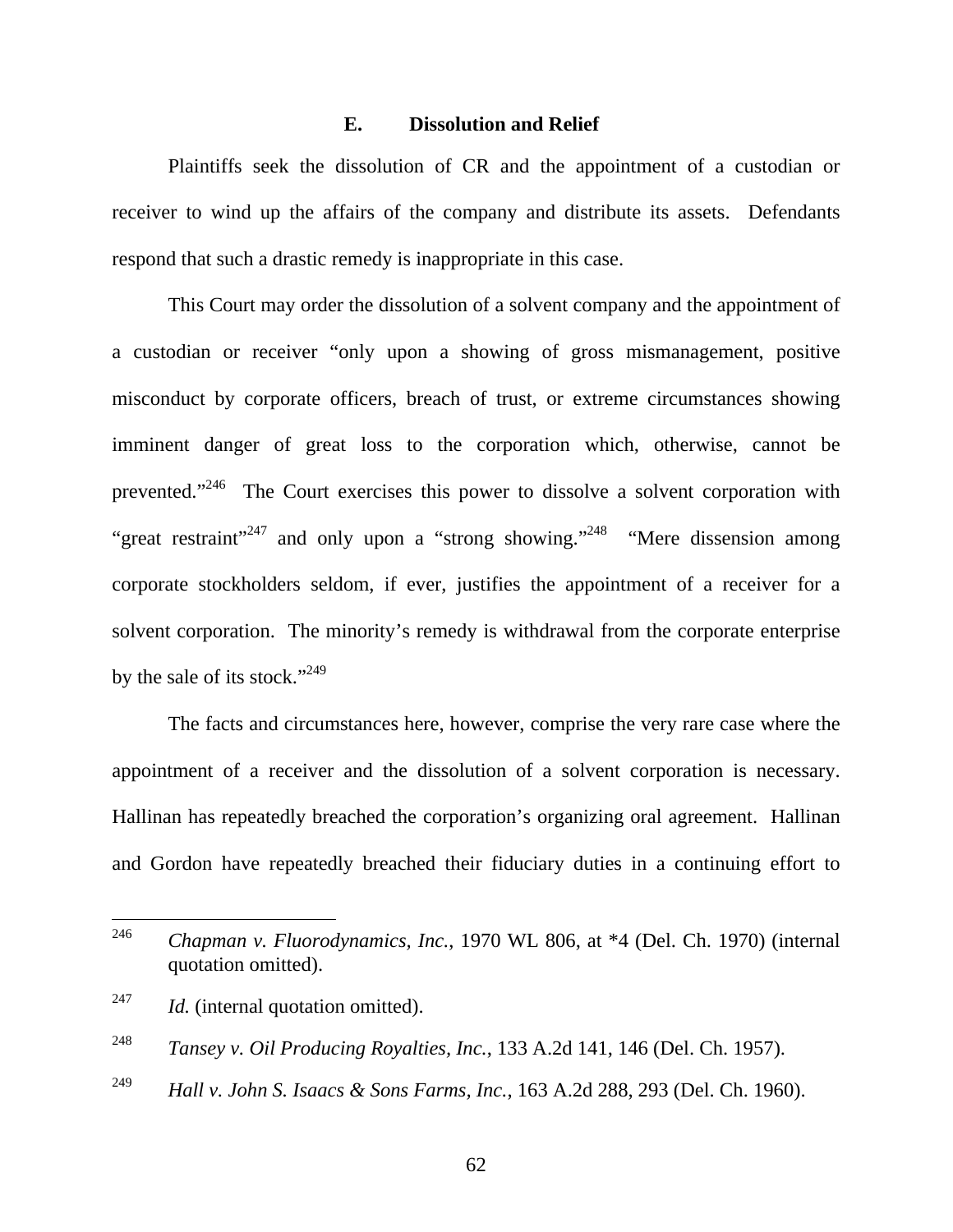enrich themselves at the corporation's and Plaintiff Contact's expense. Hallinan and Gordon also have prevented Carlson from having any meaningful role in the oversight of CR despite his position as a director.<sup>250</sup> The CR Board meetings are mere formalities designed to cloak Hallinan and Gordon's self-dealing with the sheen of legality. Hallinan and Gordon also have demonstrated that they have little interest in continuing to grow CR or even attempting to take the necessary actions to maintain it as a viable business. In fact, their actions appear designed to stifle CR out of spite towards Carlson. Without the appointment of a receiver to wind up CR's affairs, the Court concludes that Hallinan and Gordon will continue to breach the duties they owe CR and thus cause further harm to the corporation and Plaintiffs.<sup>251</sup> Carlson, as one director among three, and Contact, as a 30% shareholder in a corporation with a 65% shareholder, lack the power to prevent such harm.

Further unique circumstances justify the dissolution of CR. Carlson, Hallinan and Gordon have demonstrated an inability to work together towards the common good of CR. Indeed, Hallinan testified that there were times when he and Carlson simply did not

<sup>250</sup> 250 *See Theodora Holding Corp. v. Henderson*, 257 A.2d 398, 406 (Del. Ch. 1969) ("It is plain, we think, that for a court to order dissolution or liquidation of a solvent corporation, the proponents must show . . . *a fraudulent disregard of the minority's rights*, or some other fact which indicates an imminent danger of great loss resulting from fraudulent or absolute mismanagement.") (internal quotation omitted) (emphasis added).

<sup>251</sup> *Cf. Lichens Co. v. Standard Commercial Tobacco Co.*, 40 A.2d 447, 452 (Del. Ch. 1944) (declining to appoint a receiver for a solvent corporation where misconduct occurred between four and fourteen years ago and plaintiff only had "mere apprehension of future misconduct").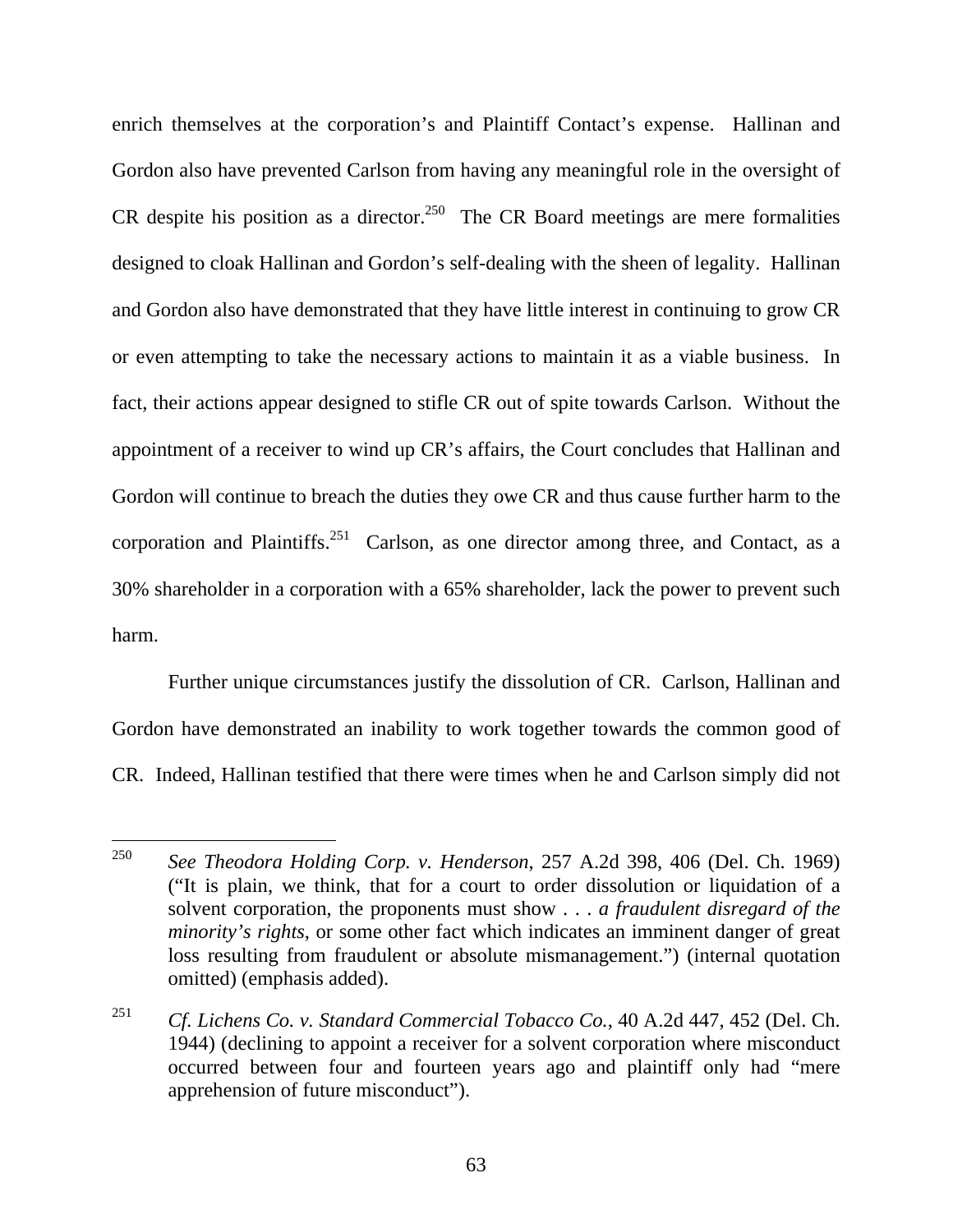speak to each other.<sup>252</sup> The Court's finding of liability and ordering of an accounting will only serve to exacerbate this untenable situation. Thus, this is no ordinary case of "mere dissension among the stockholders."<sup>253</sup> Rather, this is a case of fundamental discord among the only three directors and shareholders of a corporation where two of them have repeatedly breached the fiduciary duties they owe the corporation and a minority stockholder.

Pursuant to its inherent powers,<sup>254</sup> the Court orders the appointment of a receiver for CR. The receiver shall, subject to the Court's oversight and approval of his or her actions, arrange for the orderly windup of CR's business, the liquidation of CR's assets, and, after Hallinan and Gordon pay the damages ordered paid in this Opinion and any future order in this case, the distribution of the remaining assets of CR to Contact, Hallinan and Gordon in accordance with their respective ownership interests.<sup>255</sup>

<sup>252</sup> See Tr. at 1129 ("I was not . . . speaking to  $\iint$  Carlson on a regular basis at that time . . . ."), 1158 ("I don't have to disclose anything to [] Carlson . . . until I deem it to be the proper time to discuss it with him.").

<sup>253</sup> *Cf. Wolfe & Pittenger* § 8-11[d] ("mere dissension among the stockholders will seldom, if ever, justify the appointment of a receiver for a solvent corporation.").

<sup>254</sup> *Wolfe & Pittenger* § 8-11[d] at n.149.

 $255$  Counsel shall confer and agree on a mutually acceptable person to perform the aforementioned accounting and a mutually acceptable receiver for CR. Plaintiffs' counsel shall incorporate this agreement into the proposed implementing order to be submitted to this Court posthaste. If the parties are unable to agree, counsel should so inform the Court at the time Plaintiffs' counsel submits their proposed order and provide any suggestions as to how the Court should select a person to perform the accounting and a receiver.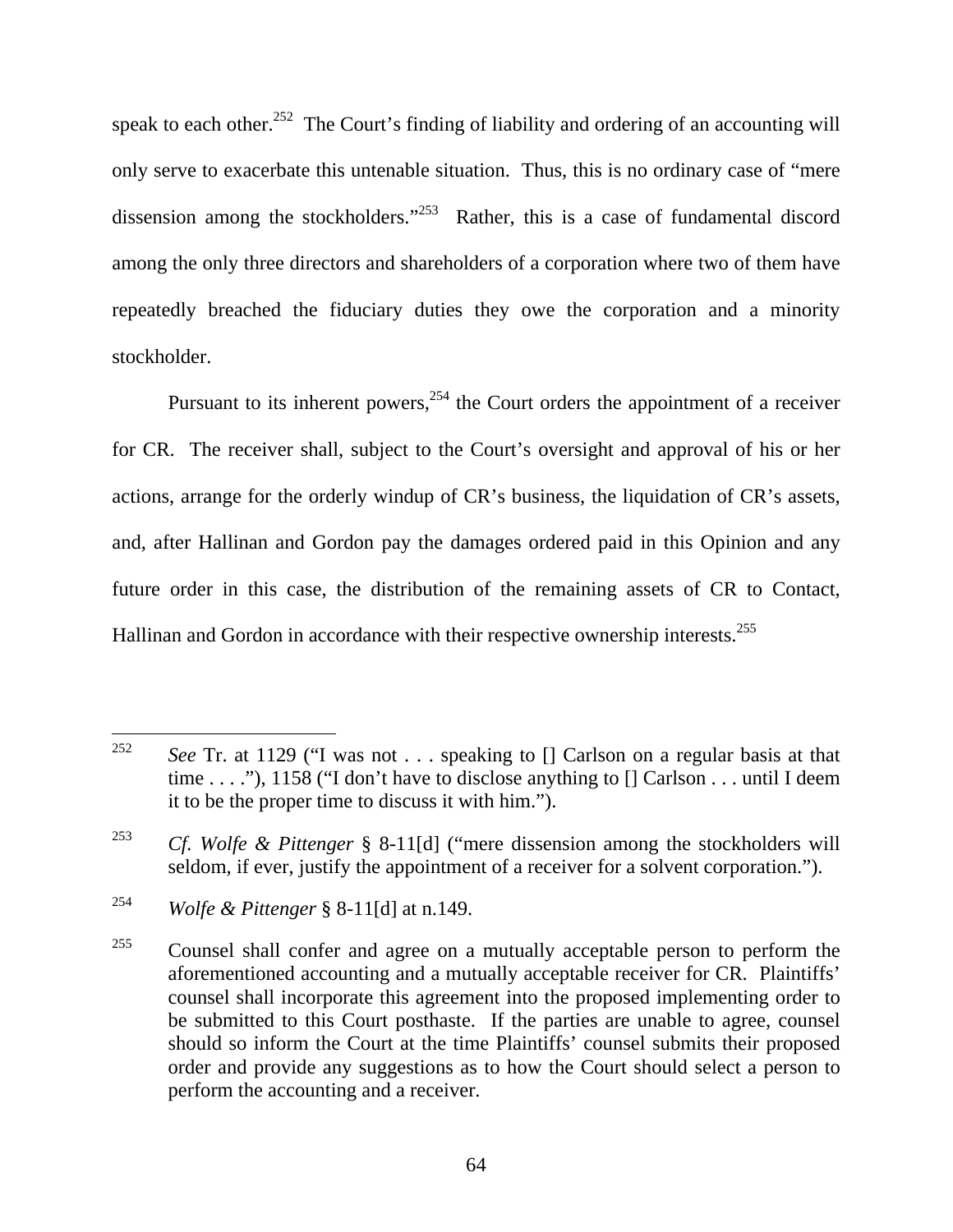Before dissolution, Hallinan shall repay to CR his and Gordon's salaries as damages for breach of the oral agreement to form  $CR<sup>256</sup>$ . This payment by Hallinan will afford Plaintiffs full relief with respect to both their executive compensation contract claims and their executive compensation fiduciary duty claims. Thus, no further relief for the breach of fiduciary duties by Hallinan and Gordon with respect to their compensation is necessary.257

Hallinan, Gordon and TC are jointly and severally liable for breach of fiduciary duties for CR's payment of a management fee to TC and shall repay to CR all money paid as a management fee. Hallinan and Gordon shall also repay to CR all money advanced to them for the defense of this action as a remedy for CR's void act. All payments shall be made with interest at the legal rate<sup>258</sup> in effect at the end of the CR

 $257$  In the event that Hallinan does not repay to CR the full amount of his and Gordon's salaries, he and Gordon are jointly and severally liable on the breach of fiduciary duty claim for the amount of their salaries determined to be over and above the fair value of the services they provided CR. The Court need not address such contingencies now, however, or attempt to make such calculations.

 $\overline{a}$ <sup>256</sup> Although Carlson asserted the breach of contract claims, the proper remedy is for Hallinan to repay his and Gordon's salary to CR. The breached agreement did not provide for payment of this money directly to Carlson, but rather for its *pro rata* distribution among CR's stockholders. The repayment of this money to CR is consistent with Plaintiffs' request, *see* POB at 2, and will allow for the effectuation of the parties' intent, *i.e.*, the *pro rata* distribution of CR's profits.

<sup>258</sup> The legal rate is 5% over the relevant Federal Reserve discount rate. 6 *Del. C.* § 2301.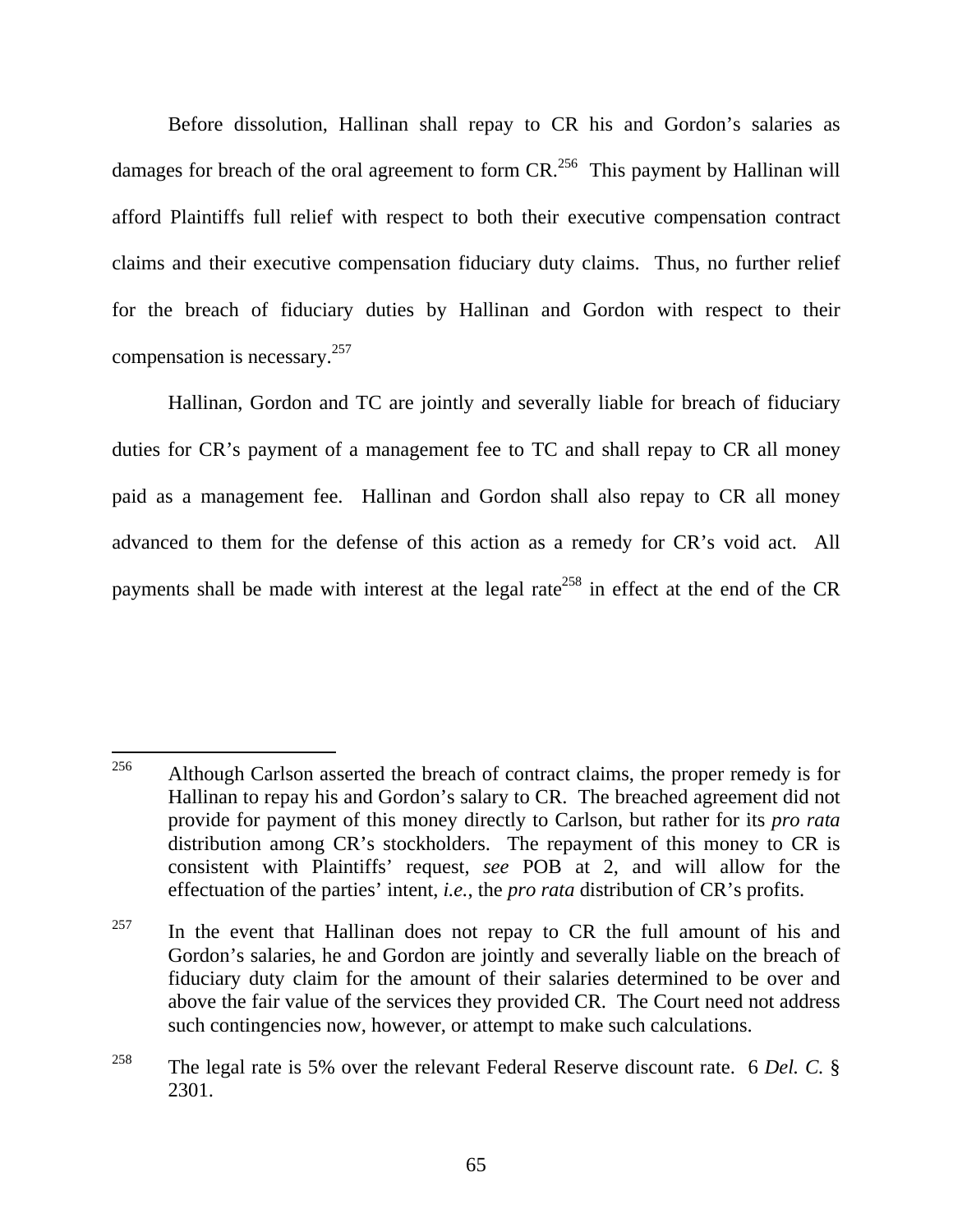quarter in which the relevant payments were made.<sup>259</sup> The interest shall run from the end of the CR quarter in which the relevant payments were made until payment is made in full and be compounded quarterly.<sup>260</sup>

# **F. Plaintiffs' Attorneys' Fees for the Section 220 Action**

Plaintiffs request payment of the attorneys' fees they incurred in prosecuting their action to obtain documents under 8 *Del. C.* § 220 pursuant to the bad faith exception to the American Rule. Plaintiffs also request fees on fees, *i.e.,* the attorneys' fees they incurred in bringing this action for fees.

This Court has broad discretion to award attorneys' fees.<sup>261</sup> Normally, however,

parties bear their own attorneys' fees pursuant to the American Rule.<sup>262</sup>

An exception exists in equity . . . when it appears that a party, or its counsel, has proceeded in bad faith, has acted vexatiously, or has relied on misrepresentations of fact or law in connection with advancing a claim in litigation. There is not a single standard of bad faith that gives rise to an award of

<sup>259</sup> 259 *Summa Corp. v. Trans World Airlines, Inc.*, 540 A.2d 403, 409 (Del. 1988) ("A successful plaintiff is entitled to interest on money damages as a matter of right from the date liability accrues.") (internal citation omitted).

<sup>260</sup> *One Va. Ave. Condominium Ass'n of Owners v. Reed*, 2005 WL 1924195, at \*15 (Del. Ch. Aug. 8, 2005) ("[T]he interest award should be compounded quarterly because the legal rate of interest most nearly resembles the return on a bond, which typically compounds quarterly.") (internal quotation omitted).

<sup>261</sup> *Wolfe & Pittenger* § 13-3; *Acierno v. Goldstein*, 2005 WL 3111993, at \*2 (Del. Ch. Nov. 16, 2005) (citing 10 *Del. C.* § 5106 and *RGC Int'l Investors, LDC v. Greka Energy Corp*., 2001 WL 984689, at \*19 (Del. Ch. Aug. 22, 2001)).

<sup>262</sup> *McNeil v. McNeil*, 798 A.2d 503, 514 (Del. 2002).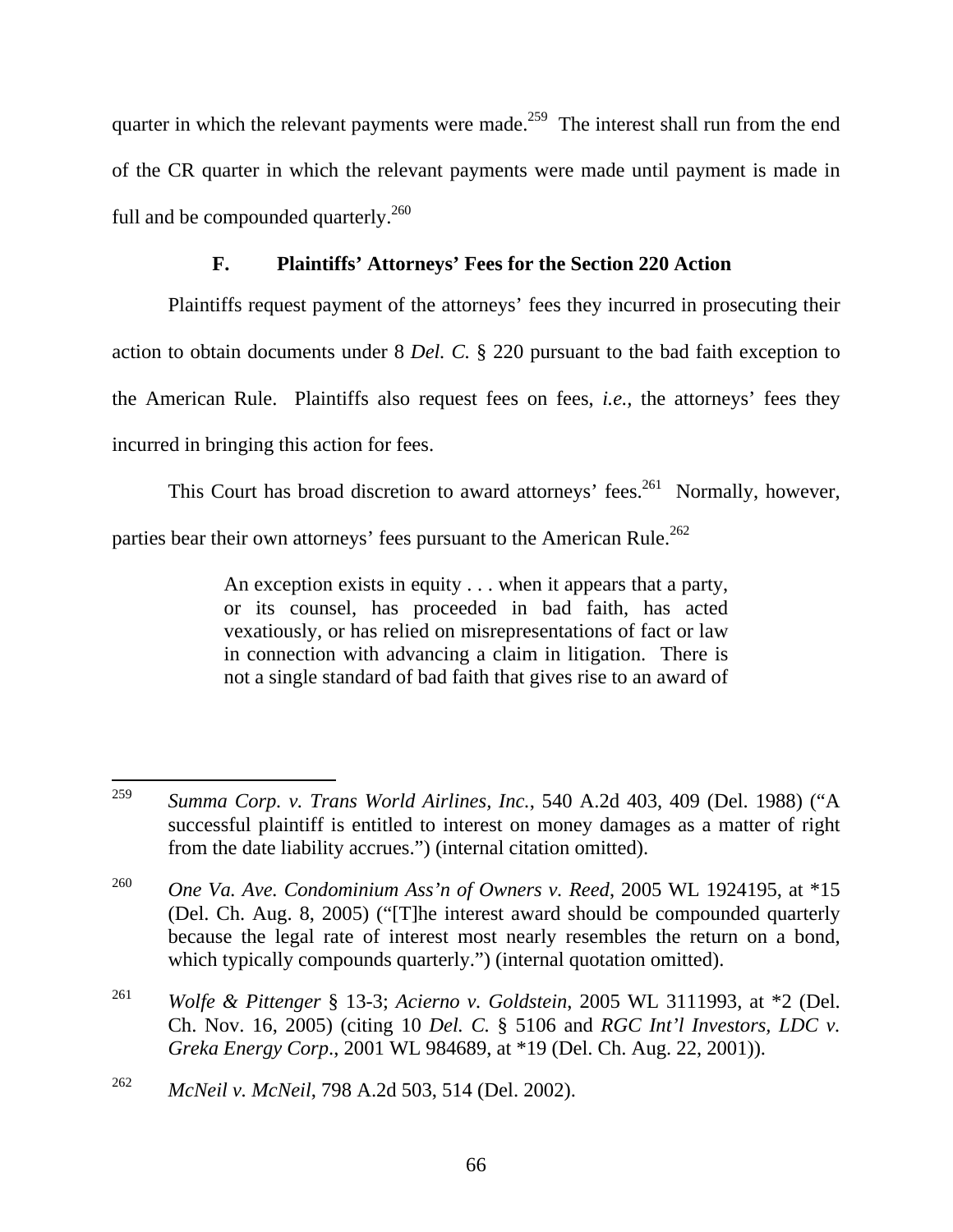attorneys' fees; rather, bad faith turns on the particular facts of each case.<sup>263</sup>

"A subset of this 'bad faith' exception is that attorneys' fees may be awarded if it is shown that the defendant's conduct forced the plaintiff to file suit to secure a clearly defined and established right."<sup>264</sup> "This Court does not invoke the bad faith exception lightly and imposes the stringent evidentiary burden of producing clear evidence of bad faith conduct on the party seeking an award of fees."<sup>265</sup> Thus, if Carlson or Contact had a clearly established right to inspect CR's books and records and Plaintiffs have shown by clear evidence that Hallinan or Gordon acted in subjective bad faith in refusing Plaintiffs' inspection demand, then the culpable Director Defendant will be liable to Plaintiffs for their attorneys' fees in the Section 220 action. Plaintiffs have made the requisite showing.

"[A] director who has a proper purpose is entitled to virtually unfettered access to the books and records of the corporation."266 Defendants do not dispute that Carlson had a proper purpose when he requested inspection of CR's book and records to determine, *inter alia*, whether Hallinan and Gordon had breached their fiduciary duties to CR and to fulfill his own obligations as a director.<sup>267</sup> They also do not dispute that Carlson was a

<sup>263</sup> 263 *Acierno*, 2005 WL 3111993, at \*2 (internal quotations omitted).

<sup>264</sup> *McGowan v. Empress Entm't, Inc.*, 791 A.2d 1, 4 (Del. Ch. 2000).

<sup>265</sup> *Acierno*, 2005 WL 3111993, at \*2 (internal citations omitted).

<sup>266</sup> *Empress Entm't*, 791 A.2d at 5.

<sup>267</sup> *Carlson v. CR Servs. Corp.*, C.A. No. 19466-NC (Del. Ch. Mar. 7, 2002) [hereinafter *220 Action*] (Compl. ¶ 20). Even if Carlson had some proper and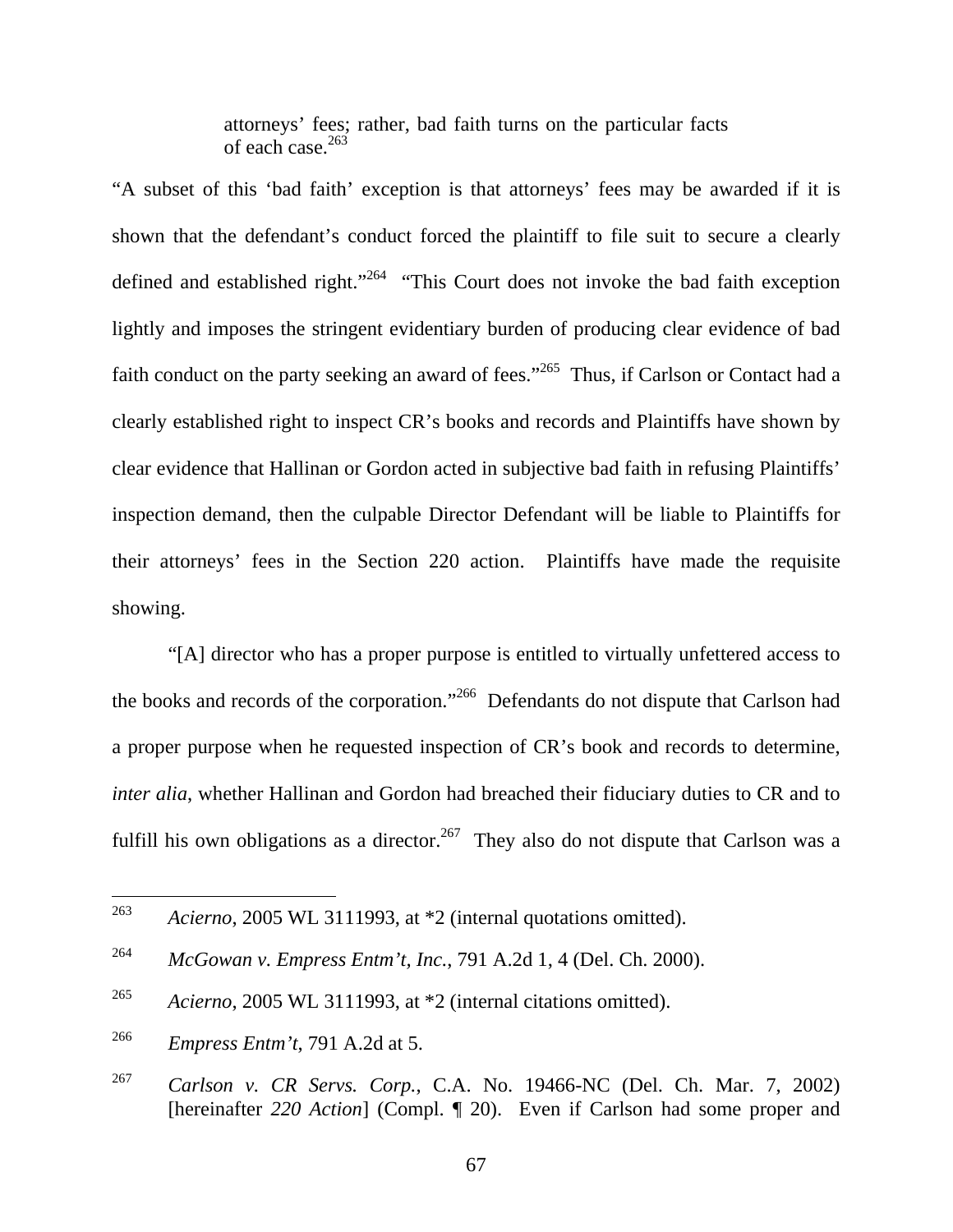director when he made his request and admitted at trial that Carlson could not be removed as a director without his consent.<sup>268</sup> Carlson thus had a clear right to inspect CR's books and records, and Hallinan and Gordon were very likely aware he had that right.<sup>269</sup> Hallinan and Gordon's attempt to remove Carlson as a director of CR two days after he formally requested documents from CR pursuant to Section 220 amounts to a bad faith attempt to deny Carlson something to which he clearly was entitled.<sup>270</sup> By refusing both Carlson's informal requests for  $CR$ 's documents<sup>271</sup> and purporting to remove him as a director of CR, Hallinan and Gordon forced Carlson to file suit to vindicate a clearly established right.<sup>272</sup>

some improper purposes, he still had a right to inspect CR's books and records. *See Saito v. McKesson HBOC, Inc.*, 806 A.2d 113, 116 (Del. 2002) ("Once a stockholder establishes a proper purpose under § 220, the right to relief will not be defeated by the fact that the stockholder may have secondary purposes that are improper."). This proposition applies with even greater force in the context of a director seeking books and records because "access to corporate books and records is fundamentally important to the performance of the director's fiduciary duties . . . ." *Wolfe & Pittenger* § 8-6[a].

 $^{268}$  Tr. at 689 (Hallinan).

 $\overline{a}$ 

- <sup>269</sup> *See* Tr. at 689 (Hallinan) (testifying that he consulted with legal counsel before removing Carlson).
- 270 *See 220 Action* (Answer ¶ 28) ("Plaintiff Carlson is not a director of CR Services and therefore cannot request inspection under 8 Del. C. § 220(c).").
- 271 *See* Tr. at 1111–14 (Hallinan) (testifying that Carlson requested books and records of CR in January 2002).
- 272 *See Empress Entm't*, 791 A.2d at 5 (finding that a corporation acted in bad faith in denying a director the right to inspect the corporation's books and records by falsely promising the director it would produce the requested books and records and forcing the director to file suit when it did not).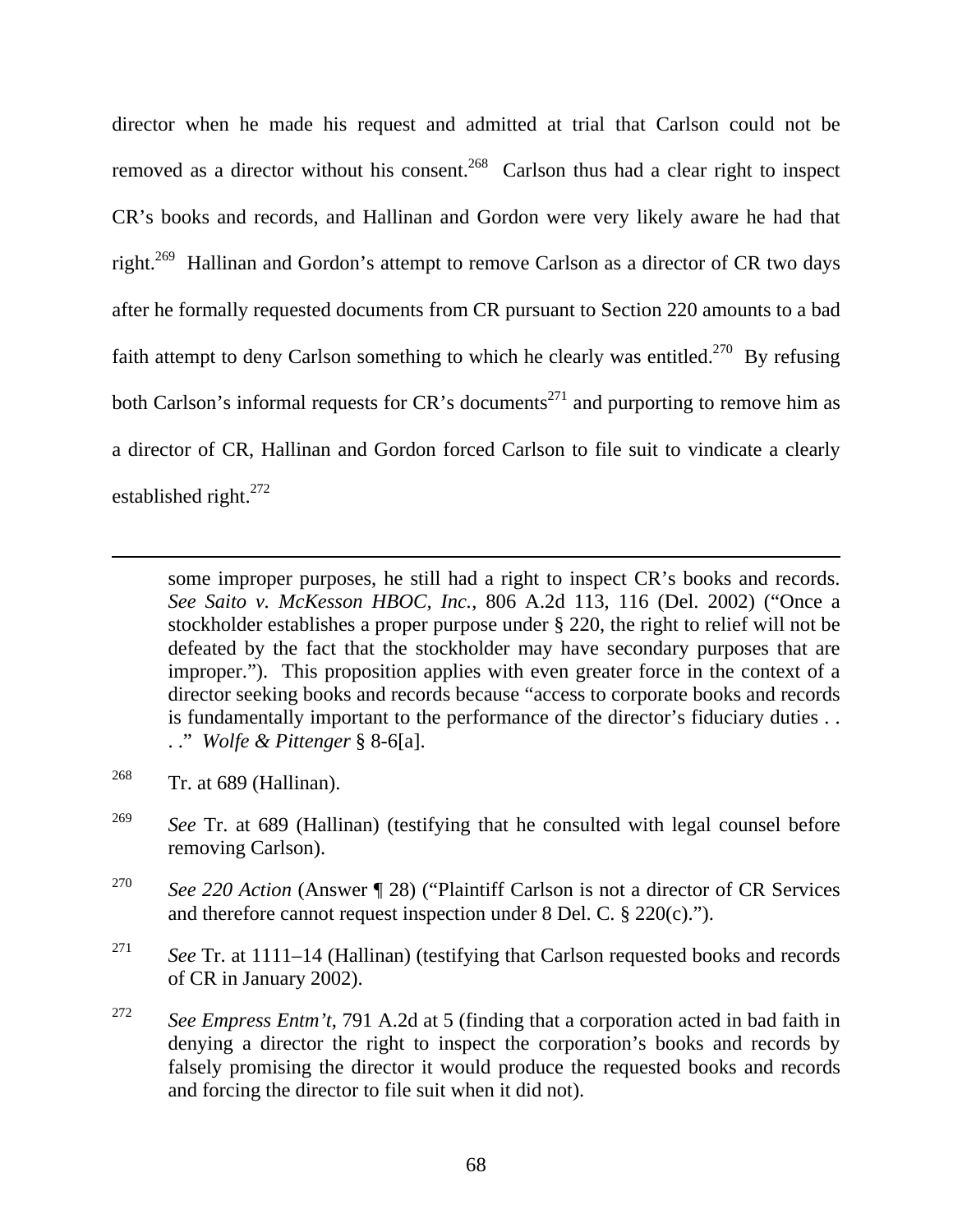The Director Defendants argue that they had a right to remove Carlson as a director because he had threatened to start a competing payday loan company in violation of his covenant not to compete with  $CR^{273}$  This argument is a makeweight. First, Defendants failed to prove any actions by Carlson that might rise to the level of a breach of contract.<sup>274</sup> Further, Defendants provided no time frame for Carlson's alleged comments and failed to prove that his removal was proximately related to these comments. Second, based on the timing of Carlson's removal as a director, the Court finds that Defendants' flimsy argument that they had a basis to remove Carlson for cause was invented *post hoc* to justify Hallinan and Gordon's attempt to deny him his inspection rights.

The Court therefore concludes that the Director Defendants are liable to Plaintiffs for their reasonable attorneys' fees for the Section 220 action, but not for the fees Plaintiffs incurred in prosecuting this action for those fees. The Director Defendants' opposition to Plaintiffs' request for attorneys' fees was not egregious or in bad faith and thus does not justify an award of fees on fees. $275$ 

<sup>273</sup> DOB at 48. The Director Defendants cite Carlson's history of self-dealing while he worked at CR as another reason for removing him as a director. *Id.* At trial, however, the Director Defendants presented no evidence of any such self-dealing.

 $274$  Hallinan testified that Carlson "mentioned a couple of times when he was unhappy that perhaps he would consider starting his own company at some point." Tr. at 1114. Such musings on the part of Carlson neither breached the CRSA nor evinced a clear intention to violate that agreement.

<sup>275</sup> *See Dunlap v. Sunbeam Corp.*, 1999 WL 1261339, at \*6 (Del. Ch. July 9, 1999) (declining to award fees on fees because defendant's actions in disputing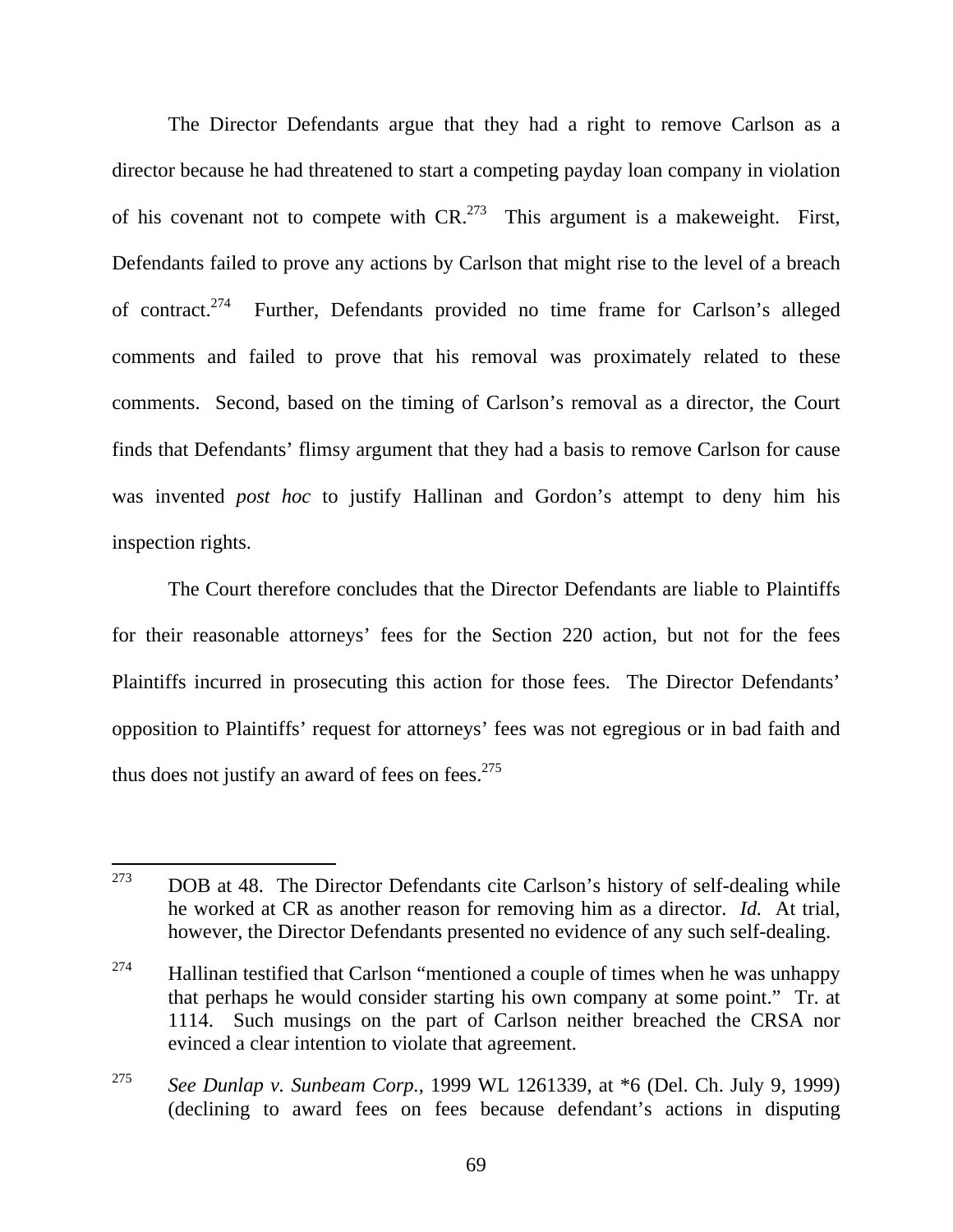### **G. Plaintiffs' Attorneys' Fees for this Action**

Another exception to the American Rule is the common fund doctrine. Pursuant to this doctrine, "a plaintiff is entitled to reimbursement for counsel fees and expenses through proportional contribution from all of those who, as a result of the plaintiff's individual efforts, receive a common benefit."<sup>276</sup> Delaware courts frequently apply this exception in the derivative suit context,  $277$  although "[t]he determination of any award is a matter within the sound judicial discretion of the Court of Chancery."<sup>278</sup> Because Contact's fiduciary duty claims are derivative in nature and because Contact secured a recovery for CR, the Court normally would determine an award of attorneys' fees using the *Sugarland* factors.<sup>279</sup> The circumstances of this case, however, cause the Court to question whether Contact actually created a common fund.

In *Tandycrafts, Inc. v. Initio Partners*, the Delaware Supreme Court held that "the question to be determined" in deciding whether to award attorneys' fees "is whether a

plaintiff's request for attorneys fees' were not "so egregious or in such bad faith as to require that special form of discipline.").

276 *Wolfe & Pittenger* § 9-5[a].

 $\overline{a}$ 

- 277 *See, e.g., Seinfeld v. Coker*, 847 A.2d 330 (Del. Ch. 2000) (awarding \$250,000 in a derivative action); *In re Abercrombie & Fitch Co. S'holders Derivative Litig.*, 886 A.2d 1271 (Del. 2005) (affirming Court of Chancery's approval of a settlement and fee award in a derivative action).
- 278 *In re Abercrombie & Fitch Co.*, 886 A.2d at 1272 (internal quotation omitted).

<sup>279</sup> *Id.* (observing that the Delaware Supreme Court established the appropriate standard by which fees are to be calculated in *Sugarland Indus. v. Thomas*, 420 A.2d 142 (Del. 1980)).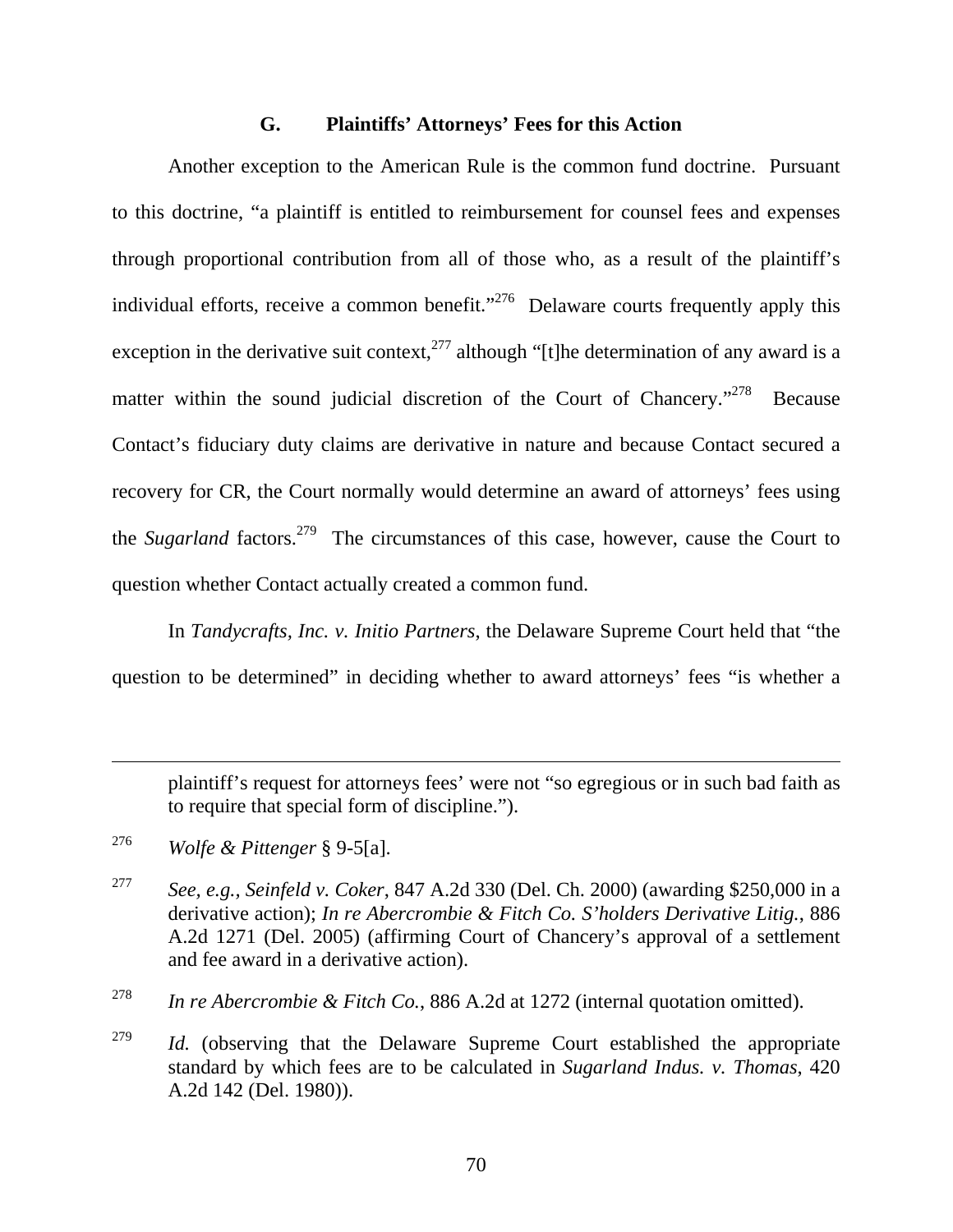plaintiff . . . has conferred a benefit on others."280 Carlson's contract claims are direct claims that only benefit him. Although Contact's derivative claims arguably benefit CR, as well as Contact, the benefit to CR is tempered by the fact that Hallinan and Gordon are the only other stockholders of CR and one or both of them will be making the damage payments to CR.

In the typical derivative suit where the corporation recovers money damages, the corporation is the direct beneficiary in the sense that it receives the damages, while the corporation's shareholders benefit indirectly from the increased value of the corporation. The plaintiff thus has secured a benefit for the corporation and all of its shareholders. Here, CR will recover money damages from Hallinan and Gordon and Hallinan's companies TC and Main Street, but because of the Court's decision on dissolution, 30% of the recovered money damages will go to Plaintiff Contact while the remainder will be returned to the Director Defendants. When this action is finally resolved, there actually will not be a surviving corporation on which to confer a benefit. Plaintiffs, however, have enforced important corporate rights and likely have conferred a benefit on Gordon, as well. Gordon may receive via the dissolution more than he must repay to CR in damages and also will have his 5% minority stake in CR monetized. Thus, Plaintiffs are

<sup>280</sup> 562 A.2d 1162, 1166 (internal quotation omitted). In this context, "others" includes the corporation itself. *Id.* at 1164 ("In the realm of corporate litigation, the Court may order the payment of counsel fees and related expenses to a plaintiff whose efforts resulted in . . . the conferring of a corporate benefit.") (internal citation omitted).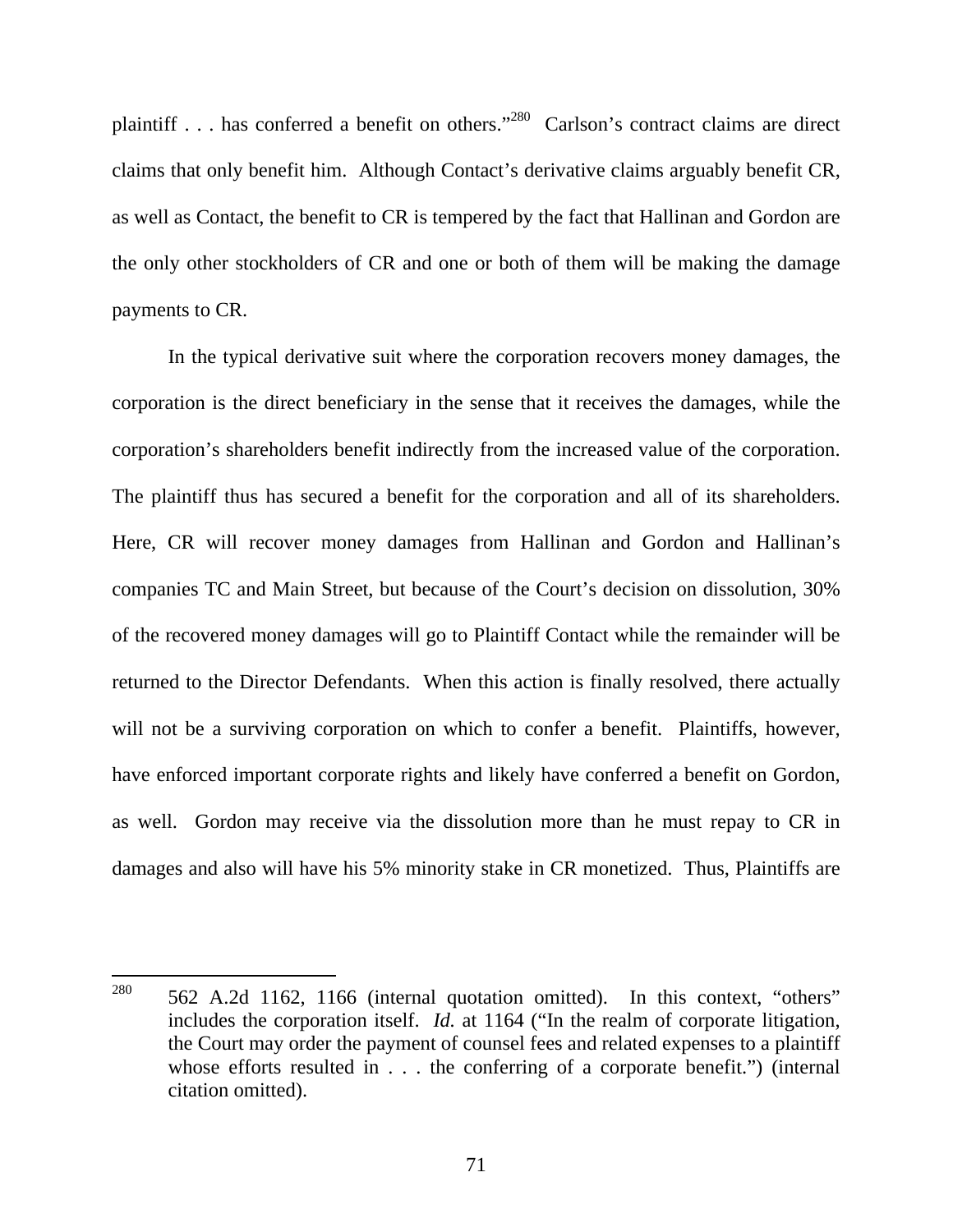entitled to their *reasonable* attorneys' fees spent prosecuting their *derivative* claims, but only those claims.

The public policy rationales behind the common fund doctrine also support an award of attorneys' fees in this case. The Delaware courts award attorneys' fees in common fund cases first because the doctrine's "underpinnings . . . lie in equity's desire to assure that persons who benefit from a lawsuit without contributing to its costs are not unjustly enriched at the successful litigant's expense.<sup>"281</sup> Gordon thus should not benefit without contributing to Plaintiffs' cost. The Delaware courts also award attorneys' fees pursuant to this doctrine to provide an incentive to stockholders "to bring a . . . derivative suit to enforce the rights of . . . the corporation as a whole under circumstances in which filing suit to enforce only their individual rights would be prohibitively costly or otherwise impracticable, thereby leaving unchallenged actionable wrongs against the . . . corporation."282 Thus, Plaintiffs should receive their attorneys' fees to incent future plaintiffs to bring suit to right corporate wrongdoing.

## **IV. CONCLUSION**

For the reasons stated, the Court concludes that 1) Hallinan breached the oral contract he entered into with Carlson and Mickman by paying himself and Gordon compensation, 2) Hallinan and Gordon did not breach the CRSA by firing Carlson as President of CR, 3) Hallinan and Gordon breached the CRSA when they removed

<sup>281</sup> *Wolfe & Pittenger* § 13-3[c] (internal citations omitted).

<sup>282</sup> *Wolfe & Pittenger* § 9-5[a] (internal citations omitted).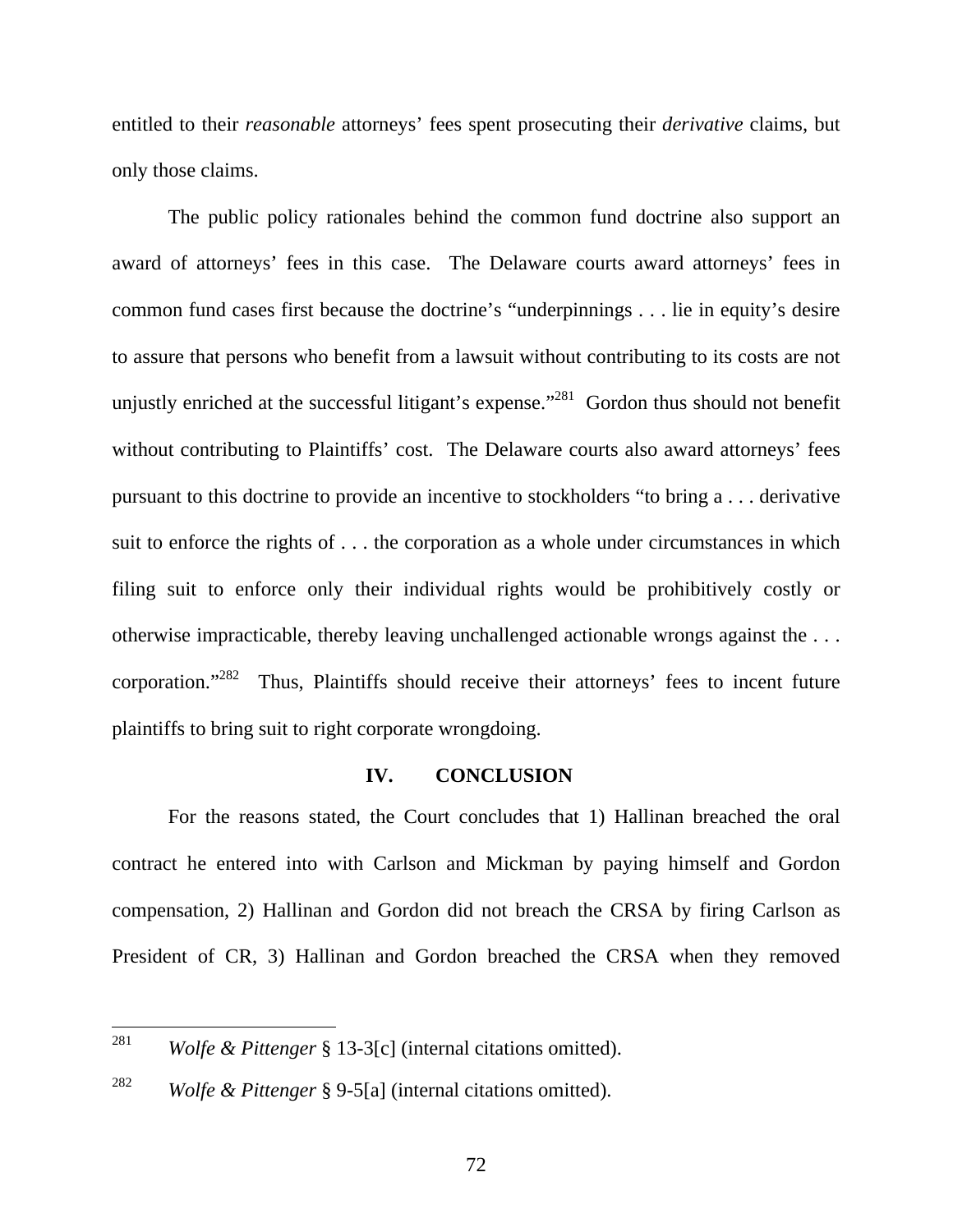Carlson as a director, but no damage resulted therefrom, 4) Hallinan and Gordon breached their fiduciary duties to CR by paying themselves executive compensation, 5) Hallinan and Gordon breached their fiduciary duties to CR by causing it to pay a management fee, 6) Hallinan and Gordon breached their fiduciary duties to CR by causing it to pay the expenses of Main Street, TC and Axcess, 7) Hallinan and Gordon did not usurp a corporate opportunity of CR's by not moving it to the Licensed Lender Model, 8) Plaintiffs failed to prove damages for any possible breach of the duty of loyalty Hallinan and Gordon might have committed by not moving CR to the Licensed Lender Model, 9) Hallinan and Gordon did not breach their fiduciary duties to CR when they removed Carlson as President of CR, 10) CR's payment of Hallinan and Gordon's defense costs for this action was *ultra vires* and thus void, 11) Main Street and TC aided and abetted certain of Hallinan and Gordon's breaches of fiduciary duties and thus are jointly and severally liable for those breaches, 12) Plaintiffs are entitled to payment of their reasonable attorneys' fees for the Section 220 action, but not fees on fees, and 13) Plaintiffs are entitled to payment of their reasonable attorneys' fees for the derivative portion of this action. The remedies for the breaches of contract and fiduciary duties and related wrongdoing referred to in items 1, 4–6, and 11, are specified *supra* at section III.E. In addition to damages, those remedies include an accounting and the dissolution of CR.

Plaintiffs' counsel shall submit, on notice and forthwith, a proposed form of order embodying the Court's rulings. Plaintiffs also shall submit, on notice, a detailed